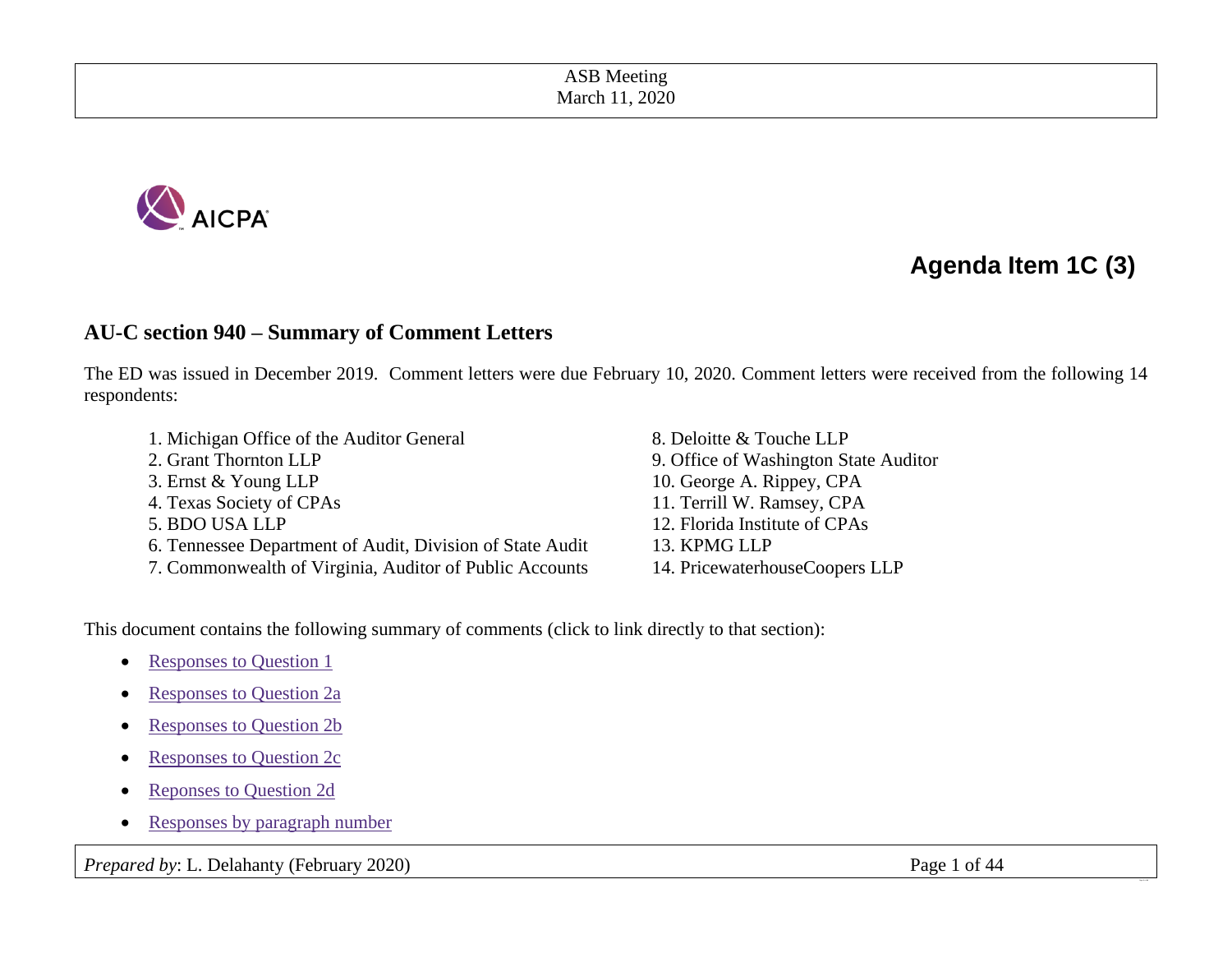# <span id="page-1-0"></span>*Q1 -* **Request for Comment Specific to AU-C Section 940**

*Are the proposed amendments to AU-C section 940 appropriate and complete?* 

#### **Summary of Responses**

|                                                          | # of<br>responses | Percentage |
|----------------------------------------------------------|-------------------|------------|
| Amendments are appropriate and<br>complete               | $\overline{4}$    | 28%        |
| Amendments are appropriate and<br>complete with comments | 5                 | 36%        |
| Amendments are not appropriate and<br>complete           | $\theta$          | 0%         |
| No response                                              | 5                 | 36%        |
| Total letters received                                   | 14                |            |

The comment letters showed strong support for conforming AU-C section 940 with SAS No. 134, as amended. The more significant comments received related to questions 2a and 2d. Refer to those sections for disposition of comments.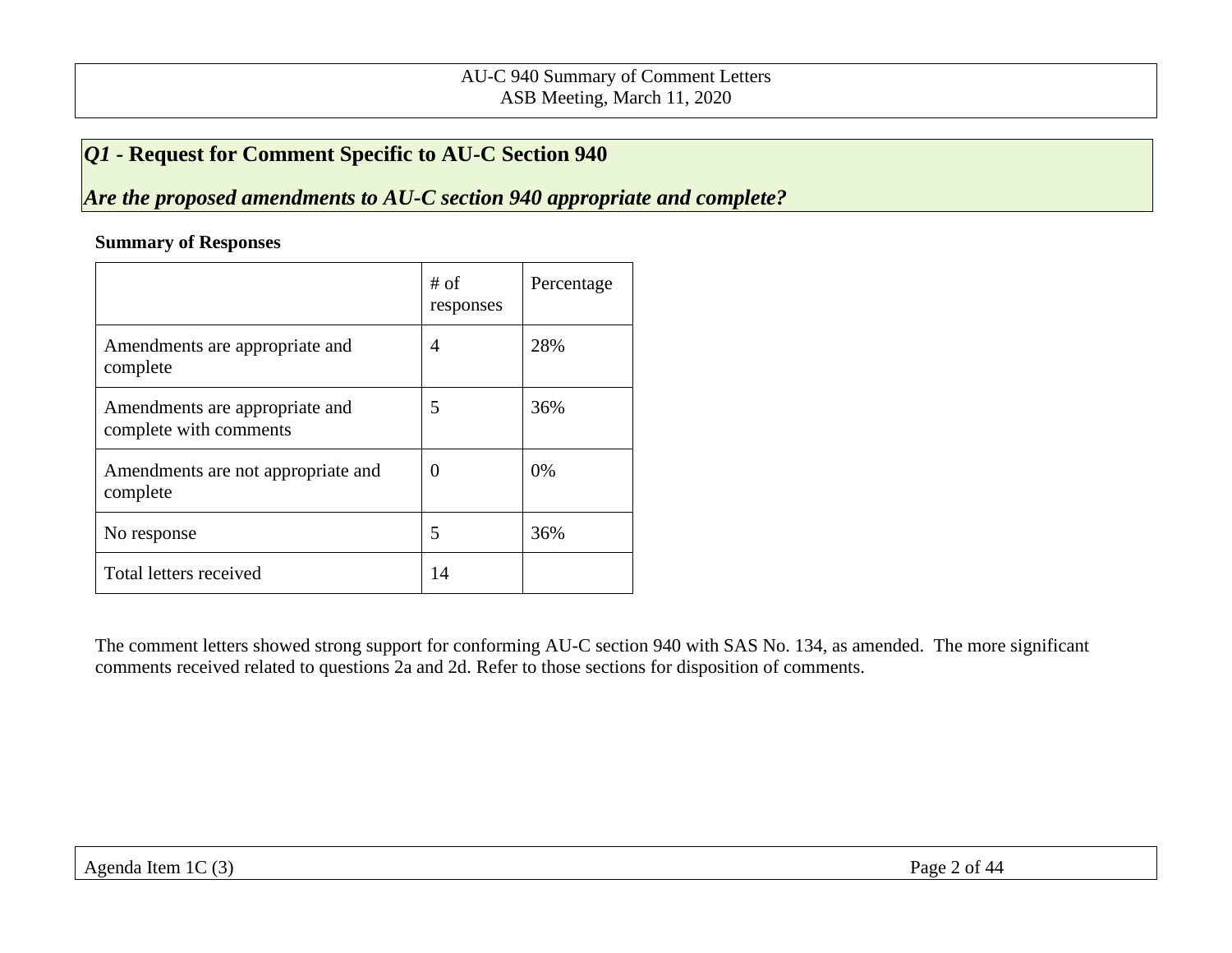|                | <b>Request for</b><br><b>Comment #1</b>                       | <b>Respondent</b> | <b>Comment</b>                                                                                                                                                       | <b>Response</b>                                                       |  |  |
|----------------|---------------------------------------------------------------|-------------------|----------------------------------------------------------------------------------------------------------------------------------------------------------------------|-----------------------------------------------------------------------|--|--|
|                | Supportive                                                    |                   |                                                                                                                                                                      |                                                                       |  |  |
| $\mathbf{1}$   | $Nodes \$ 940<br>Q1\Appropriate<br>and complete               | $1 - OAG$         | Yes, we consider them appropriate and complete. We have no<br>suggested revisions.                                                                                   | Supportive                                                            |  |  |
| 2              | $Nodes \$ 940<br>Q1\Appropriate<br>and complete               | 12 - FiCPA        | Question 1. The Committee believes that the proposed<br>amendments to AU-C section 940 are appropriate and<br>complete.                                              | Supportive                                                            |  |  |
| 3              | $Nodes \$ 940<br>Q1\Appropriate<br>and complete               | $5 - BDO$         | Yes.                                                                                                                                                                 | Supportive                                                            |  |  |
| $\overline{4}$ | $Nodes \$ 940<br>Q1\Appropriate<br>and complete               | $6 - TN$          | We agree the proposed amendments are appropriate and<br>complete.                                                                                                    | Supportive                                                            |  |  |
|                | <b>Supportive with Comments</b>                               |                   |                                                                                                                                                                      |                                                                       |  |  |
| 5              | Nodes\\940<br>Q1\Appropriate<br>and complete with<br>comments | $14 - PWC$        | We believe the proposed amendments to AU-C section 940 are<br>appropriate and complete, with the exception of the matter<br>described in our response to Question 2. | Supportive with comments (see<br>responses to questions 2a and<br>2d) |  |  |

| $\sim$<br>1C<br>Agenda<br>Item<br>.<br>. . | $\sim$<br>Page.<br>-of 44<br>. . |
|--------------------------------------------|----------------------------------|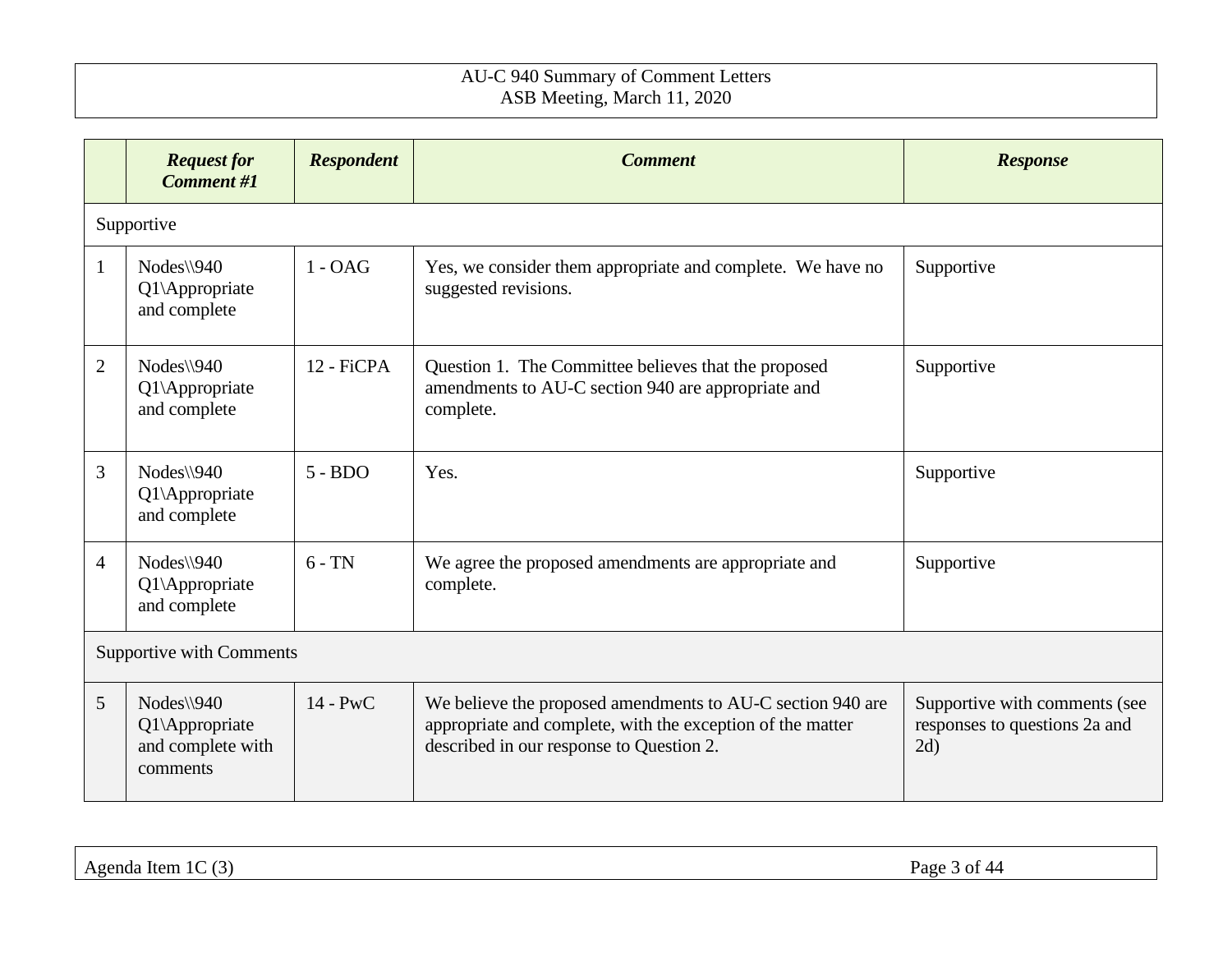|   | <b>Request for</b><br><b>Comment #1</b>                          | <b>Respondent</b>          | <b>Comment</b>                                                                                                                                                                                                                                                                                                                                                                                                                                                                                        | <b>Response</b>                                                                                                                                                                                            |
|---|------------------------------------------------------------------|----------------------------|-------------------------------------------------------------------------------------------------------------------------------------------------------------------------------------------------------------------------------------------------------------------------------------------------------------------------------------------------------------------------------------------------------------------------------------------------------------------------------------------------------|------------------------------------------------------------------------------------------------------------------------------------------------------------------------------------------------------------|
| 6 | $Nodes \$ 940<br>Q1\Appropriate<br>and complete with<br>comments | $2 - GT$                   | Generally, we support the proposed revisions to AU-C section<br>940 and believe they are appropriate.                                                                                                                                                                                                                                                                                                                                                                                                 | Supportive with comments (see<br>responses to questions 2a and<br>2d)                                                                                                                                      |
| 7 | $Nodes \$ 940<br>Q1\Appropriate<br>and complete with<br>comments | $3 - EY$                   | We support the ASB's proposal to amend AU-C section 940 to<br>better align the form and content of the auditor's report on<br>ICFR to conform with SAS No. 134. However, we have some<br>suggested revisions that are further described in our responses<br>below to the ASB's requests for comment 2.a and 2.d.                                                                                                                                                                                      | Supportive with comments<br>(see responses to questions 2a<br>and 2d)                                                                                                                                      |
| 8 | $Nodes \$ 940<br>Q1\Appropriate<br>and complete with<br>comments | 4 - TXCPA                  | Response:<br>In general, we believe the proposed amendments to AU-C<br>section 940 are appropriate, with additional comments listed<br>below.                                                                                                                                                                                                                                                                                                                                                         | Supportive with comments (see<br>responses to questions 2a and<br>2d)                                                                                                                                      |
| 9 | $Nodes \$ 940<br>Q1\Appropriate<br>and complete with<br>comments | 8 - Deloitte<br>Touche LLP | D&T believes, except for the comments noted below and<br>proposed editorial recommendations in Appendix B, that the<br>proposed amendments to AU-C section 940 are appropriate and<br>complete:<br>Paragraph .64c of AU-C section 940 was amended to<br>a.<br>require a heading of "Opinion on Internal Control Over<br>Financial Reporting." However, in AU-C section 700 for<br>the audit of the financial statements, the heading is just<br>"Opinion." We would recommend changing paragraph .64c | Supportive with comments.<br>See responses in the detailed<br>comments by paragraph at the<br>end of the document<br>(paragraphs .64c, .76, and .86 -<br>see comment # 71, 75, and 80<br>in this document) |

Agenda Item 1C (3) Page 4 of 44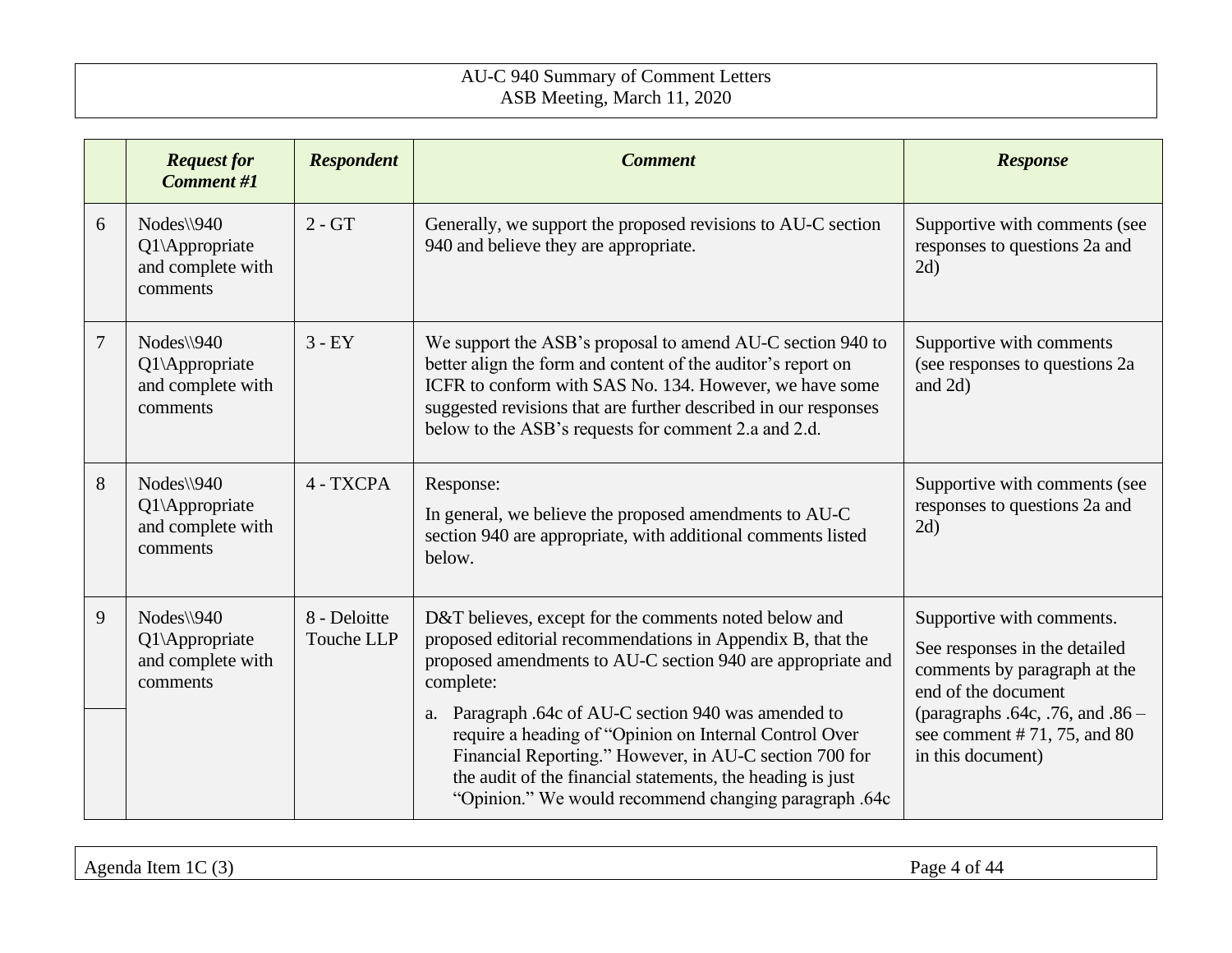| <b>Request for</b><br><b>Comment #1</b> | <b>Respondent</b> | <b>Comment</b>                                                                                                                                                                                                                                                                                                                                                                                                                                                                                                                                                                                                                                                                                                                                                                                                                                                                                                                                                                                                                                                                                                                                                                                                                                                                                                                                                                                                                             | <b>Response</b> |
|-----------------------------------------|-------------------|--------------------------------------------------------------------------------------------------------------------------------------------------------------------------------------------------------------------------------------------------------------------------------------------------------------------------------------------------------------------------------------------------------------------------------------------------------------------------------------------------------------------------------------------------------------------------------------------------------------------------------------------------------------------------------------------------------------------------------------------------------------------------------------------------------------------------------------------------------------------------------------------------------------------------------------------------------------------------------------------------------------------------------------------------------------------------------------------------------------------------------------------------------------------------------------------------------------------------------------------------------------------------------------------------------------------------------------------------------------------------------------------------------------------------------------------|-----------------|
|                                         |                   | and the illustrative examples in AU-C section 940 to be<br>consistent with AU-C section 700. In addition, paragraph<br>.64f requires the auditor to state that the objectives of the<br>auditor are to "issue an auditor's report that includes the<br>auditor's opinion on ICFR." However, in paragraph .35a of<br>AU-C section 700 for the audit of the financial statements,<br>there is similar language, but it reads "issue an auditor's<br>report that includes the auditor's opinion." We would<br>recommend deleting "on ICFR" from paragraph .64f and<br>the related illustrative reports in AU-C section 940 to be<br>consistent with AU-C section 700.<br>b. Paragraph .76 of AU-C section 940 was amended for<br>situations in which the auditor disclaims an opinion but has<br>concluded that one or more material weaknesses exist to<br>require the definition and description of the material<br>weakness to be included in the "Basis for Disclaimer of an<br>Opinion on Internal Control Over Financial Reporting"<br>section of the report. We believe it would be more<br>appropriate to include a separate section (with the heading<br>"Material Weakness[es]") after the "Definition and<br>Limitations of Internal Control Over Financial Reporting"<br>section. Including in the basis for disclaimer section may<br>confuse users that the material weakness and the reason for<br>the disclaimer are related. |                 |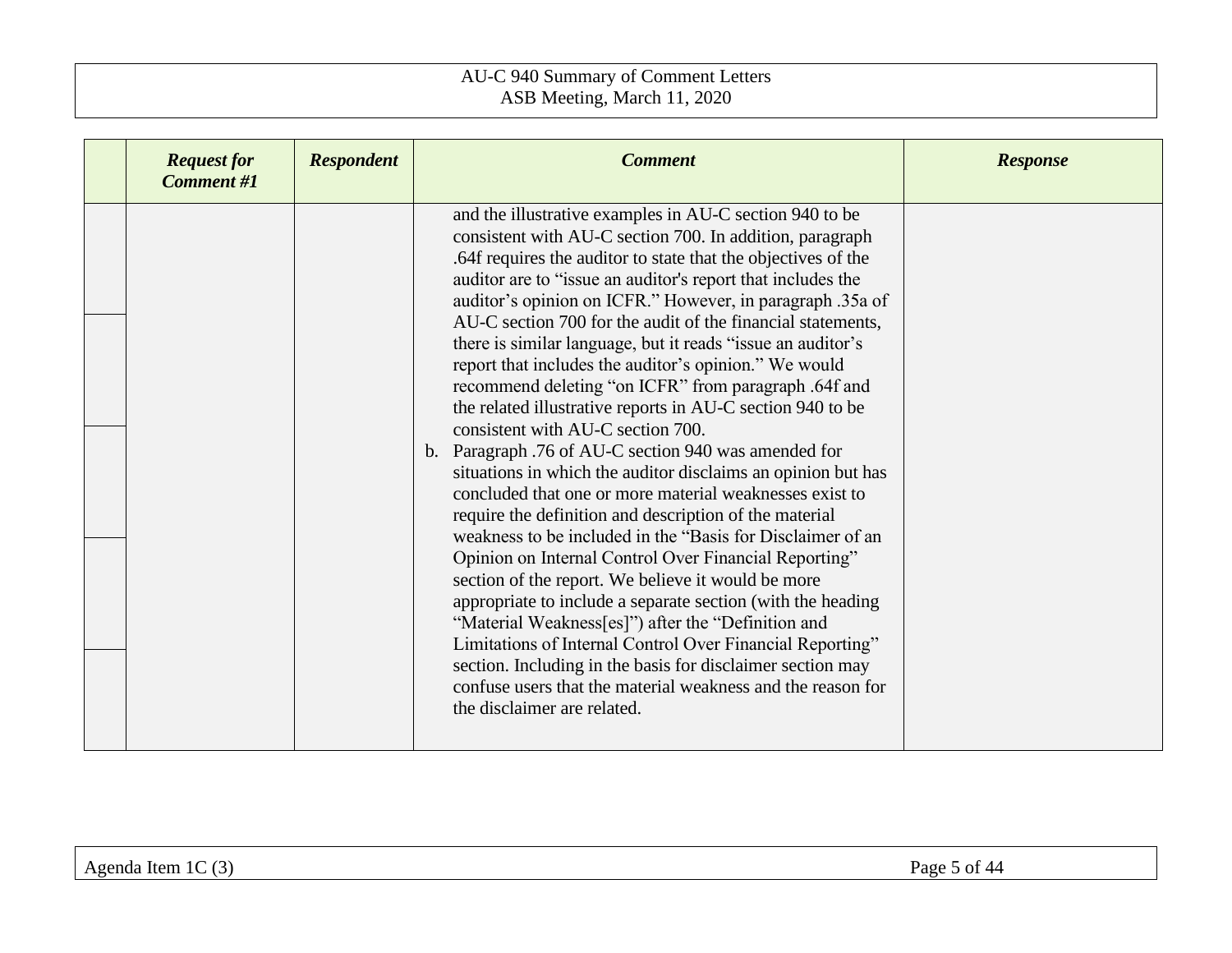|    | <b>Request for</b><br><b>Comment #1</b> | <b>Respondent</b>          | <b>Comment</b>                                                                                                                                                                                                                                                                                                                                                                                                                                                                                                                                                                                                                                                                                                                                                                                                                                                                                                                                                                                                                                                                                                                                                                   | <b>Response</b>            |  |
|----|-----------------------------------------|----------------------------|----------------------------------------------------------------------------------------------------------------------------------------------------------------------------------------------------------------------------------------------------------------------------------------------------------------------------------------------------------------------------------------------------------------------------------------------------------------------------------------------------------------------------------------------------------------------------------------------------------------------------------------------------------------------------------------------------------------------------------------------------------------------------------------------------------------------------------------------------------------------------------------------------------------------------------------------------------------------------------------------------------------------------------------------------------------------------------------------------------------------------------------------------------------------------------|----------------------------|--|
|    |                                         |                            | c. Paragraph .86 of AU-C section 940 was amended for<br>situations in which management elects to limit its<br>assessment by excluding certain entities to require the<br>auditor to include a disclosure in the "Basis for Opinion"<br>section of the report. We believe the requirement should<br>allow flexibility in where the auditor includes this<br>disclosure and be amended as follows:<br>In situations in which management elects to limit its<br>assessment by excluding certain entities, the auditor<br>should evaluate whether it is appropriate, in the auditor's<br>judgment, to do so. If the auditor concludes that it is<br>appropriate, in applying the requirement in paragraph<br>.64d, the auditor should include in either the "Opinion"<br>on Internal Control Over Financial Reporting" or<br>"Basis for Opinion" section of the report a disclosure<br>similar to management's regarding the exclusion of an<br>entity from the scope of both management's assessment<br>about ICFR and the auditor's audit of ICFR.<br>Additionally, the auditor should evaluate the<br>appropriateness of management's disclosure related to<br>such a limitation. |                            |  |
|    | No specific response to question 1      |                            |                                                                                                                                                                                                                                                                                                                                                                                                                                                                                                                                                                                                                                                                                                                                                                                                                                                                                                                                                                                                                                                                                                                                                                                  |                            |  |
| 10 | Nodes\\ $940 Q1\$ No<br>response        | 10 - George<br>$\mathbf R$ | No responses to 940                                                                                                                                                                                                                                                                                                                                                                                                                                                                                                                                                                                                                                                                                                                                                                                                                                                                                                                                                                                                                                                                                                                                                              | No specific response to Q1 |  |

Agenda Item 1C (3) Page 6 of 44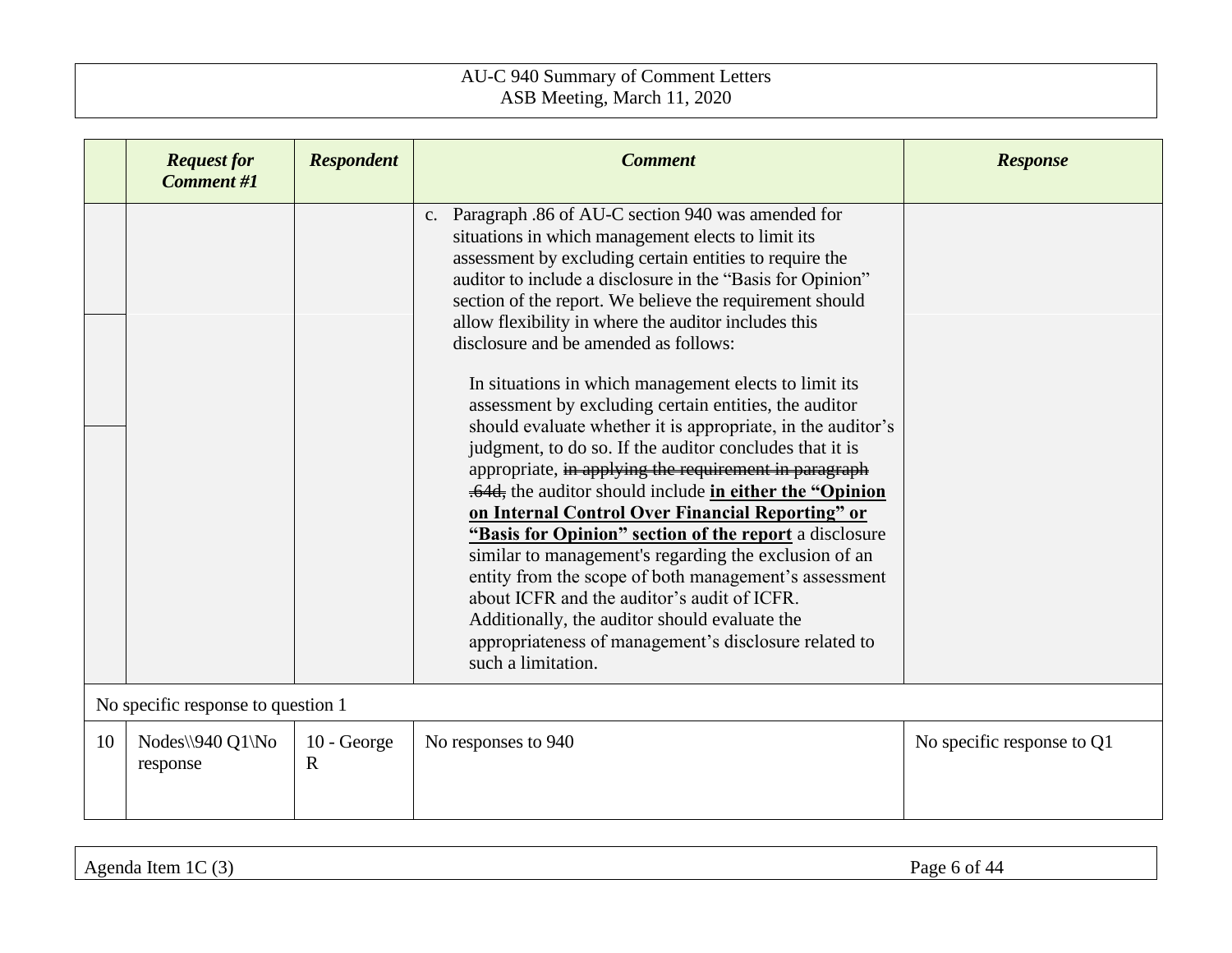|    | <b>Request for</b><br><b>Comment #1</b> | <b>Respondent</b>         | <b>Comment</b>                                                                                                                                                                                                                                                    | <b>Response</b>              |
|----|-----------------------------------------|---------------------------|-------------------------------------------------------------------------------------------------------------------------------------------------------------------------------------------------------------------------------------------------------------------|------------------------------|
| 11 | $Nodes \$ 940 Q1 \No<br>response        | $11 -$<br>TRamsey<br>(10) | No responses to 940                                                                                                                                                                                                                                               | No specific response to $Q1$ |
| 12 | Nodes\\940 Q1\No<br>response            | 13 - KPMG                 | Recognizing the importance of finalizing this Proposed<br>Standard so that the effective date aligns with other reporting<br>standards, we have considered the Proposed Standard and are<br>supportive of the Board adopting the Proposed Standard as<br>exposed. | No specific response to $Q1$ |
| 13 | Nodes\\ $940 Q1\$ No<br>response        | 7 - Virginia              | We agree with the proposed changes to existing standards,<br>including the illustrative reports, and believe the changes are<br>consistent with SAS Nos. 134 and 137.                                                                                             | No specific response to $Q1$ |
| 14 | Nodes\\940 Q1\No<br>response            | 9 - WA state              | Our Office does not perform audits of internal controls over<br>financial reporting and does not have comments regarding this<br>section.                                                                                                                         | No specific response to Q1   |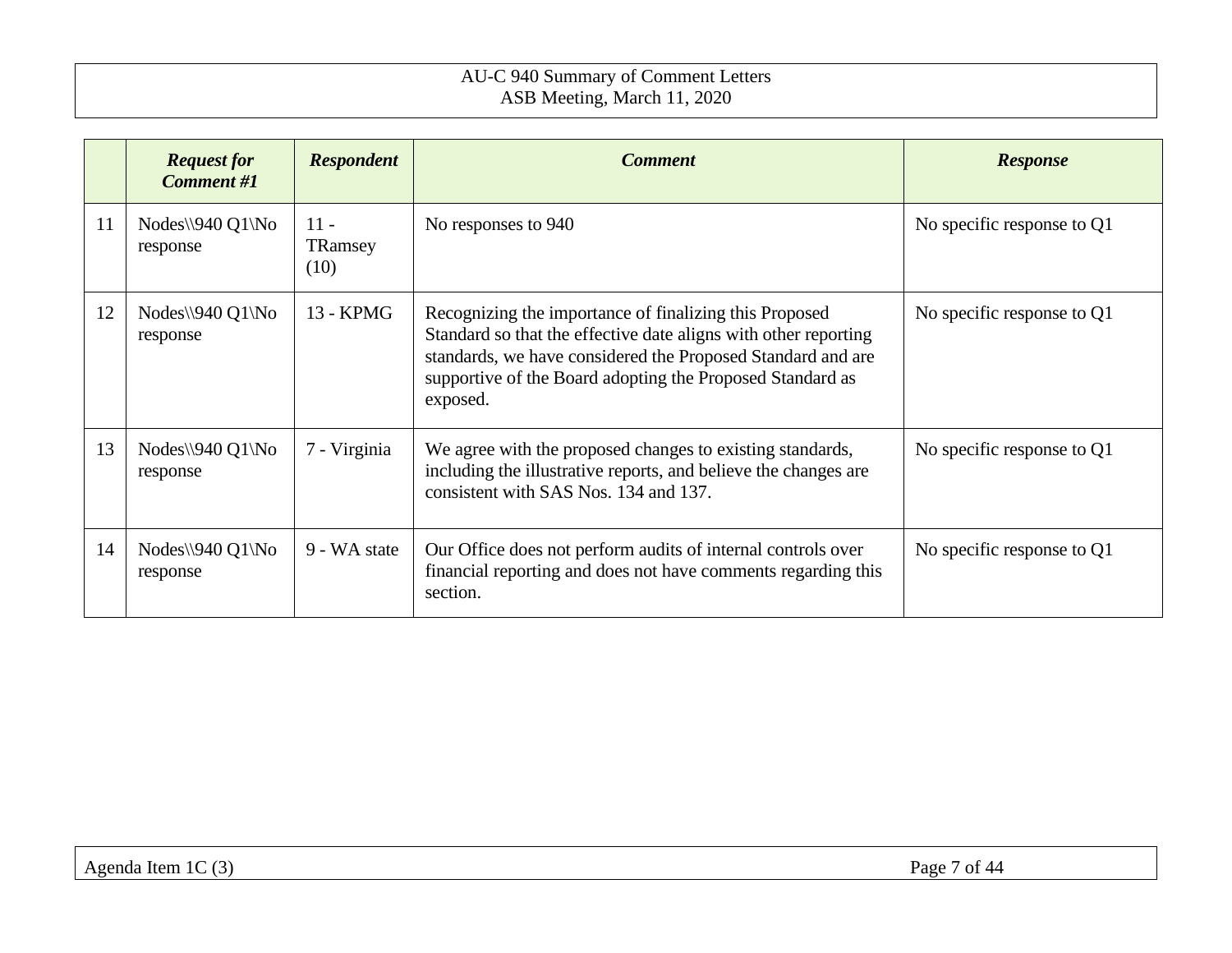# <span id="page-7-0"></span>*Q2a.* **Request for Comment Specific to AU-C Section 940**

- 2. Do you agree with the proposed
- *a.* amendment to require a statement in the "Auditor's Responsibilities for the Audit of ICFR" section that states internal control over financial reporting is not effective if a material weakness exists?

#### **Summary of Responses**

|                        | # of<br>responses | Percentage |
|------------------------|-------------------|------------|
| Agree                  | 5                 | 36%        |
| Agree with comments    | 3                 | 21%        |
| Disagree               | 2                 | 15%        |
| No response            | 4                 | 28%        |
| Total letters received | 14                |            |

Of the fourteen respondents, 5 supported the proposed amendment to require a statement in the "Auditor's Responsibilities for the Audit of ICFR" section that states internal control over financial reporting is not effective if a material weakness exists. Three respondents supported including the statement but provided comments. One respondent (PWC) does not support including the statement in the report and recommends it be removed from the proposed SAS. One respondent (GT) proposes different wording to be included. See issue 1 in the Issues Paper in agenda item  $1C(1)$ .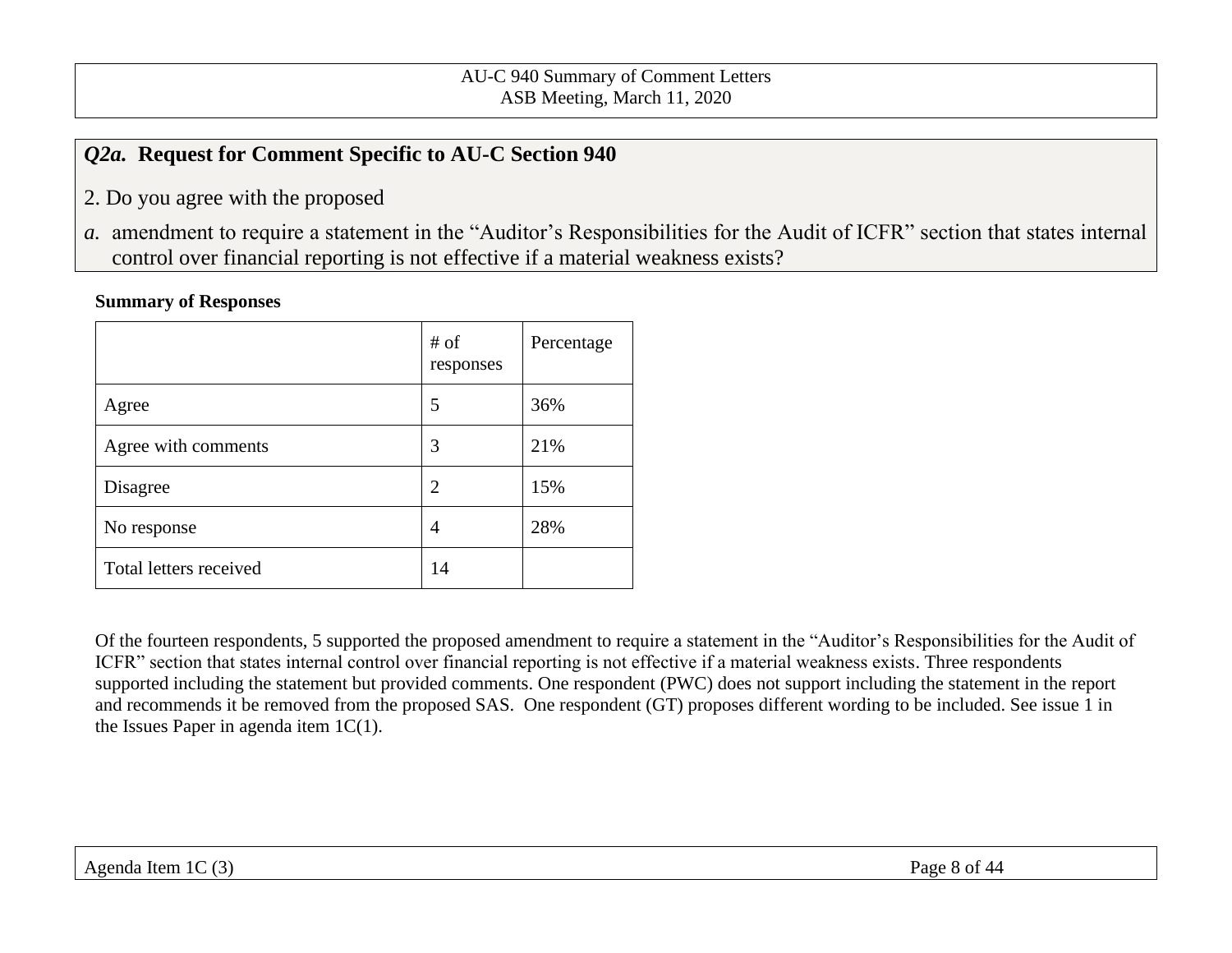|    | <b>Request for</b><br><b>Comment</b><br>#2a | <b>Respondent</b> | <b>Comment</b>                                                                                                                                                                                                                                                                                                                                                                                                                                                                                                                                                                                                                                                                                                                                                                                                          | <b>Response</b>   |
|----|---------------------------------------------|-------------------|-------------------------------------------------------------------------------------------------------------------------------------------------------------------------------------------------------------------------------------------------------------------------------------------------------------------------------------------------------------------------------------------------------------------------------------------------------------------------------------------------------------------------------------------------------------------------------------------------------------------------------------------------------------------------------------------------------------------------------------------------------------------------------------------------------------------------|-------------------|
| 15 |                                             | 12 - FiCPA        | Question 2: The Committee strongly agrees with the<br>ASB about the proposed a) amendment that requires<br>a statement in the "Auditor's Responsibilities for the<br>Audit of ICFR" section that states internal control<br>over financial reporting is not effective if a material<br>weakness exists, b) placement of the paragraphs when<br>issuing a separate report on ICFR as required by the<br>proposed amendments to paragraph .65 and c)<br>placement of the paragraphs when issuing an adverse<br>opinion on ICFR due to material weakness as<br>required by the proposed amendments to paragraph<br>.69 and d) amendments to paragraph .80 for reporting<br>when additional information is included in<br>management's report or in a report that includes<br>management's report and the auditor's report. | Strongly supports |
| 16 | $Nodes \$ 940<br>$Q2a$ Agree                | 13 - KPMG         | The proposed amendment requiring a statement in the<br>auditor's responsibilities section of an internal control<br>over financial reporting report (ICFR) that ICFR is<br>not effective if a material weakness exists is<br>appropriate.                                                                                                                                                                                                                                                                                                                                                                                                                                                                                                                                                                               | Supportive        |
| 17 | $Nodes \$ 940<br>$Q2a\angle$ Agree          | $5 - BDO$         | Yes.                                                                                                                                                                                                                                                                                                                                                                                                                                                                                                                                                                                                                                                                                                                                                                                                                    | Supportive        |

Agenda Item 1C (3) Page 9 of 44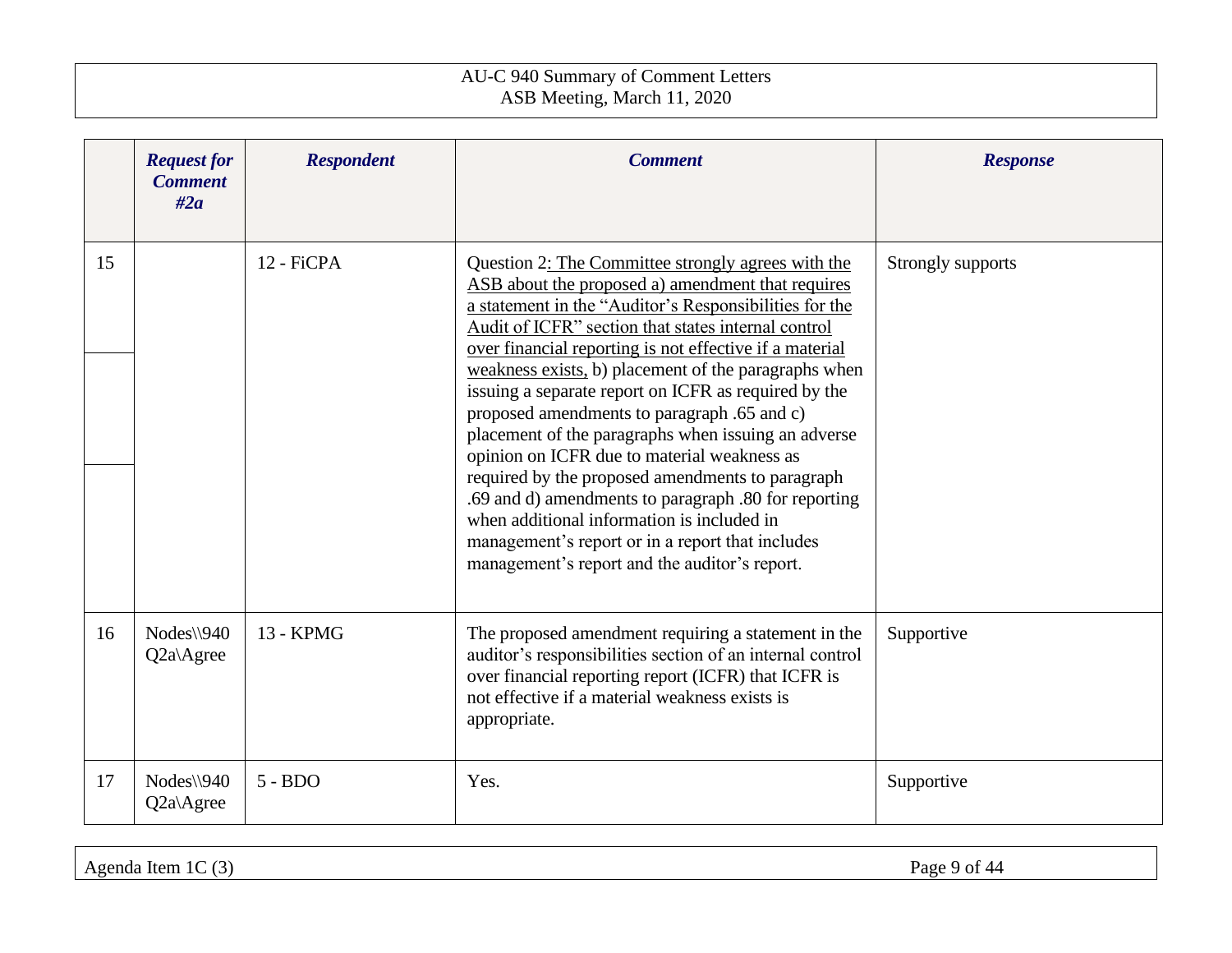|    | <b>Request for</b><br><b>Comment</b><br>#2a      | <b>Respondent</b>       | <b>Comment</b>                                                                                                                                                                                                                                                                                                                                                                                                                                                                                                                                                                                                               | <b>Response</b>                                                                    |
|----|--------------------------------------------------|-------------------------|------------------------------------------------------------------------------------------------------------------------------------------------------------------------------------------------------------------------------------------------------------------------------------------------------------------------------------------------------------------------------------------------------------------------------------------------------------------------------------------------------------------------------------------------------------------------------------------------------------------------------|------------------------------------------------------------------------------------|
| 18 | $Nodes \$ 940<br>Q2a\Agree                       | $6 - TN$                | We agree.                                                                                                                                                                                                                                                                                                                                                                                                                                                                                                                                                                                                                    | Supportive                                                                         |
| 19 | $Nodes \$ 940<br>$Q2a\angle$ Agree               | 8 - Deloitte Touche LLP | D&T agrees with the changes to AU-C section 940 as<br>outlined in question $2a - d$ .                                                                                                                                                                                                                                                                                                                                                                                                                                                                                                                                        | Supportive                                                                         |
|    | <b>Agree with Comments</b>                       |                         |                                                                                                                                                                                                                                                                                                                                                                                                                                                                                                                                                                                                                              |                                                                                    |
| 20 | $Nodes \$ 940<br>$Q2a$ Agree<br>with<br>comments | $1 - OAG$               | Response: When an auditor identifies a material<br>weakness in ICFR, the statement that internal control<br>over financial reporting (ICFR) is not effective is so<br>essential to the reader that we recommend<br>incorporating this statement into the Auditor's<br>Opinion section immediately after the auditor's<br>opinion. Such a statement provides the user the<br>proper context and consequences of modifying the<br>opinion on ICFR. When no material weakness is<br>reported, this statement is a general information<br>statement to users and should be relegated to the<br>Auditor's Responsibility section. | Supportive with comments<br>See issue 1 in issues paper (Agenda)<br>item $1C(1)$ ) |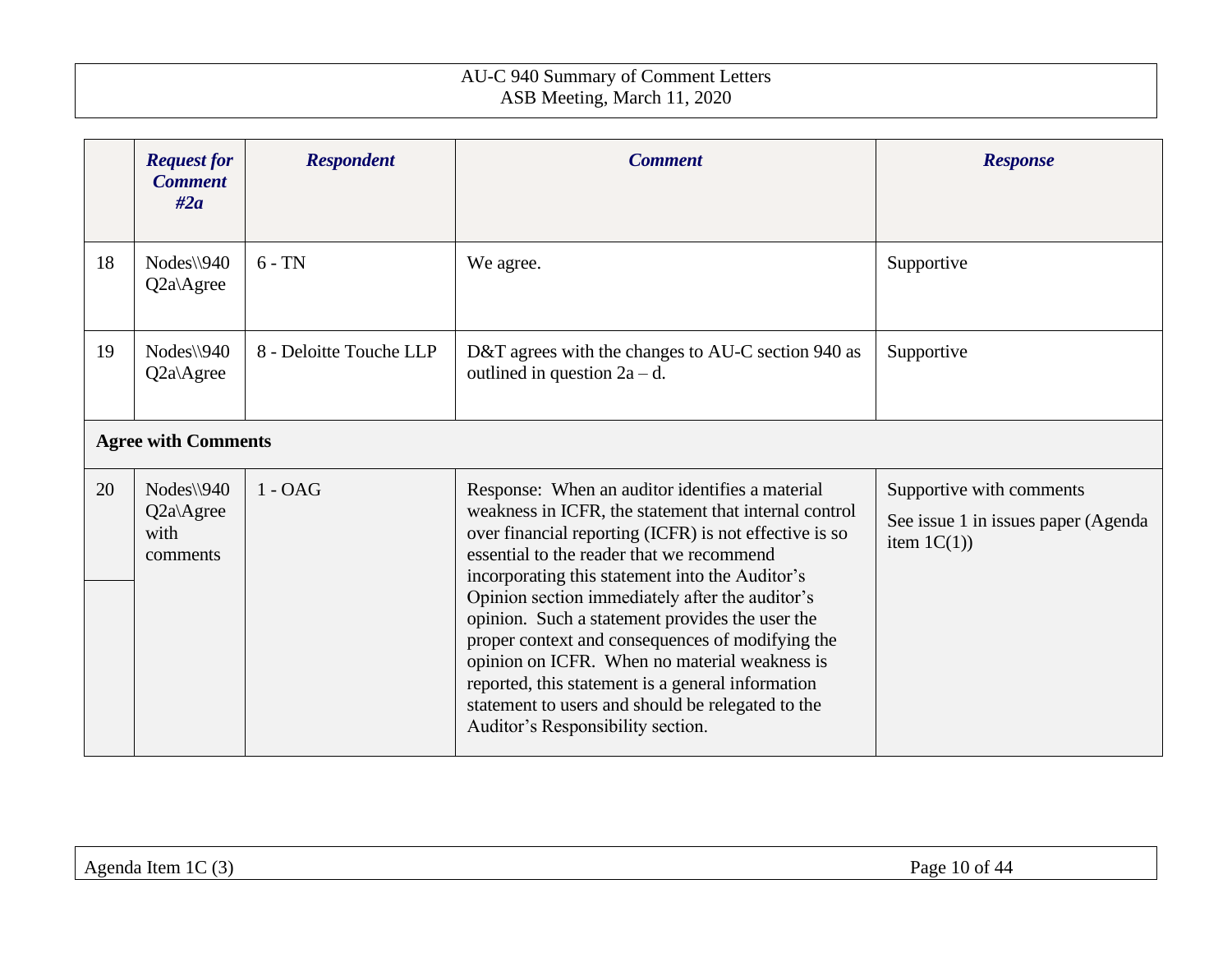|                 | <b>Request for</b><br><b>Comment</b><br>#2a            | <b>Respondent</b> | <b>Comment</b>                                                                                                                                                                                                                                                                                                                                                                                                                                                                                                                 | <b>Response</b>                                                                                                                                      |
|-----------------|--------------------------------------------------------|-------------------|--------------------------------------------------------------------------------------------------------------------------------------------------------------------------------------------------------------------------------------------------------------------------------------------------------------------------------------------------------------------------------------------------------------------------------------------------------------------------------------------------------------------------------|------------------------------------------------------------------------------------------------------------------------------------------------------|
| 21              | $Nodes \$ 940<br>$Q2a\angle$ Agree<br>with<br>comments | $3 - EY$          | We believe that the statement "Internal control over<br>financial reporting is not effective if a material<br>weakness exists" does not describe a responsibility of<br>the auditor and therefore should not be included in the<br>"Auditor's Responsibilities" section of the auditor's<br>report. We suggest moving the proposed statement to<br>the "Definition and Inherent Limitations of Internal<br>Control Over Financial Reporting" section of the<br>auditor's report.                                               | Supportive with comments<br>See issue 1 in issue paper (Agenda<br>item $1C(1)$ )                                                                     |
| 22              | $Nodes \$ 940<br>Q2a\Agree<br>with<br>comments         | 4 - TXCPA         | Response:<br>We request that additional guidance or clarification<br>be provided in the amendment regarding the<br>definition of a material weakness. Drawing a hard<br>line in the standard might result in possible legal<br>repercussions, since determination of material<br>weakness is the professional determination of the<br>auditor. The more narrow the definition, the higher<br>the likelihood of possible legal liability for the<br>auditor. The current practice is working well and<br>should not be altered. | Supportive with comments<br>See issue 1 in issue paper (agenda<br>item $1C(1)$ )<br>Task force believes this is outside<br>the scope of the project. |
| <b>Disagree</b> |                                                        |                   |                                                                                                                                                                                                                                                                                                                                                                                                                                                                                                                                |                                                                                                                                                      |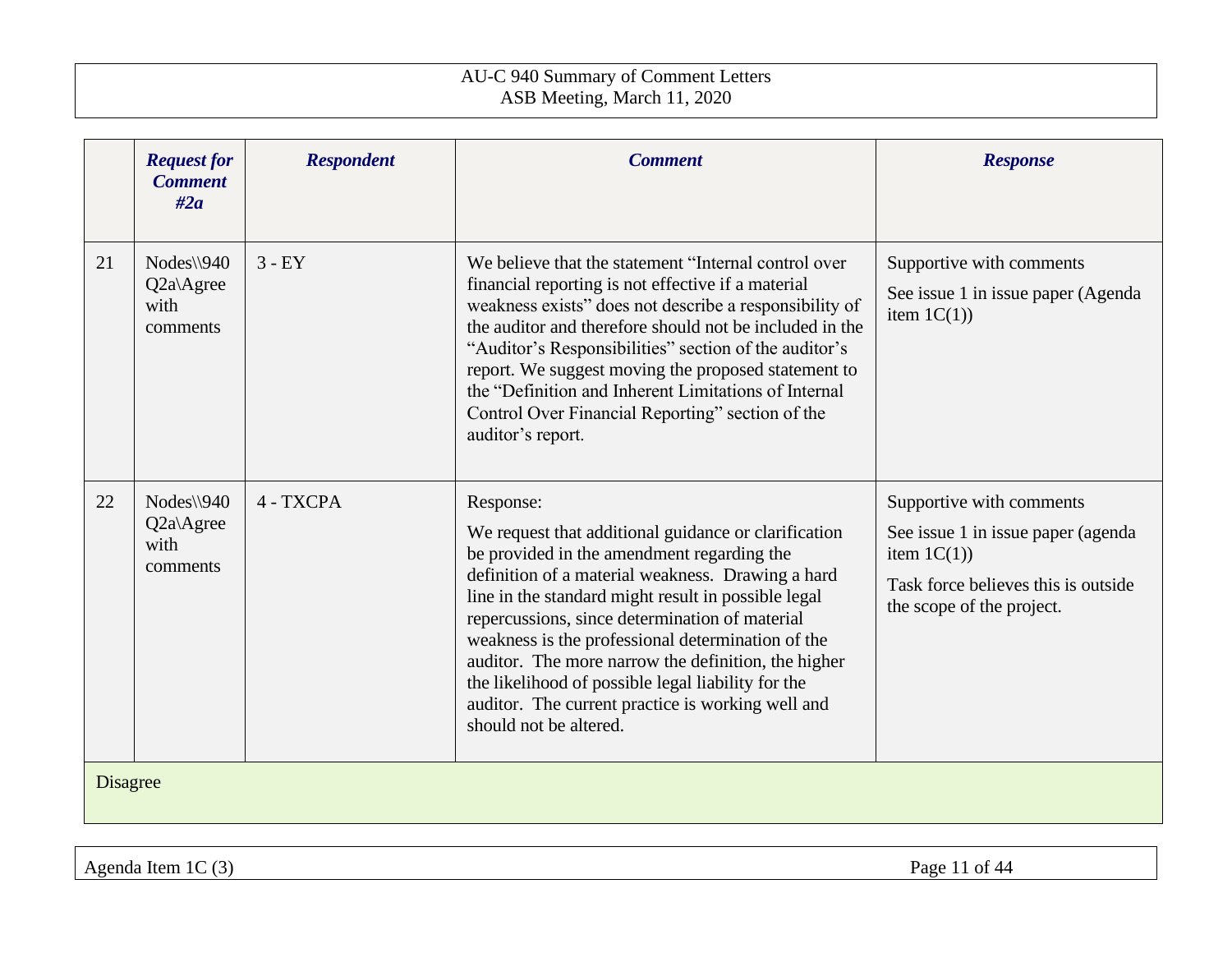|    | <b>Request for</b><br><b>Comment</b><br>#2a | <b>Respondent</b> | <b>Comment</b>                                                                                                                                                                                                                                                                                                                                                                                                                                                                                                                                                                                                                                                                                                                                                                                                                                                                                                                                         | <b>Response</b>                                                       |
|----|---------------------------------------------|-------------------|--------------------------------------------------------------------------------------------------------------------------------------------------------------------------------------------------------------------------------------------------------------------------------------------------------------------------------------------------------------------------------------------------------------------------------------------------------------------------------------------------------------------------------------------------------------------------------------------------------------------------------------------------------------------------------------------------------------------------------------------------------------------------------------------------------------------------------------------------------------------------------------------------------------------------------------------------------|-----------------------------------------------------------------------|
| 23 | $Nodes \$ 940<br>Q2a\Disagr<br>ee           | 14 - PwC          | We agree with the amendments as proposed, except<br>as follows.<br>We do not believe it is necessary to require the<br>statement that "internal control over financial<br>reporting is not effective if a material weakness<br>exists" and suggest it be deleted for the following<br>reasons:<br>The auditor's opinion will expressly state that<br>the company has not maintained effective<br>internal control over financial reporting and<br>describe any material weaknesses when they<br>exist, making this required statement<br>redundant.<br>The auditor's report on the financial<br>statements does not explain when the<br>financial statements are misstated, so this<br>change goes beyond the intent of conforming<br>with AU-C section 700.<br>Deleting this sentence also helps the<br>$\bullet$<br>paragraph flow better given the new definition<br>of reasonable assurance that has been added to<br>align with AU-C section 700. | Not supportive<br>See issue 1 in issue paper (agenda)<br>item $1C(1)$ |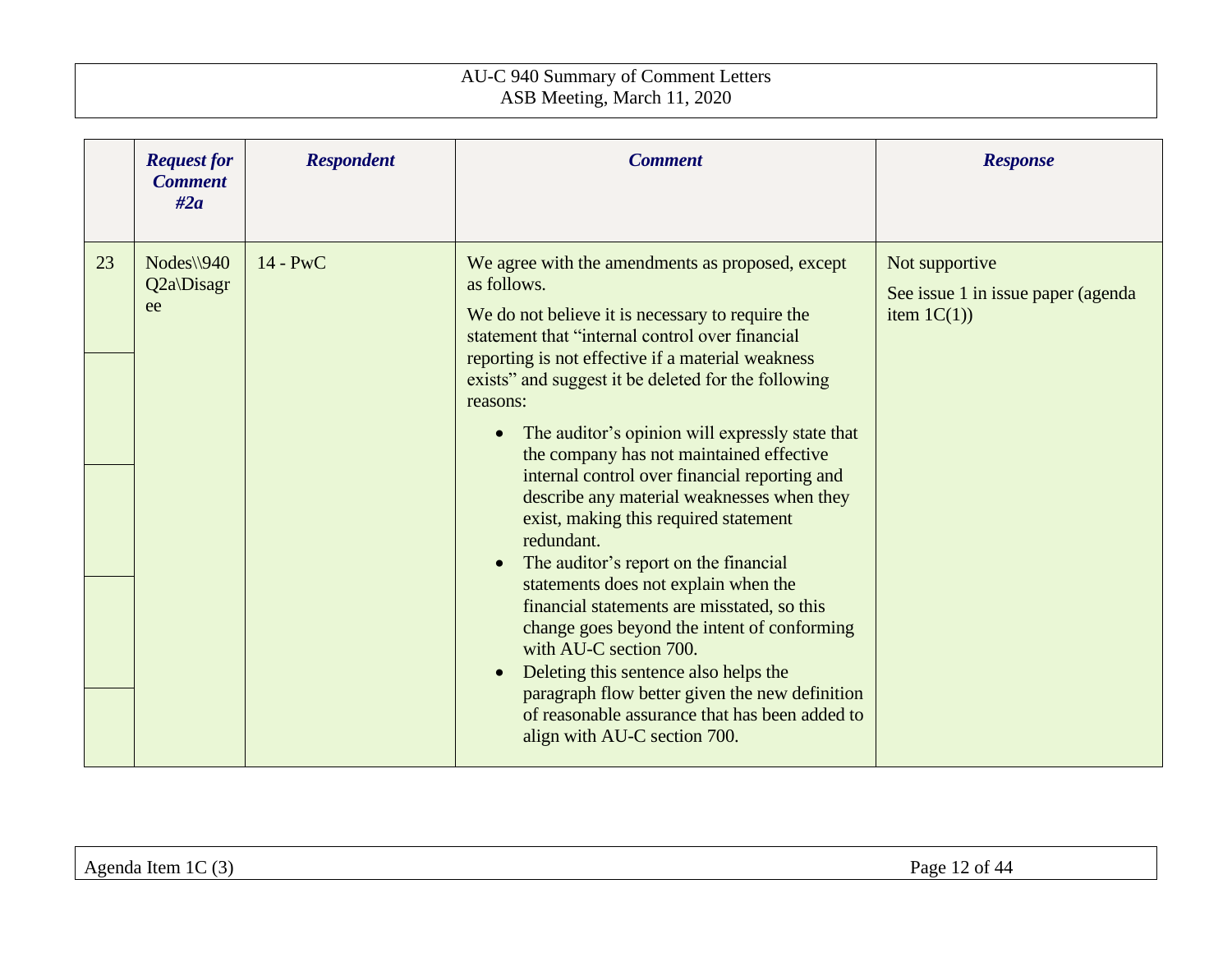|    | <b>Request for</b><br><b>Comment</b><br>#2a | <b>Respondent</b> | <b>Comment</b>                                                                                                                                                                                                                                                                                                                                                                                                                                                                                                                                                                                                                                                                                                                                                                                                                                           | <b>Response</b>                                                       |  |
|----|---------------------------------------------|-------------------|----------------------------------------------------------------------------------------------------------------------------------------------------------------------------------------------------------------------------------------------------------------------------------------------------------------------------------------------------------------------------------------------------------------------------------------------------------------------------------------------------------------------------------------------------------------------------------------------------------------------------------------------------------------------------------------------------------------------------------------------------------------------------------------------------------------------------------------------------------|-----------------------------------------------------------------------|--|
| 24 | $Nodes \setminus 940$<br>Q2a\Disagr<br>ee   | $2 - GT$          | Nevertheless, we have concerns regarding the<br>proposed statement that "internal control over<br>financial reporting is not effective if a material<br>weakness exists." We found this statement<br>inconsistent with the constructs of AICPA reporting<br>on financial statements and PCAOB reporting on<br>ICFR. Further, we do not believe this statement<br>represents an auditor responsibility. We believe that a<br>more understandable and consistent statement for this<br>section of the auditor's report would be as follows:<br>"An audit of internal control over financial reporting<br>involves performing procedures to obtain audit<br>evidence about whether a material weakness exists."<br>Therefore, we recommend the Board revise the<br>requirement and include the proposed changes we<br>suggest in the accompanying appendix. | Not Supportive<br>See issue 1 in issue paper (agenda)<br>item $1C(1)$ |  |
|    | No Response                                 |                   |                                                                                                                                                                                                                                                                                                                                                                                                                                                                                                                                                                                                                                                                                                                                                                                                                                                          |                                                                       |  |
| 25 | $Nodes \$ 940<br>$Q2a\N$ o<br>response      | 10 - GEorge R     | No response to 940                                                                                                                                                                                                                                                                                                                                                                                                                                                                                                                                                                                                                                                                                                                                                                                                                                       | No response to question 2a                                            |  |

| $\sim$ | $\sim$           |
|--------|------------------|
| $\sim$ | $P_{\text{age}}$ |
| .      | $\sim$ $\sim$    |
| Item   | $\sqrt{2}$       |
| Agenda | --               |
| $\sim$ |                  |
| . J    |                  |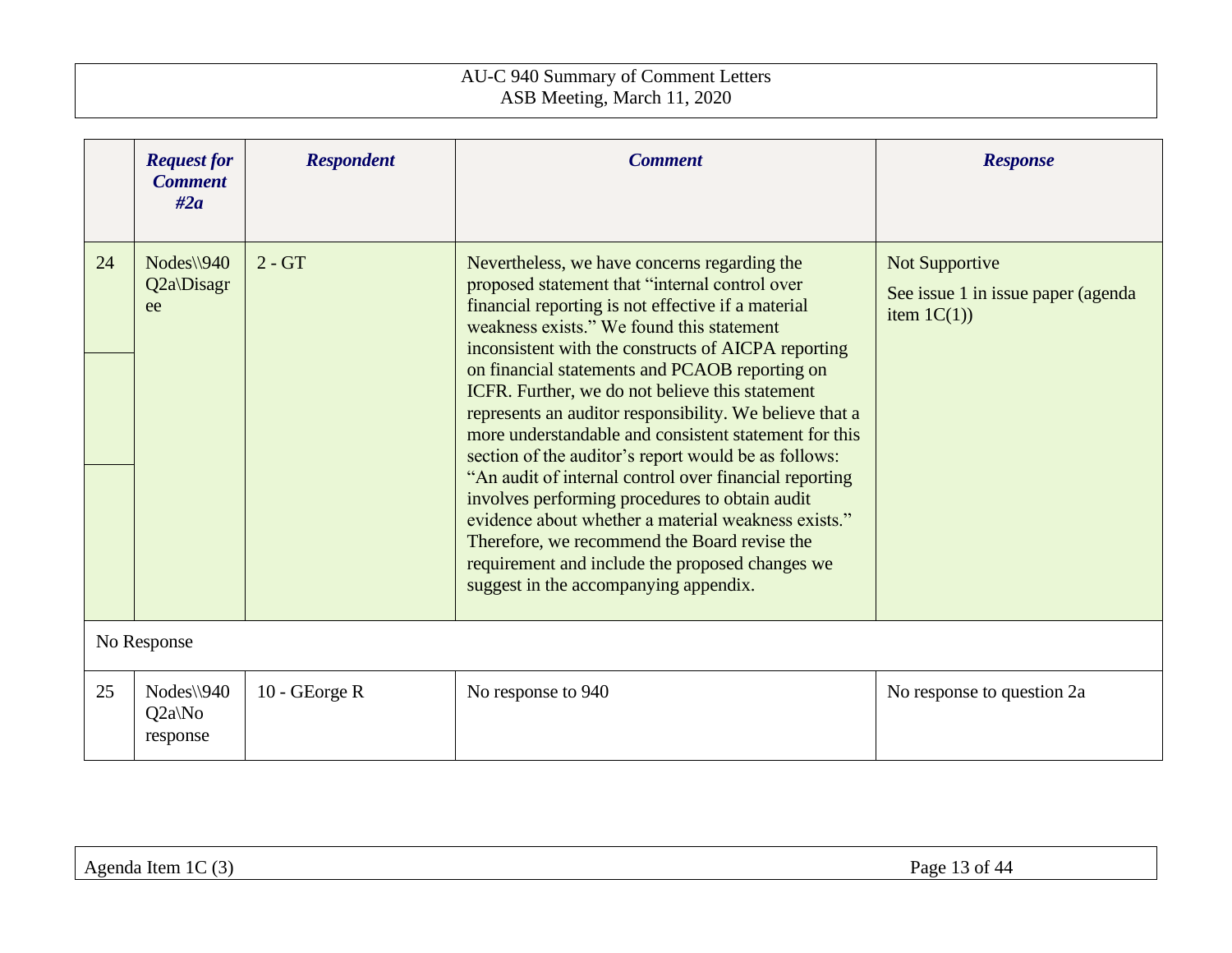|    | <b>Request for</b><br><b>Comment</b><br>#2a    | <b>Respondent</b> | <b>Comment</b>                                                                                                                                                           | <b>Response</b>            |
|----|------------------------------------------------|-------------------|--------------------------------------------------------------------------------------------------------------------------------------------------------------------------|----------------------------|
| 26 | $Nodes \setminus 940$<br>$Q2a\N$ o<br>response | $11 - TR$         | Comments on AU-C Section 935 only                                                                                                                                        | No response to question 2a |
| 27 | $Nodes \setminus 940$<br>$Q2a\No$<br>response  | 7 - Virginia      | We agree with the proposed changes to existing<br>standards, including the illustrative reports, and<br>believe the changes are consistent with SAS Nos. 134<br>and 137. | No response to question 2a |
| 28 | $Nodes \$ 940<br>$Q2a\No$<br>response          | 9 - WA state      | Our Office does not perform audits of internal<br>controls over financial reporting and does not have<br>comments regarding this section.                                | No response to question 2a |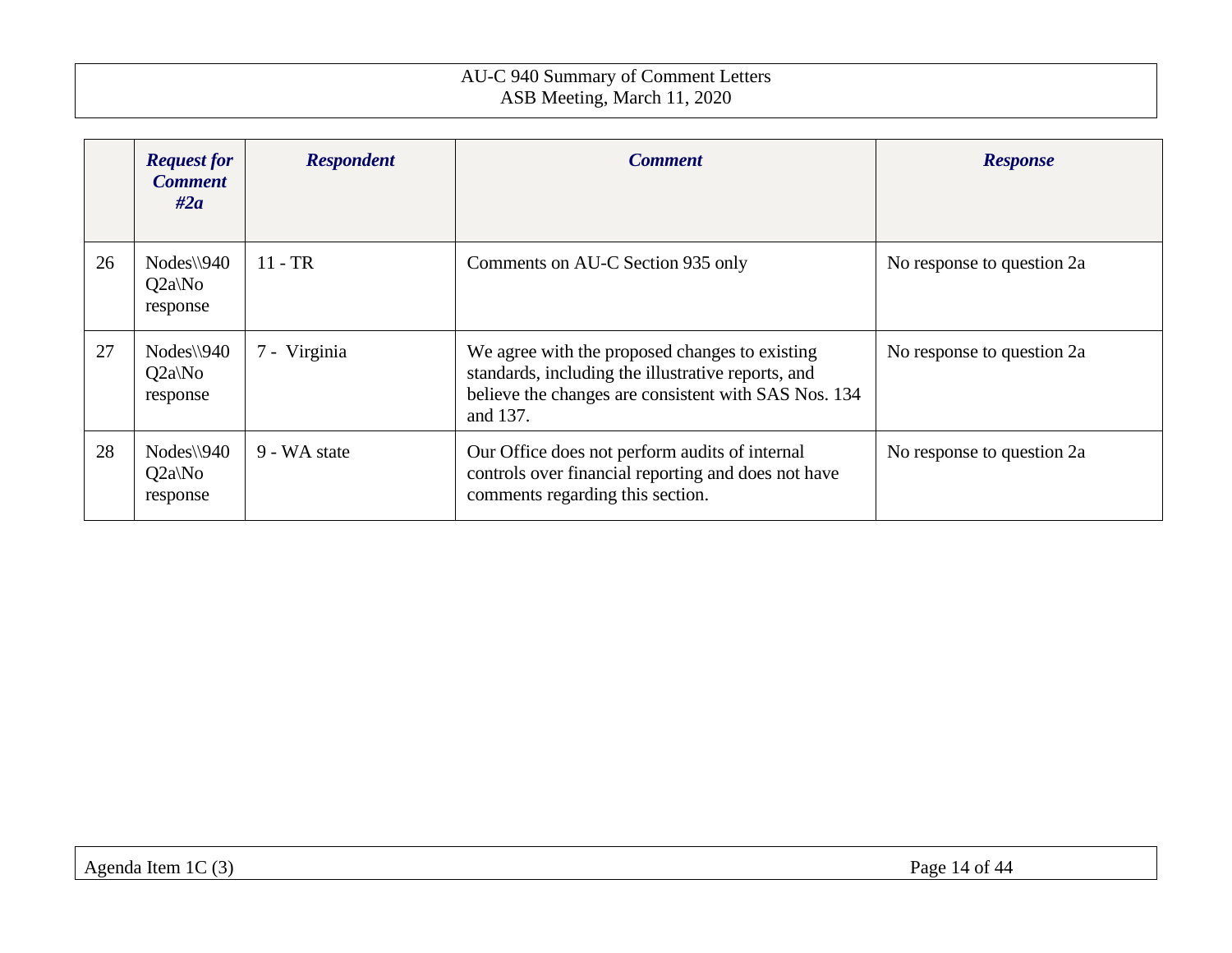#### <span id="page-14-0"></span>**Q2b. Request for Comment Specific to AU-C Section 940**

# *2. Do you agree with the proposed*

*b. placement of the paragraphs when issuing a separate report on ICFR as required by the proposed amendments to paragraph .65?* 

#### **Summary of Responses**

|                        | # of<br>responses | Percentage |
|------------------------|-------------------|------------|
| Agree                  | 9                 | 65%        |
| Agree with comments    |                   | 7%         |
| Disagree               | O                 | 0%         |
| No response            | 4                 | 28%        |
| Total letters received | 14                |            |

Of the fourteen respondents, 9 supported the placement of the paragraphs when issuing a separate report on ICFR as required by the proposed amendments to paragraph .65. One respondent (TXCPA) believe the content of the paragraph is more important than its placement in the report and did not propose any revisions. Therefore, no changes have been proposed to paragraph .65.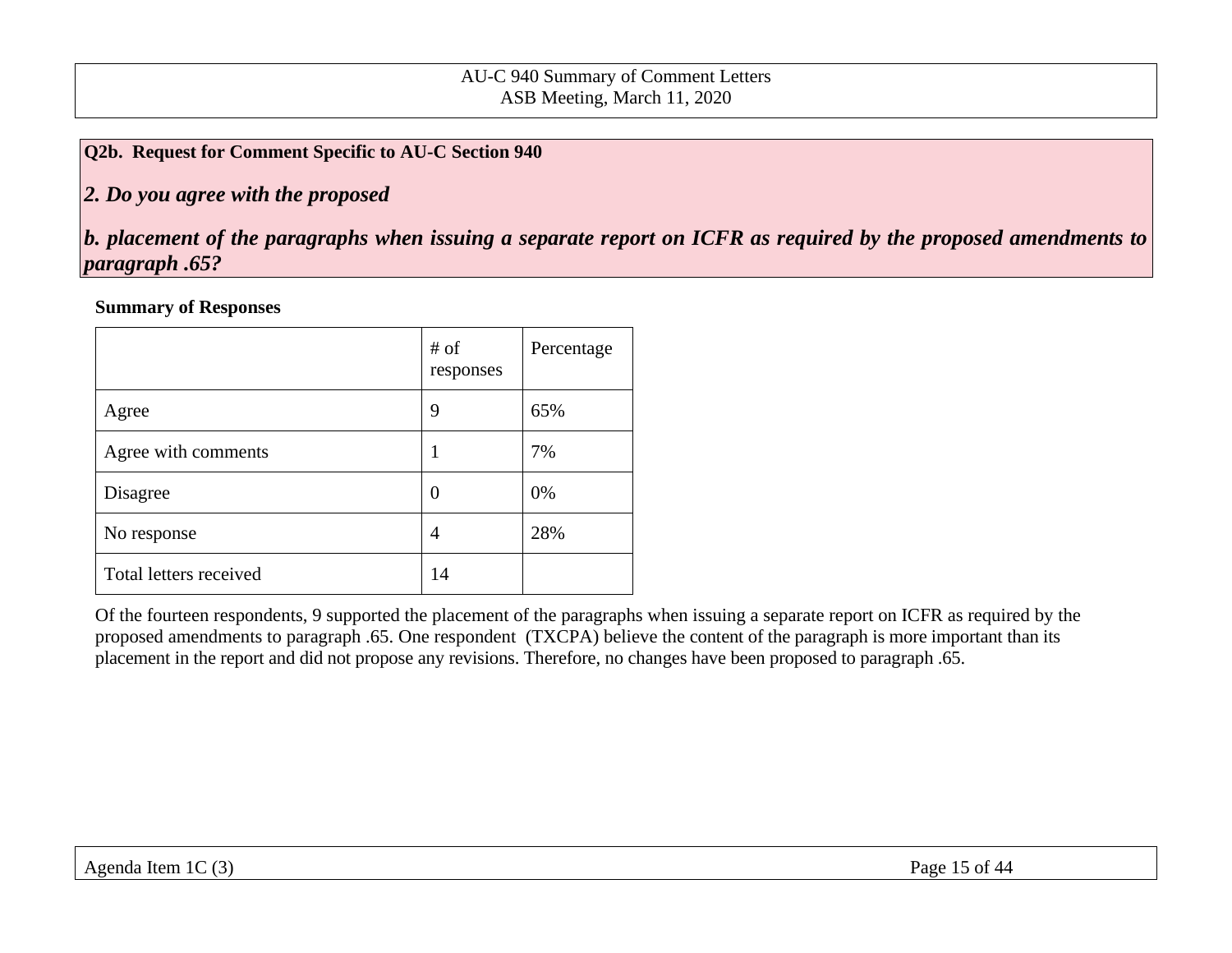|    | <b>Request for</b><br><b>Comment</b><br>#2h | <b>Respondent</b> | <b>Comment</b>                                                                                                                                                                                                                                                                                                                                                                                                                                                                                                                                                                                                                                                                                                                                                                                                    | <b>Response</b> |
|----|---------------------------------------------|-------------------|-------------------------------------------------------------------------------------------------------------------------------------------------------------------------------------------------------------------------------------------------------------------------------------------------------------------------------------------------------------------------------------------------------------------------------------------------------------------------------------------------------------------------------------------------------------------------------------------------------------------------------------------------------------------------------------------------------------------------------------------------------------------------------------------------------------------|-----------------|
|    | Supportive                                  |                   |                                                                                                                                                                                                                                                                                                                                                                                                                                                                                                                                                                                                                                                                                                                                                                                                                   |                 |
| 29 | $Nodes \$ 940<br>Q2b\Agree                  | $1 - OAG$         | Response: We agree with the placement of the two<br>paragraphs identified in paragraph .65. We have no<br>suggested revisions.                                                                                                                                                                                                                                                                                                                                                                                                                                                                                                                                                                                                                                                                                    | Supportive      |
| 30 | $Nodes \$ 940<br>Q2b\Agree                  | 12 - FiCPA        | Question 2: The Committee strongly agrees with the ASB<br>about the proposed a) amendment that requires a statement<br>in the "Auditor's Responsibilities for the Audit of ICFR"<br>section that states internal control over financial reporting is<br>not effective if a material weakness exists, b) placement of<br>the paragraphs when issuing a separate report on ICFR as<br>required by the proposed amendments to paragraph .65 and<br>c) placement of the paragraphs when issuing an adverse<br>opinion on ICFR due to material weakness as required by the<br>proposed amendments to paragraph .69 and d) amendments<br>to paragraph .80 for reporting when additional information is<br>included in management's report or in a report that includes<br>management's report and the auditor's report. | Supportive      |
| 31 | Nodes\\940<br>Q2b\Agree                     | 13 - KPMG         | The proposed placement of the paragraphs when issuing a<br>separate report on ICFR as required by the proposed<br>amendments to paragraph .65 is appropriate.                                                                                                                                                                                                                                                                                                                                                                                                                                                                                                                                                                                                                                                     | Supportive      |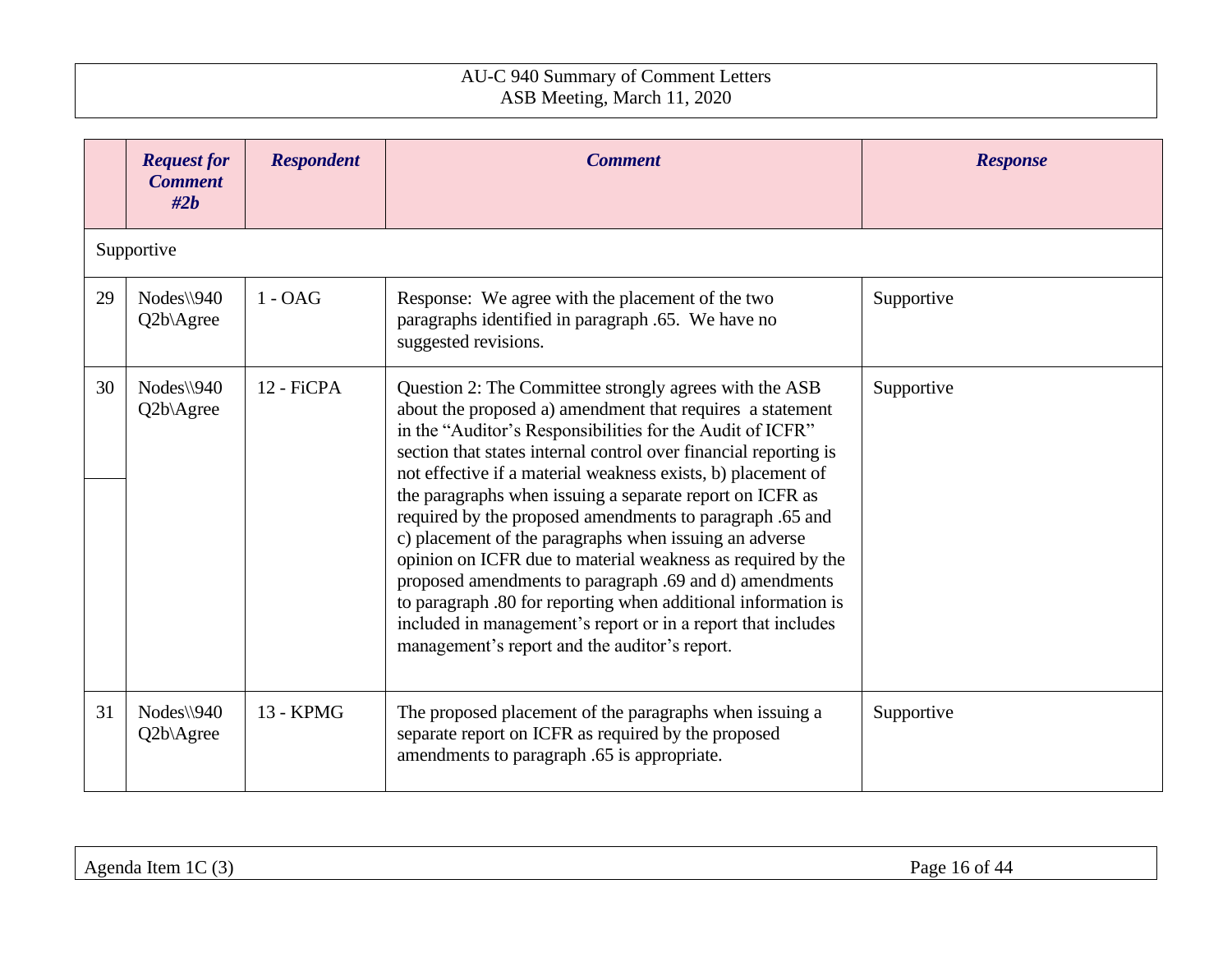|    | <b>Request for</b><br><b>Comment</b><br>#2b | <b>Respondent</b> | <b>Comment</b>                                                                                                                                                                                                                                                                            | <b>Response</b> |
|----|---------------------------------------------|-------------------|-------------------------------------------------------------------------------------------------------------------------------------------------------------------------------------------------------------------------------------------------------------------------------------------|-----------------|
| 32 | $Nodes \$ 940<br>Q2b\Agree                  | $14 - PWC$        | We agree with the amendments as proposed                                                                                                                                                                                                                                                  | Supportive      |
| 33 | $Nodes \$ 940<br>Q2b\Agree                  | $2 - GT$          | Further, we agree with the following proposed changes:<br>The placement of the paragraphs when issuing a separate<br>report on internal control over financial reporting (ICFR)<br>The placement of the paragraphs when issuing an adverse<br>opinion on ICFR due to a material weakness. | Supportive      |
| 34 | $Nodes \$ 940<br>Q2b\Agree                  | $3 - EY$          | We agree with the proposed placement of the paragraphs if<br>the auditor is issuing a separate report on ICFR as required<br>by the proposed amendments to paragraph 65 of AU-C<br>section 940.                                                                                           | Supportive      |
| 35 | $Nodes \$ 940<br>Q2b\Agree                  | $5 - BDO$         | Yes                                                                                                                                                                                                                                                                                       | Supportive      |
| 36 | $Nodes \$ 940<br>Q2b\Agree                  | 6 - TN State      | We agree.                                                                                                                                                                                                                                                                                 | Supportive      |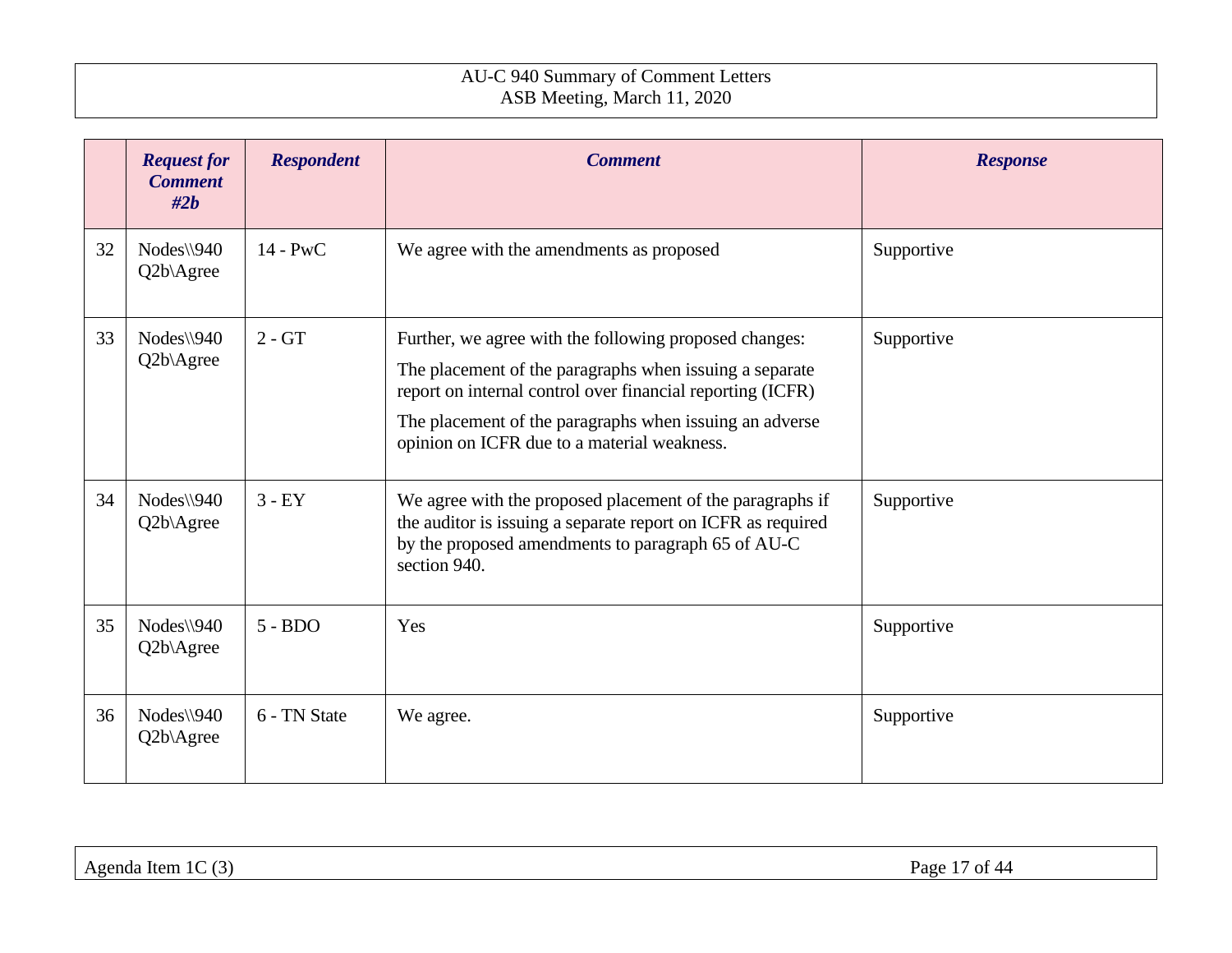|    | <b>Request for</b><br><b>Comment</b><br>#2b     | <b>Respondent</b>          | <b>Comment</b>                                                                                                                                                        | <b>Response</b>                                                                |
|----|-------------------------------------------------|----------------------------|-----------------------------------------------------------------------------------------------------------------------------------------------------------------------|--------------------------------------------------------------------------------|
| 37 | $Nodes \$ 940<br>Q2b\Agree                      | 8 - Deloitte<br>Touche LLP | D&T agrees with the changes to AU-C section 940 as<br>outlined in question $2a - d$ .                                                                                 | Supportive                                                                     |
|    | <b>Supportive with Comments</b>                 |                            |                                                                                                                                                                       |                                                                                |
| 38 | $Nodes \$ 940<br>Q2b\Agree<br>with<br>comments  | 4 - TXCPA                  | Response:<br>We are of the opinion that the content of the paragraph is<br>more important than its placement in the report.                                           | <b>Supportive with Comments</b><br>Noted. No action needed. No change<br>made. |
|    | No Response                                     |                            |                                                                                                                                                                       |                                                                                |
| 39 | $Nodes \$ 940<br>$Q2b\backslash No$<br>response | $10 - GEorge R$            | Answers to Questions related to AU –C Section 935 only                                                                                                                | No response specific to Q2b                                                    |
| 40 | $Nodes \$ 940<br>$Q2b\backslash No$<br>response | $11 - TR$                  | Comments on AU-C Section 935 only                                                                                                                                     | No response specific to Q2b                                                    |
| 41 | $Nodes \$ 940<br>$Q2b\backslash No$<br>response | 7 - Virginia               | We agree with the proposed changes to existing standards,<br>including the illustrative reports, and believe the changes are<br>consistent with SAS Nos. 134 and 137. | No response specific to Q2b                                                    |

Agenda Item 1C (3) Page 18 of 44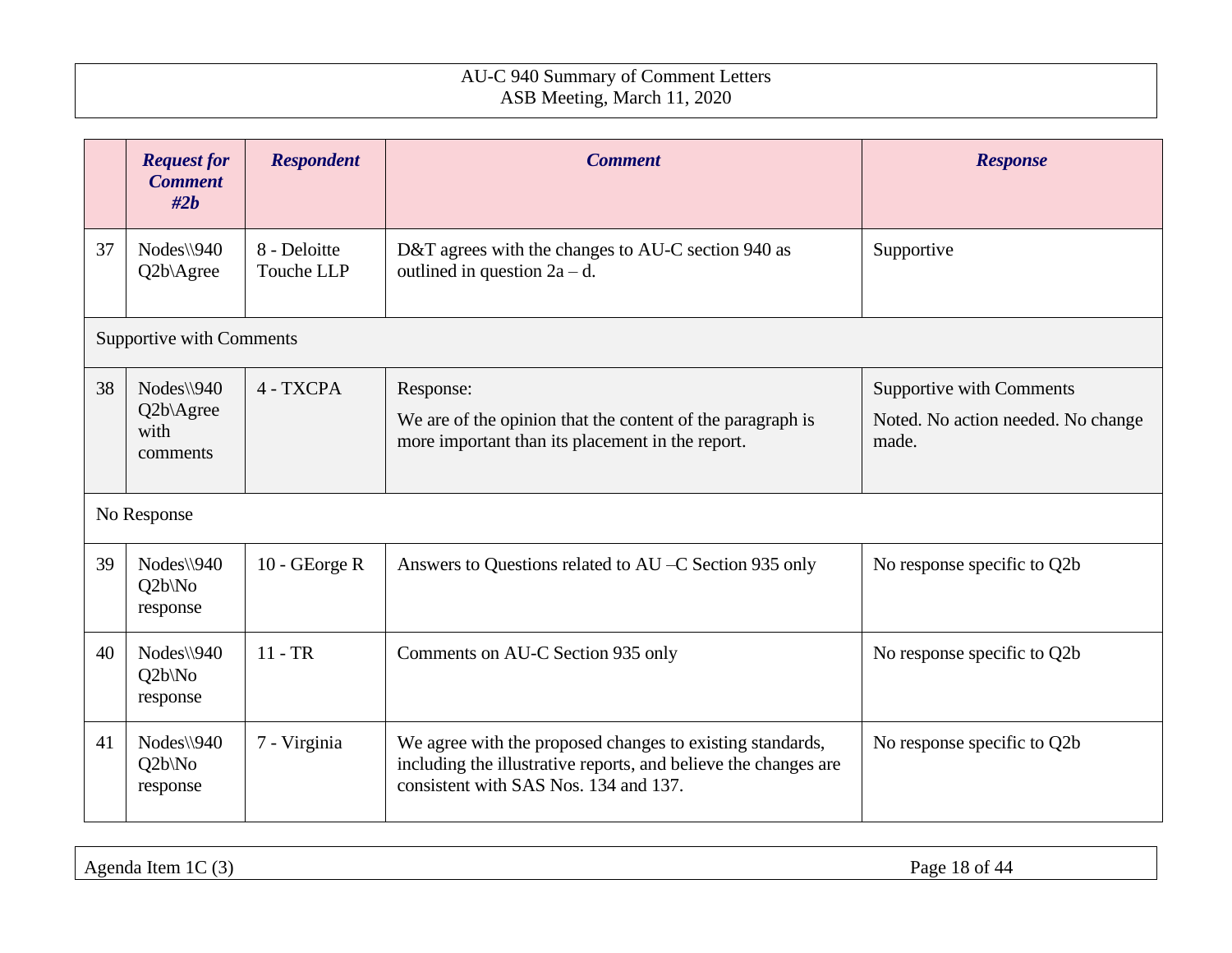|    | <b>Request for</b><br><b>Comment</b><br>$\#2b$  | <b>Respondent</b> | <b>Comment</b>                                                                                                                            | <b>Response</b>             |
|----|-------------------------------------------------|-------------------|-------------------------------------------------------------------------------------------------------------------------------------------|-----------------------------|
| 42 | $Nodes \$ 940<br>$Q2b\backslash No$<br>response | 9 - WA state      | Our Office does not perform audits of internal controls over<br>financial reporting and does not have comments regarding<br>this section. | No response specific to Q2b |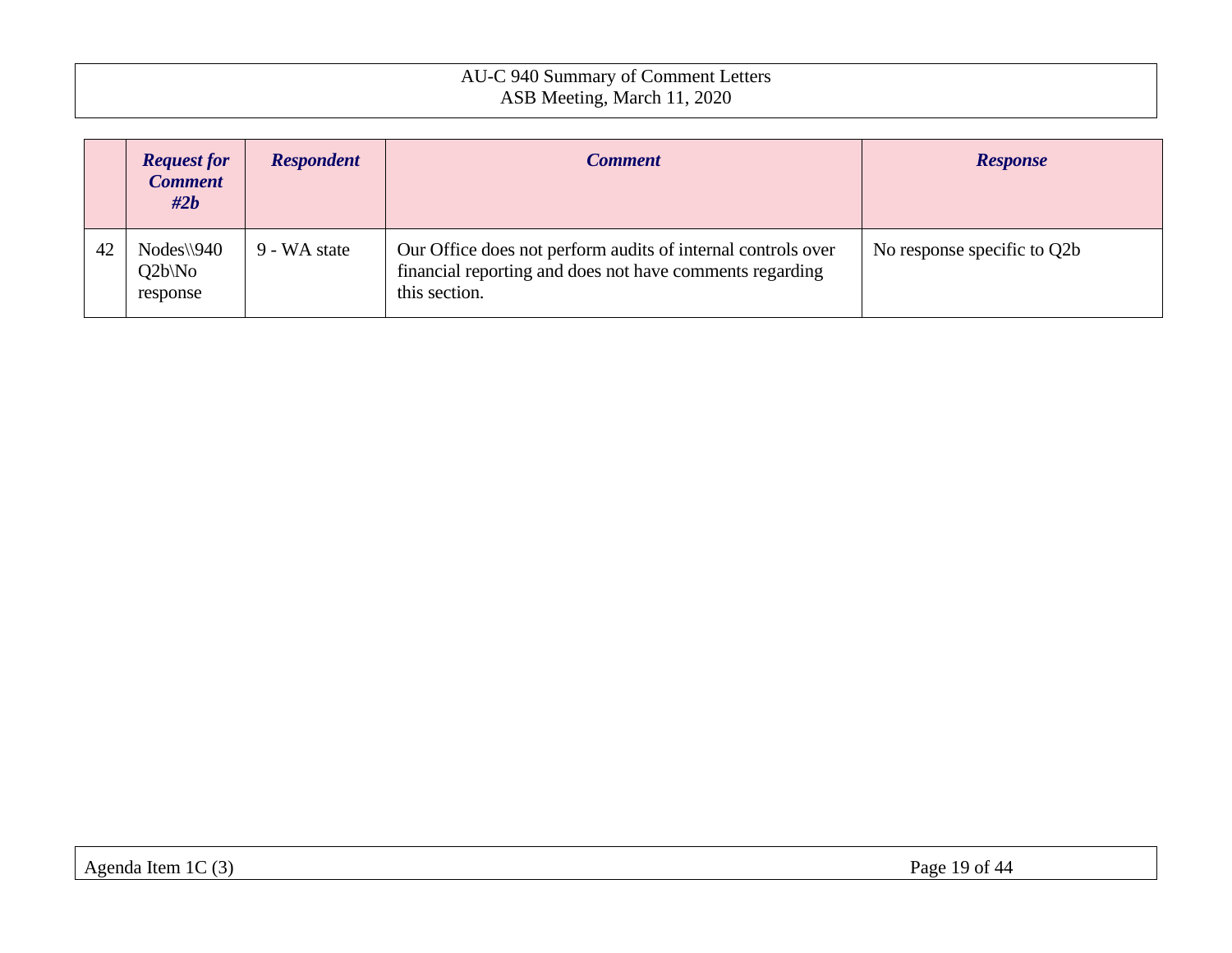### <span id="page-19-0"></span>**Q2c. Request for Comment Specific to AU-C Section 940**

# *2. Do you agree with the proposed*

*c. placement of the paragraphs when issuing an adverse opinion on ICFR due to a material weakness as required by the proposed amendments to paragraph .69?* 

#### **Summary of Responses**

|                        | # of<br>responses | Percentage |
|------------------------|-------------------|------------|
| Agree                  | 9                 | 65%        |
| Agree with comments    | 1                 | 7%         |
| Disagree               | 0                 | 0%         |
| No response            | 4                 | 28%        |
| Total letters received | 14                |            |

Of the fourteen respondents, 9 supported the placement of the paragraphs when issuing an adverse opinion on ICFR due to a material weakness as required by the proposed amendments to paragraph .69. One respondent (TXCPA) believes the content of the paragraph is more important than its placement in the report and did not propose any revisions. Therefore, no changes have been proposed to paragraph .69.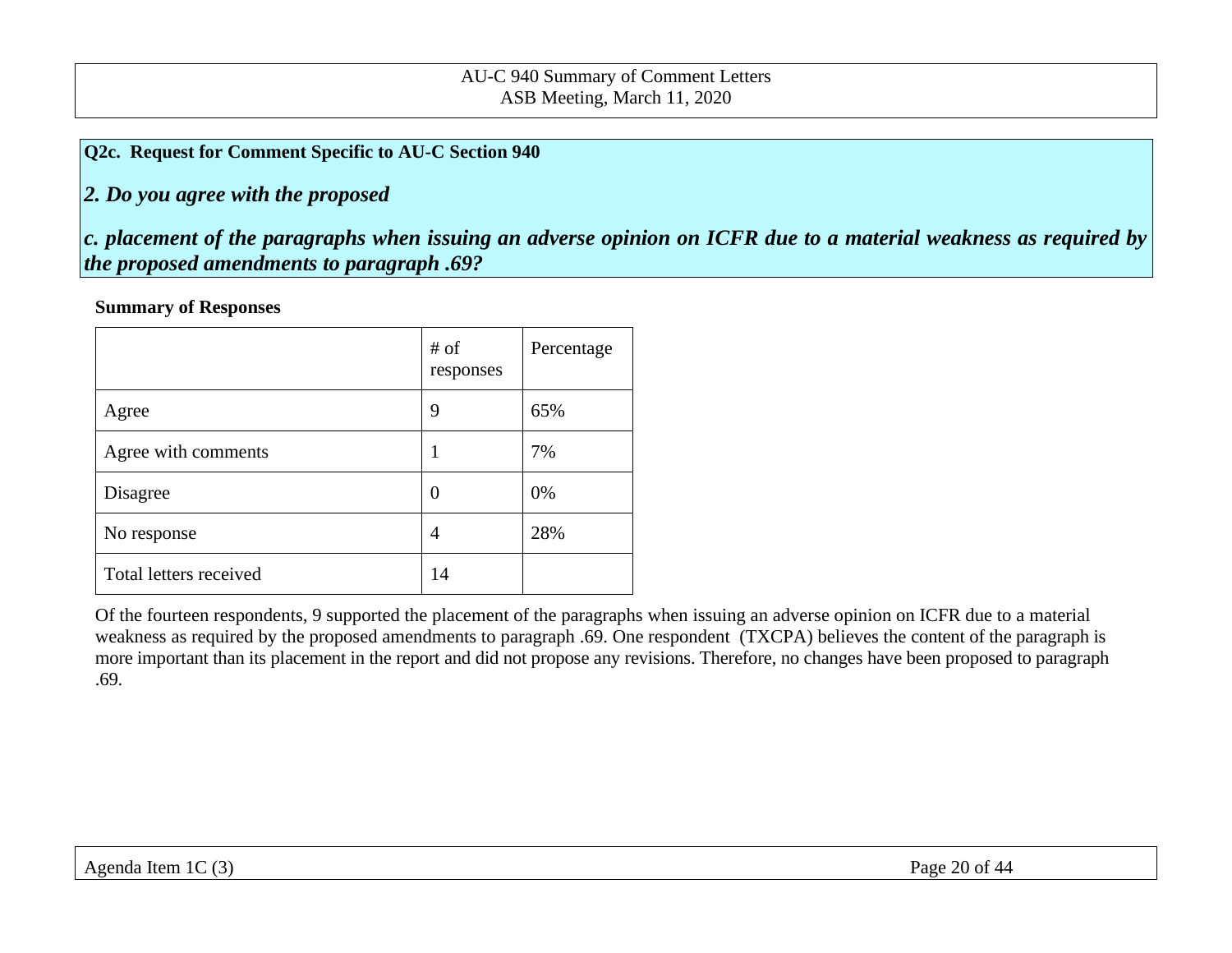|    | <b>Request for</b><br><b>Comment</b><br>#2c | <b>Respondent</b> | <b>Comment</b>                                                                                                                                                                                                                                                                                                                                                                                                                                                                                                                                                                                                                                                                                                                                                                                                       | <b>Response</b> |
|----|---------------------------------------------|-------------------|----------------------------------------------------------------------------------------------------------------------------------------------------------------------------------------------------------------------------------------------------------------------------------------------------------------------------------------------------------------------------------------------------------------------------------------------------------------------------------------------------------------------------------------------------------------------------------------------------------------------------------------------------------------------------------------------------------------------------------------------------------------------------------------------------------------------|-----------------|
|    | Supportive                                  |                   |                                                                                                                                                                                                                                                                                                                                                                                                                                                                                                                                                                                                                                                                                                                                                                                                                      |                 |
| 43 | $Nodes \$ 940<br>$Q2c$ Agree                | $1 - OAG$         | Response: We agree with the provisions of paragraph .69<br>and including a separate paragraph within the Adverse<br>Opinion section to inform users whether the auditor's<br>opinion on the financial statements was affected by the<br>material weakness.                                                                                                                                                                                                                                                                                                                                                                                                                                                                                                                                                           | Supportive      |
| 44 | $Nodes \$ 940<br>$Q2c$ Agree                | 12 - FiCPA        | Question 2: The Committee strongly agrees with the ASB<br>about the proposed a) amendment that requires a statement<br>in the "Auditor's Responsibilities for the Audit of ICFR"<br>section that states internal control over financial reporting<br>is not effective if a material weakness exists, b) placement<br>of the paragraphs when issuing a separate report on ICFR<br>as required by the proposed amendments to paragraph .65<br>and c) placement of the paragraphs when issuing an<br>adverse opinion on ICFR due to material weakness as<br>required by the proposed amendments to paragraph .69 and<br>d) amendments to paragraph .80 for reporting when<br>additional information is included in management's report<br>or in a report that includes management's report and the<br>auditor's report. | Supportive      |
| 45 | $Nodes \$ 940<br>$Q2c$ Agree                | 13 - KPMG         | The proposed placement of the paragraphs when issuing an<br>adverse opinion on ICFR due to material weakness as                                                                                                                                                                                                                                                                                                                                                                                                                                                                                                                                                                                                                                                                                                      | Supportive      |

Agenda Item 1C (3) Page 21 of 44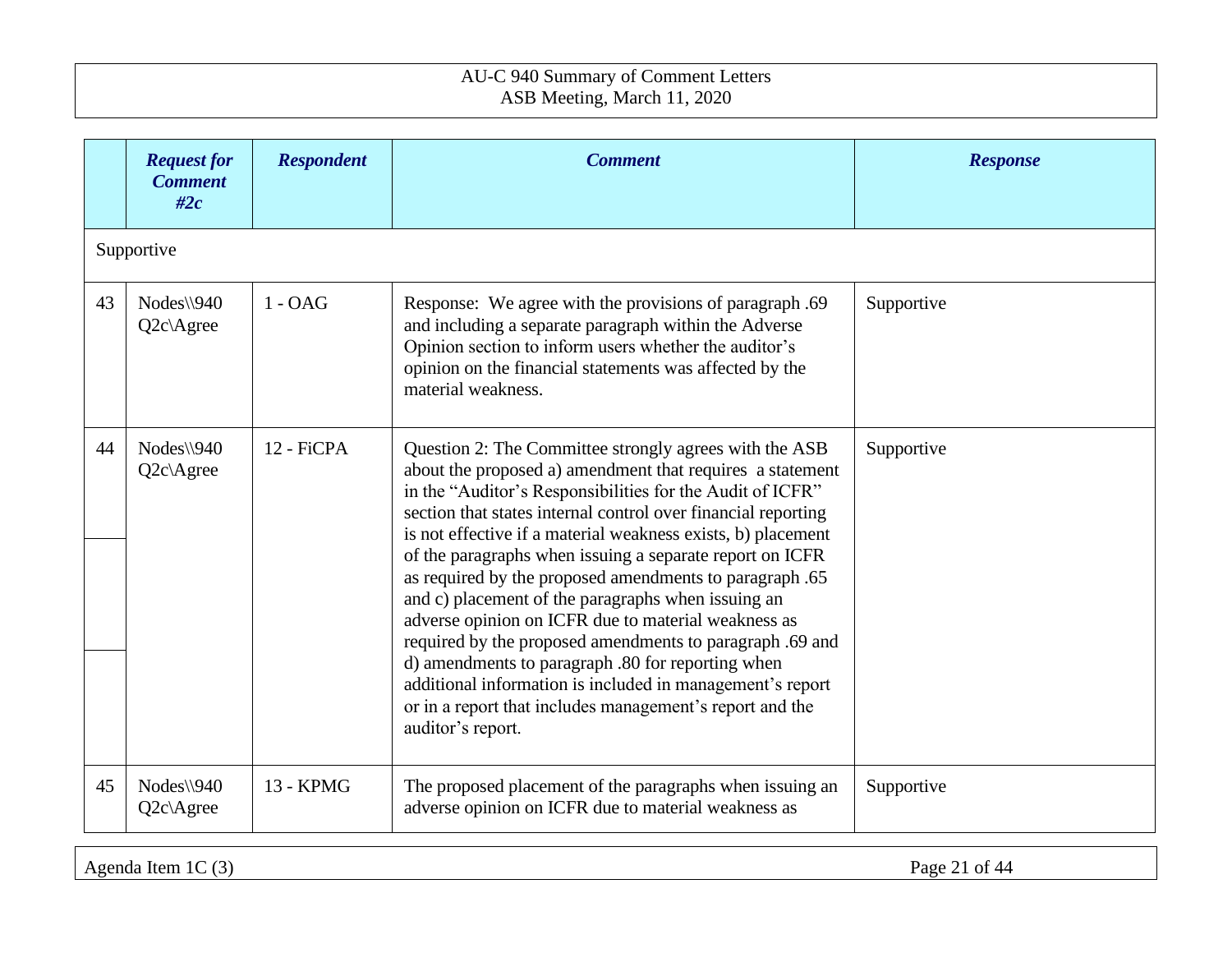|    | <b>Request for</b><br><b>Comment</b><br>#2c | <b>Respondent</b> | <b>Comment</b>                                                                                                                                                                                                                                                                            | <b>Response</b> |
|----|---------------------------------------------|-------------------|-------------------------------------------------------------------------------------------------------------------------------------------------------------------------------------------------------------------------------------------------------------------------------------------|-----------------|
|    |                                             |                   | required by the proposed amendments to paragraph .69 is<br>appropriate.                                                                                                                                                                                                                   |                 |
| 46 | $Nodes \$ 940<br>$Q2c$ Agree                | $14 - PWC$        | We agree with the amendments as proposed                                                                                                                                                                                                                                                  | Supportive      |
| 47 | $Nodes \$ 940<br>$Q2c$ Agree                | $2 - GT$          | Further, we agree with the following proposed changes:<br>The placement of the paragraphs when issuing a separate<br>report on internal control over financial reporting (ICFR)<br>The placement of the paragraphs when issuing an adverse<br>opinion on ICFR due to a material weakness. | Supportive      |
| 48 | $Nodes \$ 940<br>Q2c\Agree                  | $3 - EY$          | We agree with the proposed placement of the paragraphs if<br>the auditor is issuing an adverse opinion on ICFR due to a<br>material weakness as required by the proposed amendments<br>to paragraph 69 of AU-C section 940.                                                               | Supportive      |
| 49 | $Nodes \$ 940<br>$Q2c$ Agree                | $5 - BDO$         | Yes.                                                                                                                                                                                                                                                                                      | Supportive      |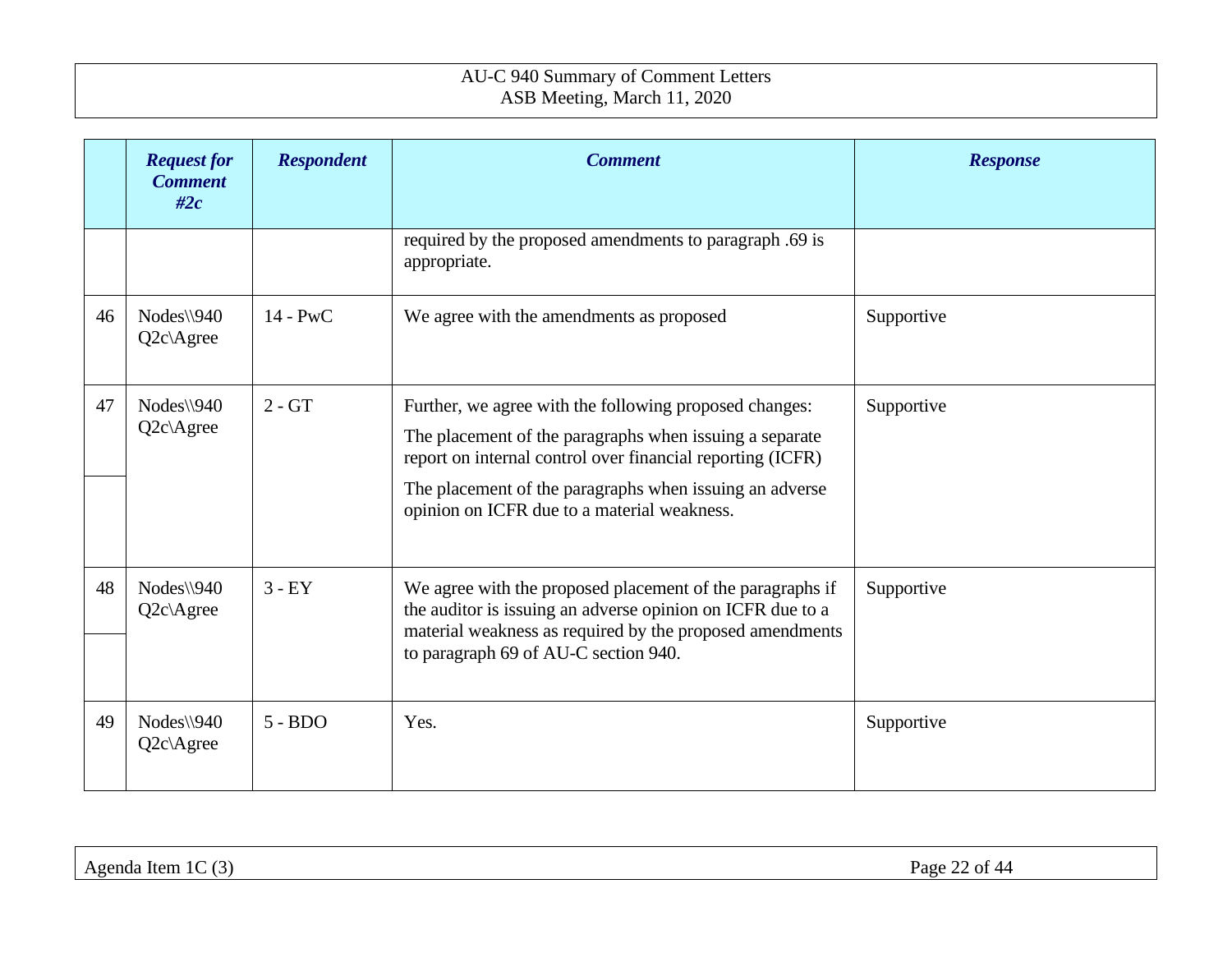|    | <b>Request for</b><br><b>Comment</b><br>#2c      | <b>Respondent</b>          | <b>Comment</b>                                                                                                                  | <b>Response</b>                                                         |
|----|--------------------------------------------------|----------------------------|---------------------------------------------------------------------------------------------------------------------------------|-------------------------------------------------------------------------|
| 50 | $Nodes \$ 940<br>Q2c\Agree                       | $6 - TN$                   | We agree.                                                                                                                       | Supportive                                                              |
| 51 | $Nodes \$ 940<br>$Q2c$ Agree                     | 8 - Deloitte<br>Touche LLP | D&T agrees with the changes to AU-C section 940 as<br>outlined in question $2a - d$ .                                           | Supportive                                                              |
|    | <b>Supportive with Comments</b>                  |                            |                                                                                                                                 |                                                                         |
| 52 | $Nodes \$ 940<br>$Q2c$ Agree<br>with<br>comments | 4 - TXCPA                  | Response:<br>Again, we are more concerned with content of the report on<br>ICFR rather than placement of the opinion paragraph. | Supportive with comments<br>Noted. No action needed. No change<br>made. |
|    | No Response                                      |                            |                                                                                                                                 |                                                                         |
| 53 | $Nodes \$ 940<br>$Q2c\backslash No$<br>response  | 10 - GEorge R              | Answers to Questions related to AU –C Section 935                                                                               | No response specific to Q2c                                             |
| 54 | $Nodes \$ 940<br>$Q2c\backslash No$<br>response  | $11 - TR$                  | Comments on AU-C Section 935                                                                                                    | No response specific to Q2c                                             |

Agenda Item 1C (3) Page 23 of 44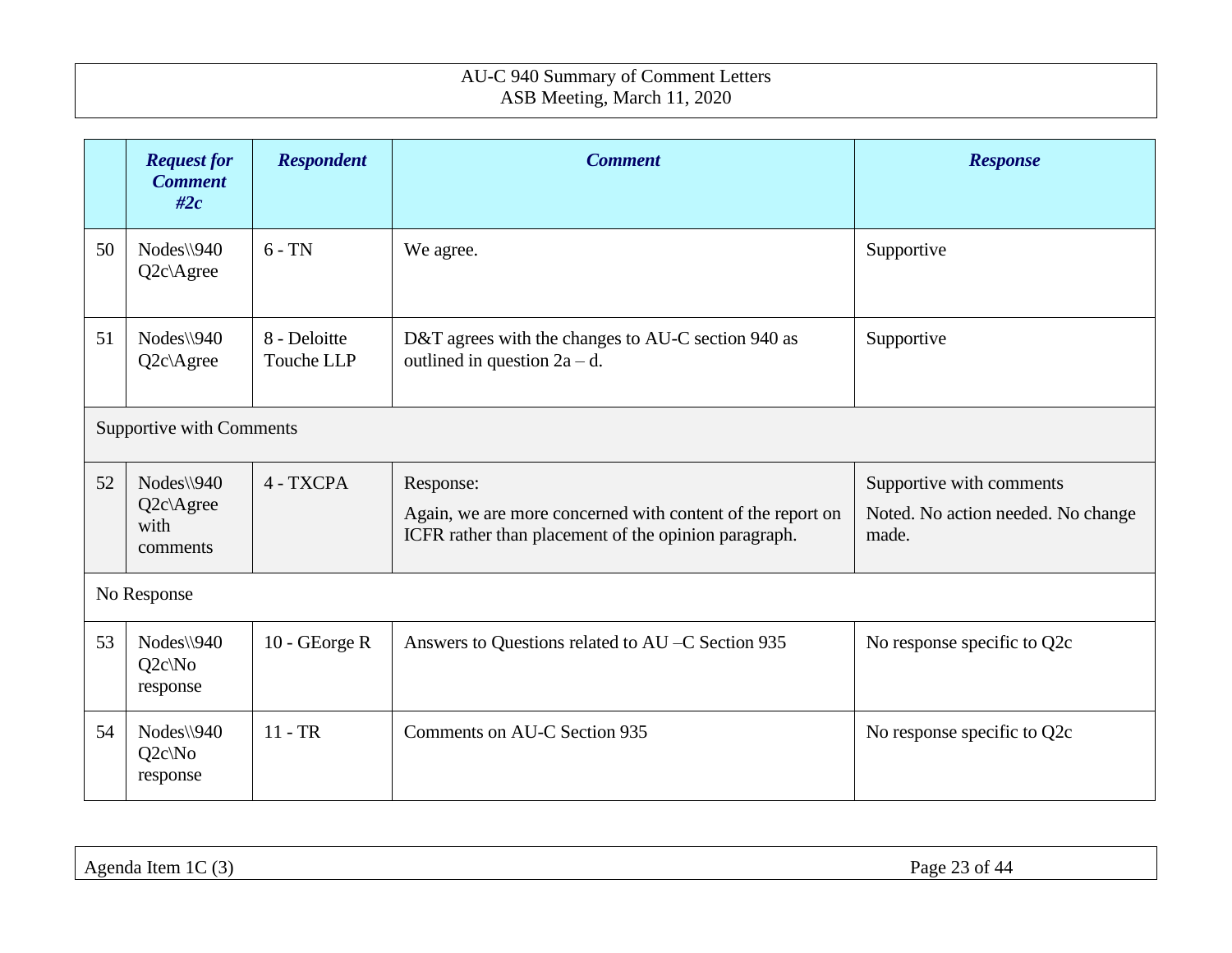|    | <b>Request for</b><br><b>Comment</b><br>#2 $c$ | <b>Respondent</b> | <b>Comment</b>                                                                                                                                                        | <b>Response</b>             |
|----|------------------------------------------------|-------------------|-----------------------------------------------------------------------------------------------------------------------------------------------------------------------|-----------------------------|
| 55 | $Nodes \$ 940<br>$Q2c\N$ o<br>response         | 7 - Virginia      | We agree with the proposed changes to existing standards,<br>including the illustrative reports, and believe the changes<br>are consistent with SAS Nos. 134 and 137. | No response specific to Q2c |
| 56 | $Nodes \setminus 940$<br>$Q2c\N$ o<br>response | 9 - WA state      | Our Office does not perform audits of internal controls over<br>financial reporting and does not have comments regarding<br>this section.                             | No response specific to Q2c |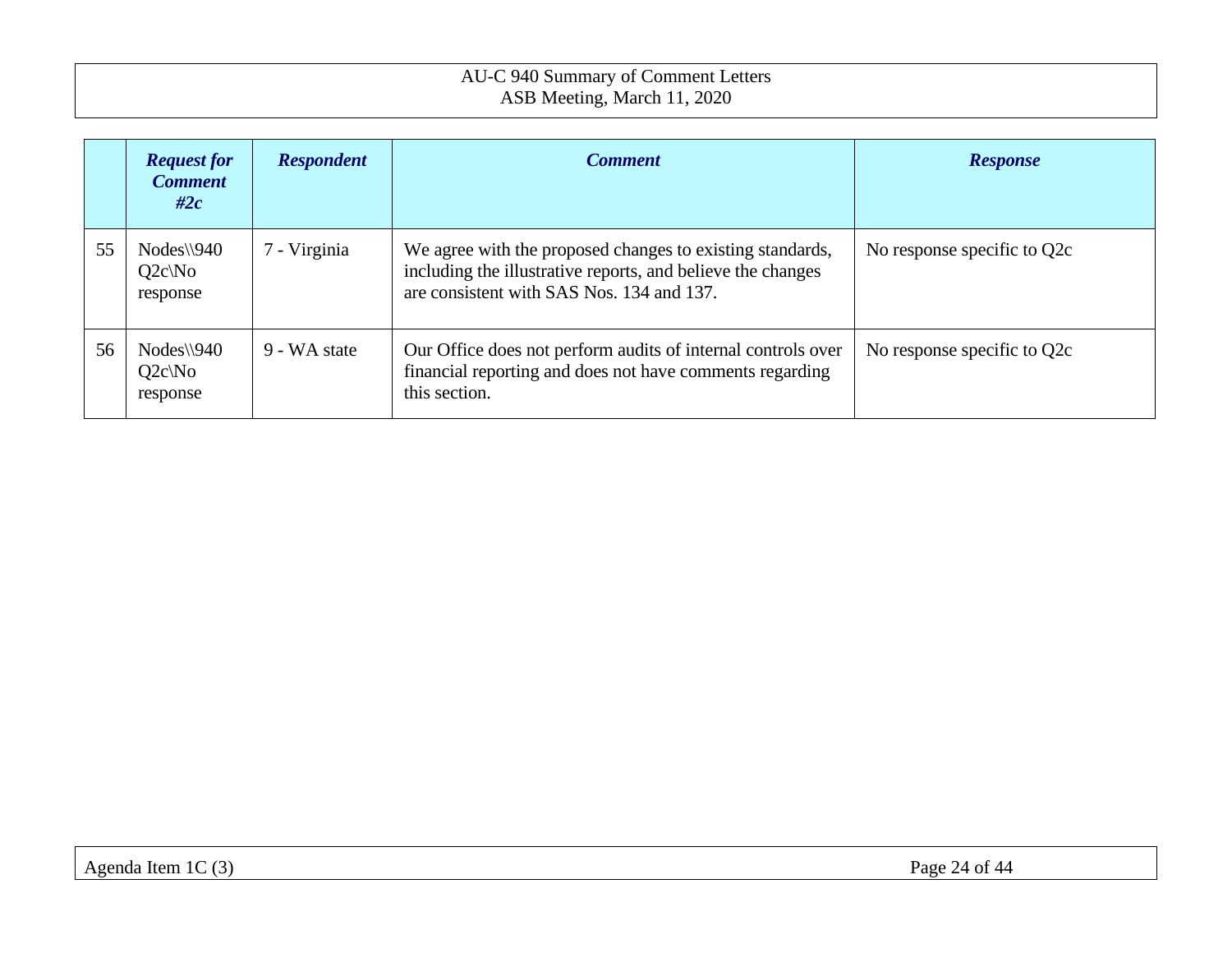<span id="page-24-0"></span>**Q2d. Request for Comment Specific to AU-C Section 940**

*2. Do you agree with the proposed* 

*d. amendments to paragraph .80 for reporting when additional information is included in management's report or in a report that includes management's report and the auditor's report?* 

#### **Summary of Responses**

|                        | # of<br>responses | Percentage |
|------------------------|-------------------|------------|
| Agree                  | 5                 | 36%        |
| Agree with comments    | 5                 | 36%        |
| Disagree               | $\left( \right)$  | 0%         |
| No response            | 4                 | 28%        |
| Total letters received | 14                |            |

Of the fourteen respondents, 5 supported the proposed amendment to paragraph .80 for reporting when additional information is included in management's report or in a report that includes management's report and the auditor's report. Five respondents supported including the statement but suggested edits to the paragraph. See issue 2 in the Issues Paper in agenda item 1C(1).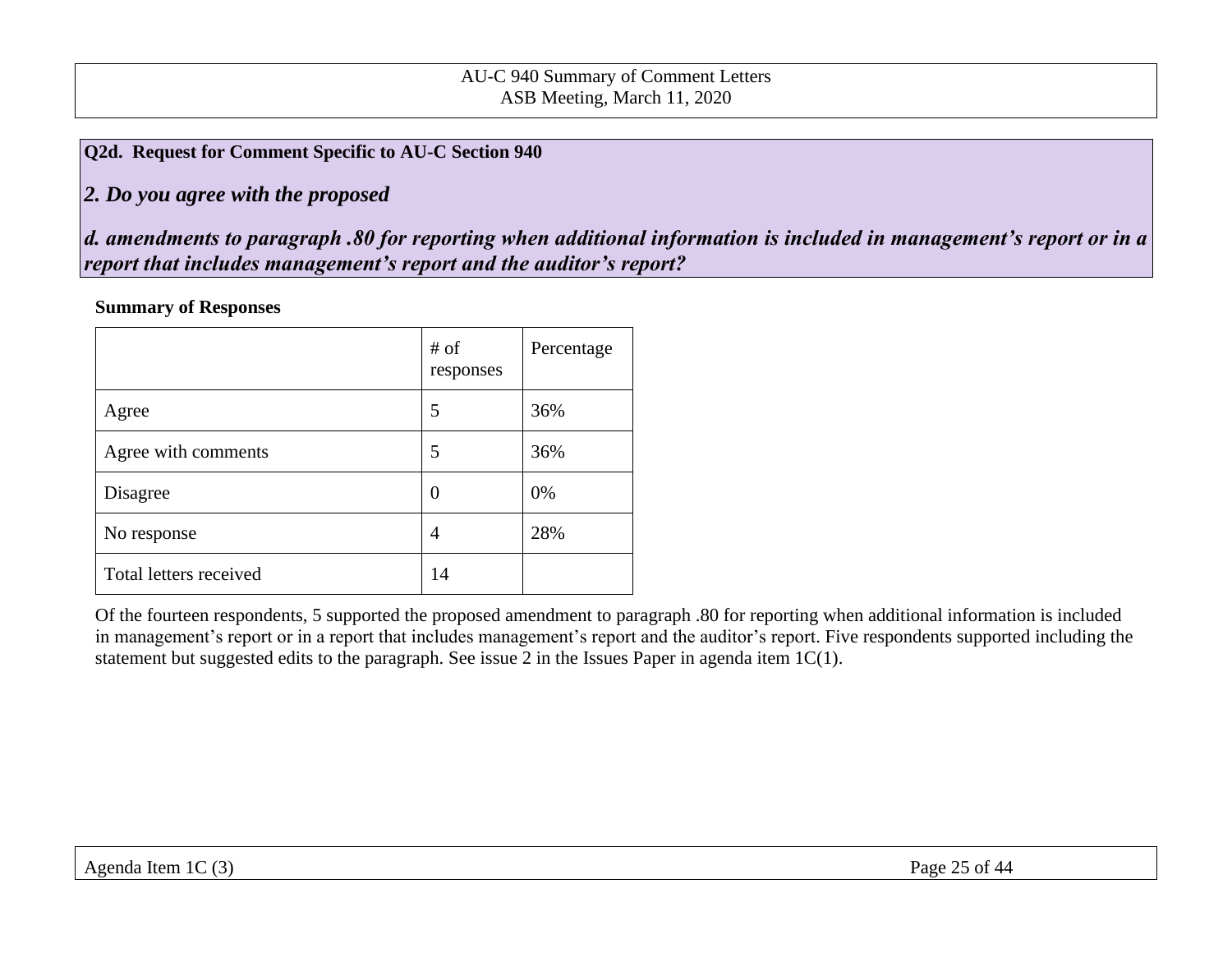|            | <b>Request for</b><br><b>Comment</b><br>#2d | <b>Respondent</b> | <b>Comment</b>                                                                                                                                                                                                                                                                                                                                                                                                                                                                                                                                                                                                                                                                                                                                                                                                    | <b>Response</b> |
|------------|---------------------------------------------|-------------------|-------------------------------------------------------------------------------------------------------------------------------------------------------------------------------------------------------------------------------------------------------------------------------------------------------------------------------------------------------------------------------------------------------------------------------------------------------------------------------------------------------------------------------------------------------------------------------------------------------------------------------------------------------------------------------------------------------------------------------------------------------------------------------------------------------------------|-----------------|
| Supportive |                                             |                   |                                                                                                                                                                                                                                                                                                                                                                                                                                                                                                                                                                                                                                                                                                                                                                                                                   |                 |
| 57         | $Nodes \$ 940<br>Q2d\Agree                  | 12 - FiCPA        | Question 2: The Committee strongly agrees with the ASB<br>about the proposed a) amendment that requires a statement in<br>the "Auditor's Responsibilities for the Audit of ICFR" section<br>that states internal control over financial reporting is not<br>effective if a material weakness exists, b) placement of the<br>paragraphs when issuing a separate report on ICFR as required<br>by the proposed amendments to paragraph .65 and c)<br>placement of the paragraphs when issuing an adverse opinion<br>on ICFR due to material weakness as required by the proposed<br>amendments to paragraph .69 and d) amendments to<br>paragraph .80 for reporting when additional information is<br>included in management's report or in a report that includes<br>management's report and the auditor's report. | Supportive      |
| 58         | Nodes\\940<br>Q2d\Agree                     | 13 - KPMG         | The proposed amendments to paragraph .80 for reporting<br>when additional information is included in management's<br>report or in a report that includes management's report and the<br>auditor's report are appropriate.                                                                                                                                                                                                                                                                                                                                                                                                                                                                                                                                                                                         | Supportive      |
| 59         | $Nodes \$ 940<br>Q2d\Agree                  | $5 - BDO$         | Yes.                                                                                                                                                                                                                                                                                                                                                                                                                                                                                                                                                                                                                                                                                                                                                                                                              | Supportive      |

Agenda Item 1C (3) Page 26 of 44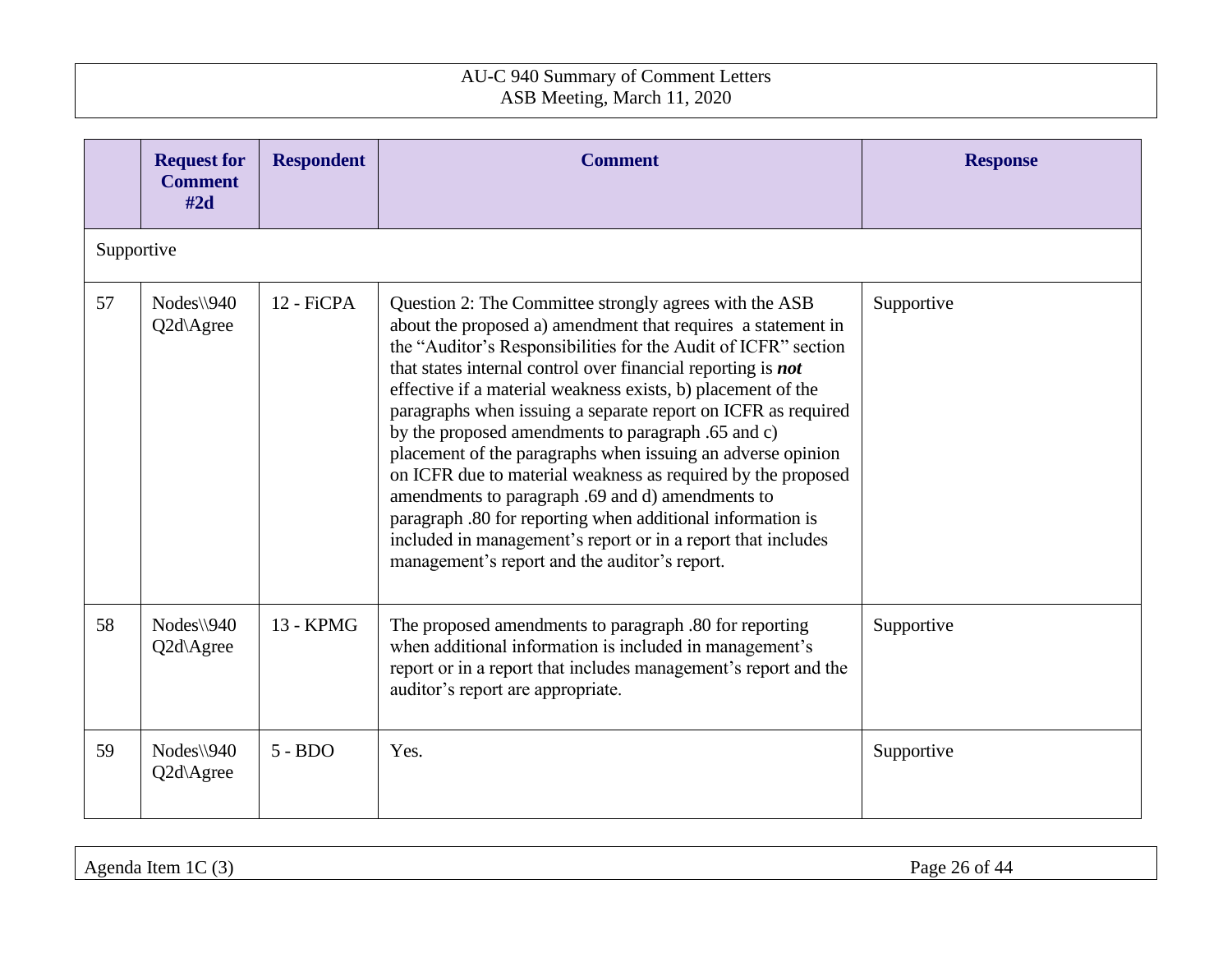|    | <b>Request for</b><br><b>Comment</b><br>#2d    | <b>Respondent</b>                 | <b>Comment</b>                                                                                                                                                                                                                                                                                                                                                                                                                                                                                                                                                                                                                                                                                                                                                                                                           | <b>Response</b>                                                                                                                                                                                                 |
|----|------------------------------------------------|-----------------------------------|--------------------------------------------------------------------------------------------------------------------------------------------------------------------------------------------------------------------------------------------------------------------------------------------------------------------------------------------------------------------------------------------------------------------------------------------------------------------------------------------------------------------------------------------------------------------------------------------------------------------------------------------------------------------------------------------------------------------------------------------------------------------------------------------------------------------------|-----------------------------------------------------------------------------------------------------------------------------------------------------------------------------------------------------------------|
| 60 | $Nodes \$ 940<br>Q2d\Agree                     | $6 - TN$                          | We agree.                                                                                                                                                                                                                                                                                                                                                                                                                                                                                                                                                                                                                                                                                                                                                                                                                | Supportive                                                                                                                                                                                                      |
| 61 | Nodes\\940<br>Q2d\Agree                        | 8 - Deloitte<br><b>Touche LLP</b> | D&T agrees with the changes to AU-C section 940 as outlined<br>in question $2a - d$ .                                                                                                                                                                                                                                                                                                                                                                                                                                                                                                                                                                                                                                                                                                                                    | Supportive                                                                                                                                                                                                      |
|    | Supportive with Comments                       |                                   |                                                                                                                                                                                                                                                                                                                                                                                                                                                                                                                                                                                                                                                                                                                                                                                                                          |                                                                                                                                                                                                                 |
| 62 | $Nodes \$ 940<br>Q2d\Agree<br>with<br>comments | $1 - OAG$                         | Response: In the event management refuses to make a<br>correction to a material misstatement or material inconsistency<br>of information even after discussing the issue with those<br>charged with governance, we suggest the board provide the<br>auditor with the option to include an "Other Matter" paragraph<br>informing the reader that the auditor is disclaiming an opinion<br>on that information but is aware of a material misstatement (or<br>material inconsistency) and that the auditor has informed<br>management of this issue and management has decided not to<br>modify the information. Such a resolution may be necessary<br>when the auditor does not have the option to withdraw from<br>the engagement, and management and those charged with<br>governance refuse to modify the information. | <b>Supportive with Comments</b><br>No change made. As drafted the<br>auditor concludes what the effect<br>on the report should be. This<br>could include an OM paragraph.<br>See Issue 2 in agenda item $1C(1)$ |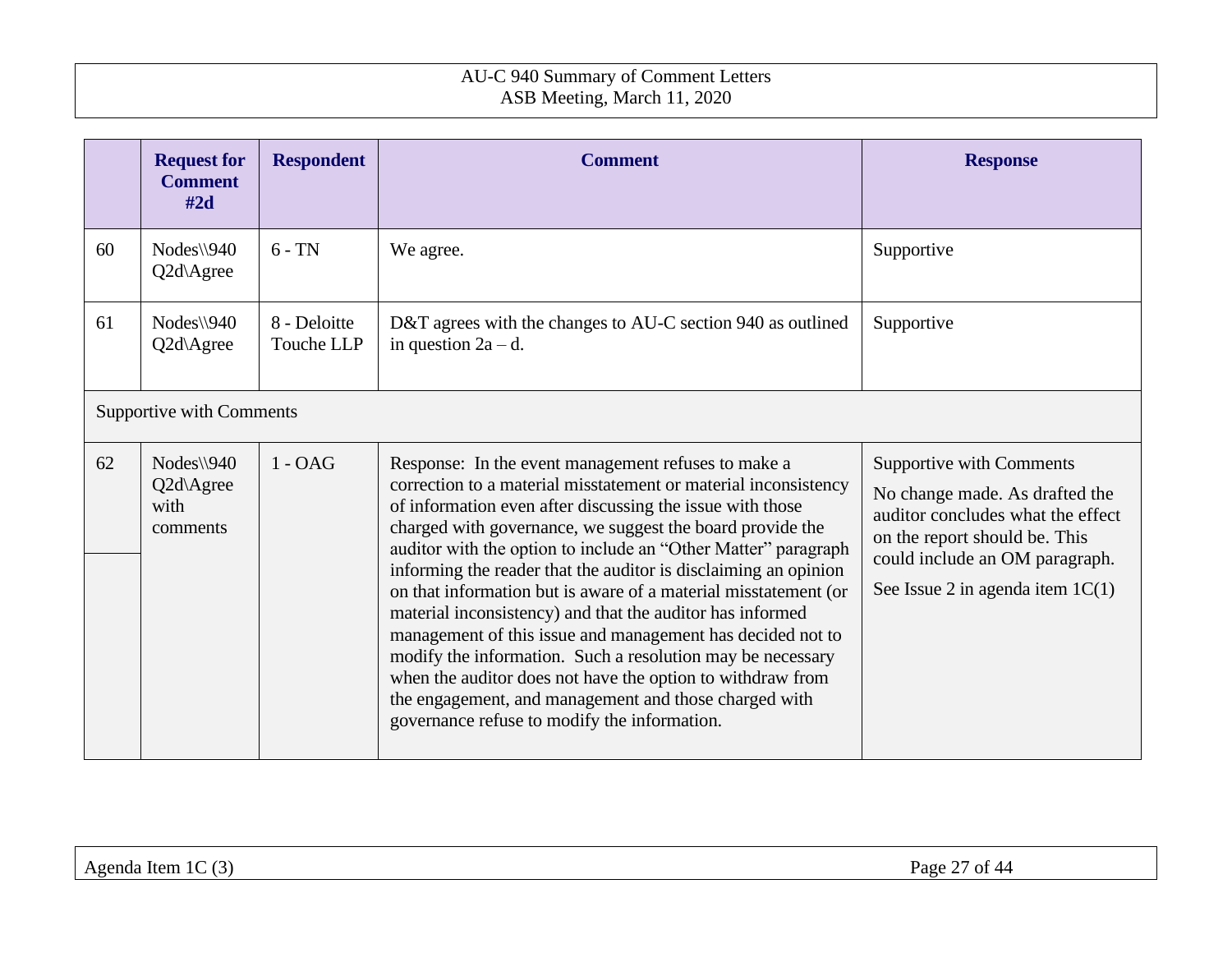|    | <b>Request for</b><br><b>Comment</b><br>#2d    | <b>Respondent</b> | <b>Comment</b>                                                                                                                                                                                                                                                                                                                                                                                                                                                                                                                                                                                                                                                                                                                                                                                                                                                              | <b>Response</b>                                                                                                                                                                                                                                                                                                                                                                                                    |
|----|------------------------------------------------|-------------------|-----------------------------------------------------------------------------------------------------------------------------------------------------------------------------------------------------------------------------------------------------------------------------------------------------------------------------------------------------------------------------------------------------------------------------------------------------------------------------------------------------------------------------------------------------------------------------------------------------------------------------------------------------------------------------------------------------------------------------------------------------------------------------------------------------------------------------------------------------------------------------|--------------------------------------------------------------------------------------------------------------------------------------------------------------------------------------------------------------------------------------------------------------------------------------------------------------------------------------------------------------------------------------------------------------------|
| 63 | $Nodes \$ 940<br>Q2d\Agree<br>with<br>comments | $14 - PWC$        | In circumstances where the auditor obtains other information<br>in an annual report before the date of the auditor's report in an<br>integrated audit, AU-C section 720 would require the<br>inclusion of an "Other Information" section identifying what<br>constitutes the other information and describing the auditor's<br>responsibilities for this information. We believe the ASB<br>should consider how the reporting requirements of AU-C<br>section 720 would interact with the requirement in paragraph<br>80 of AU-C section 940 when the auditor reports on both the<br>audit of ICFR and the financial statements in a combined<br>report and provide guidance for auditors. We note Illustration<br>5 is an example of a combined report on ICFR and the<br>financial statements, but does it not address the reporting<br>requirements in AU-C section 720. | <b>Supportive with Comments</b><br>See comment #76<br>Other information has a specific<br>meaning in GAAS and therefore<br>the auditor would follow 720 by<br>reporting, in a separate section of<br>the auditor's report.<br>Paragraph .80 discusses additional<br>information, in addition to the<br>required elements, which may not<br>be OI. Therefore, no change made.<br>See Issue 2 in agenda item $1C(1)$ |
| 64 | Nodes\\940<br>Q2d\Agree<br>with<br>comments    | $2 - GT$          | We are also concerned about the clarity and readability of the<br>requirements in proposed paragraph .80. While we support the<br>performance requirements, we believe they could be more<br>clearly set forth. We've provided proposed revisions for the<br>Board's consideration in the accompanying appendix.                                                                                                                                                                                                                                                                                                                                                                                                                                                                                                                                                            | <b>Supportive with Comments</b><br>See comment #77                                                                                                                                                                                                                                                                                                                                                                 |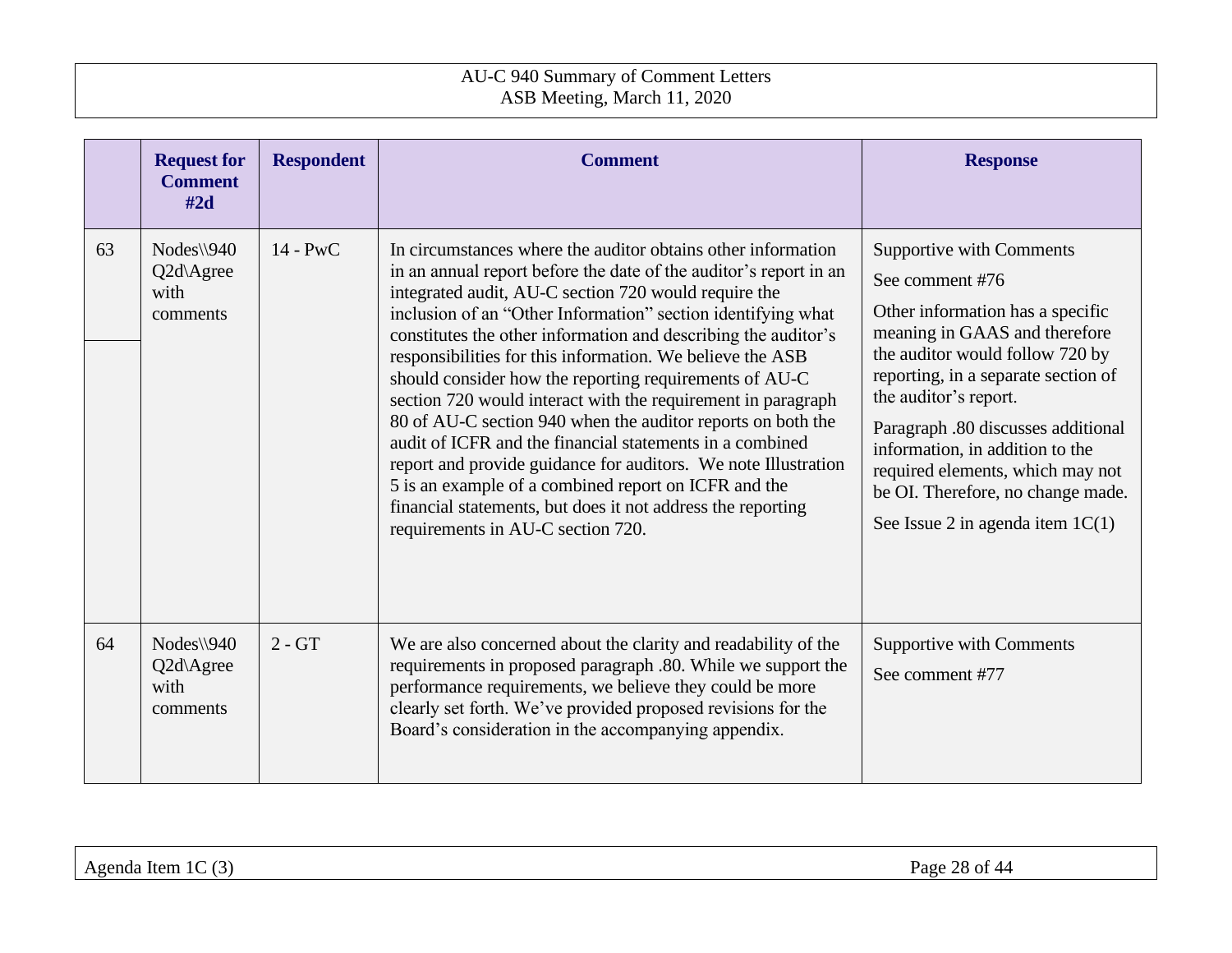|    | <b>Request for</b><br><b>Comment</b><br>#2d            | <b>Respondent</b> | <b>Comment</b>                                                                                                                                                                                                                                                                                                                                                                                                                                                                                                                                                                                                                                                                                                                                                                                                                                                                                                                                                                                                                                                                                                                                                                                                                                                                                                             | <b>Response</b>                                                                               |
|----|--------------------------------------------------------|-------------------|----------------------------------------------------------------------------------------------------------------------------------------------------------------------------------------------------------------------------------------------------------------------------------------------------------------------------------------------------------------------------------------------------------------------------------------------------------------------------------------------------------------------------------------------------------------------------------------------------------------------------------------------------------------------------------------------------------------------------------------------------------------------------------------------------------------------------------------------------------------------------------------------------------------------------------------------------------------------------------------------------------------------------------------------------------------------------------------------------------------------------------------------------------------------------------------------------------------------------------------------------------------------------------------------------------------------------|-----------------------------------------------------------------------------------------------|
| 65 | $Nodes \$ 940<br>$Q2d\angle$ Agree<br>with<br>comments | $3 - EY$          | We support the ASB's proposal to amend paragraph 80 of<br>AU-C section 940. However, we believe the phrase "and to<br>become aware of material misstatements of fact" in proposed<br>AU-C 940.80.a is confusing. We suggest replacing this phrase<br>with the words "or any material misstatements of fact."<br>Alternatively, we recommend that the ASB consider<br>combining the requirements described in proposed AU-C<br>940.80.a and 80.b in the following manner because they are<br>the same, except for the requirement to include an other-<br>matter paragraph on the additional information when this<br>information is included in management's report:<br>".80 When management includes, either within management's<br>report or in a document containing management's report and<br>the related auditor's report, information in addition to the<br>elements that are subject to the auditor's evaluation as<br>described in paragraph .55, the auditor should do the<br>following: read the additional information to identify<br>material inconsistencies with management's report or any<br>material misstatements of fact, and:<br>a. When such information is included in management's<br>report, read the additional information to identify<br>material inconsistencies with management's report and | <b>Supportive with Comments</b><br>Also see comment #78<br>See issue 2 in agenda item $1C(1)$ |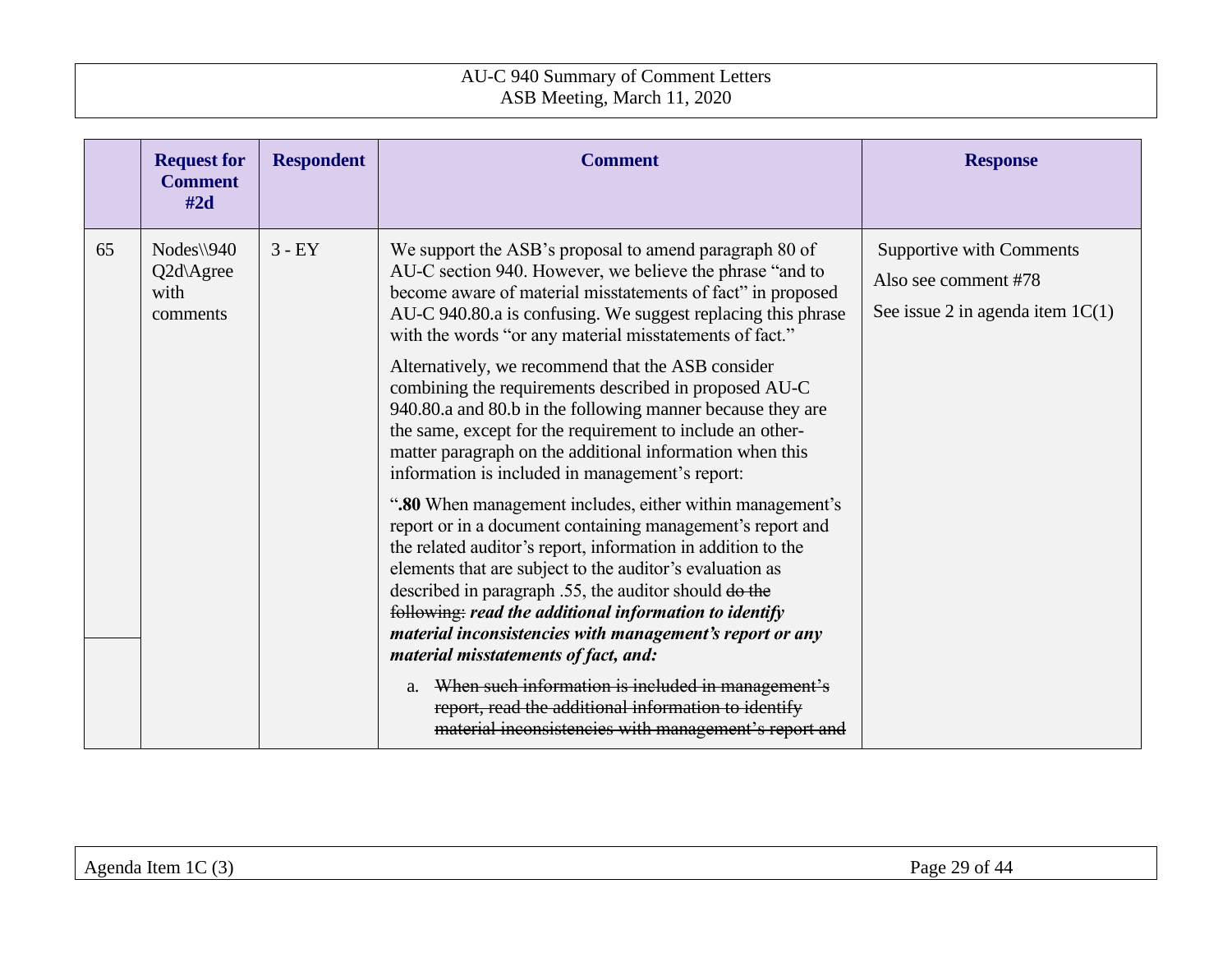| <b>Request for</b><br><b>Comment</b><br>#2d | <b>Respondent</b> | <b>Comment</b>                                                                                                                                                                                                                                                                                                                                                                                                                                                                                                                                                                                                                                                                                                                                                                                                                                                                                                                    | <b>Response</b> |
|---------------------------------------------|-------------------|-----------------------------------------------------------------------------------------------------------------------------------------------------------------------------------------------------------------------------------------------------------------------------------------------------------------------------------------------------------------------------------------------------------------------------------------------------------------------------------------------------------------------------------------------------------------------------------------------------------------------------------------------------------------------------------------------------------------------------------------------------------------------------------------------------------------------------------------------------------------------------------------------------------------------------------|-----------------|
|                                             |                   | to become aware of material misstatements of fact. If no<br>material inconsistencies or material misstatements of<br>fact are identified, disclaim an opinion, in an other-<br>matter paragraph, on the additional information when<br>such information is included in management's report.<br>If, upon reading the additional information the auditor<br>identifies a material inconsistency or becomes aware of<br>a material misstatement of fact, request management to<br>correct the information. If management agrees to make the<br>correction, determine that the correction has been made. If<br>management refuses to make the correction, communicate<br>the matter to those charged with governance and request<br>that the correction be made. If the correction is not made<br>after communicating with those charged with governance,<br>the auditor should do one or more of the following: (Ref:<br>par. .A129) |                 |
|                                             |                   | i. Consider the implications for the auditor's report and<br>communicate to those charged with governance<br>about how the auditor plans to address the material<br>inconsistency or material misstatement of fact in the<br>auditor's report<br>ii. Withhold the auditor's report<br>iii. Withdraw from the engagement, when withdrawal is<br>possible under the applicable law or regulation                                                                                                                                                                                                                                                                                                                                                                                                                                                                                                                                    |                 |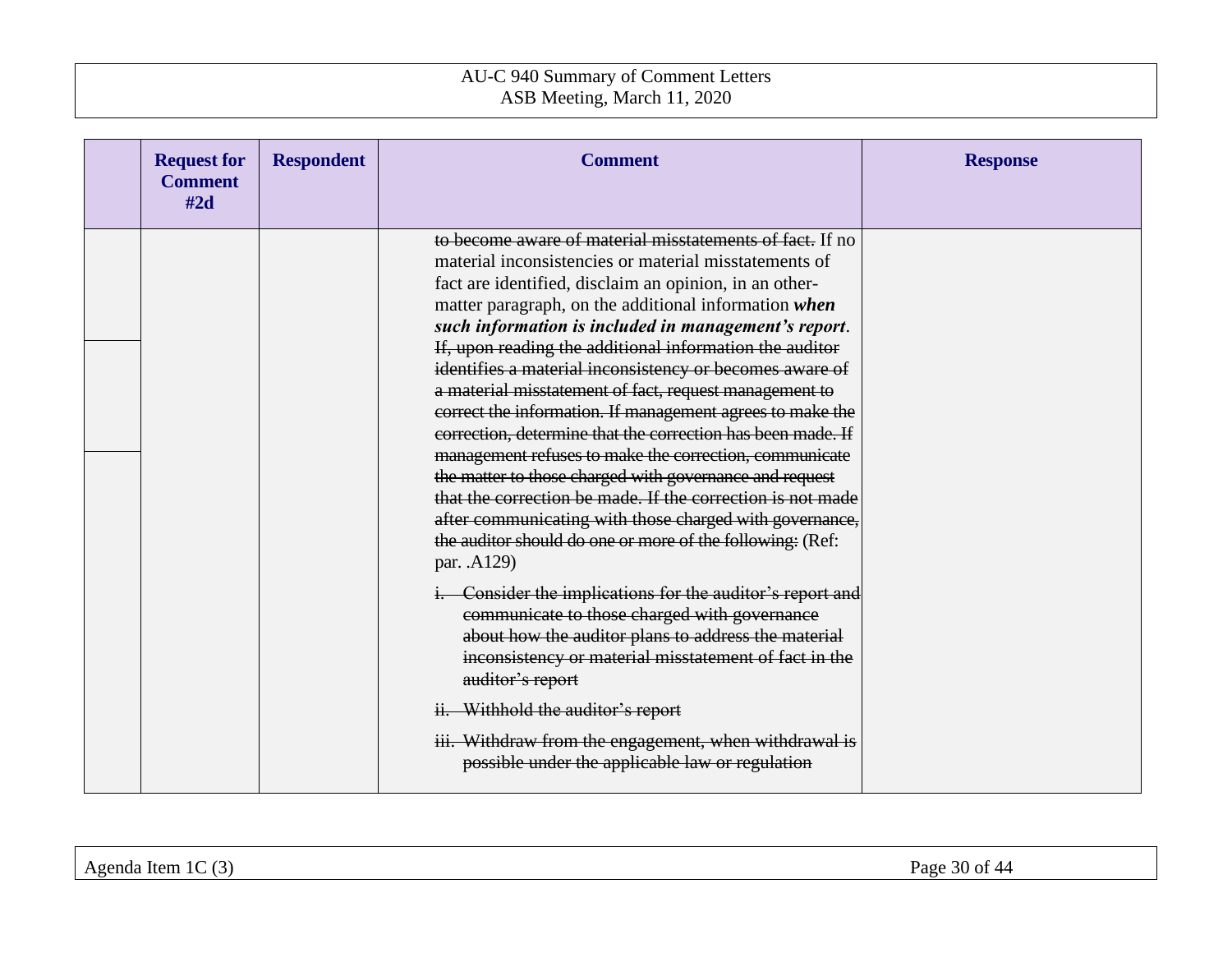| <b>Request for</b><br><b>Comment</b><br>#2d | <b>Respondent</b> | <b>Comment</b>                                                                                                                                                                                                                                                                                                                                                                                                                                                                                                                                                                                                                                                                                                                                                                                                                                    | <b>Response</b> |
|---------------------------------------------|-------------------|---------------------------------------------------------------------------------------------------------------------------------------------------------------------------------------------------------------------------------------------------------------------------------------------------------------------------------------------------------------------------------------------------------------------------------------------------------------------------------------------------------------------------------------------------------------------------------------------------------------------------------------------------------------------------------------------------------------------------------------------------------------------------------------------------------------------------------------------------|-----------------|
|                                             |                   | b. When such information is included outside<br>management's report and the related auditor's report,<br>read the additional information to identify material<br>inconsistencies with management's report. If, upon<br>reading the additional information, the auditor identifies a<br>material inconsistency or becomes aware of a material<br>misstatement of fact, request management to correct the<br>information. If management agrees to make the<br>correction, determine that the correction has been made.<br>If management refuses to make the correction,<br>communicate the matter to those charged with<br>governance and request that the correction be made. If<br>the correction is not made after communicating with<br>those charged with governance, the auditor should do<br>one or more of the following: (Ref: par. .A130) |                 |
|                                             |                   | Consider the implications for the auditor's report and<br>$\mathbf{i}$ .<br>communicate to those charged with governance<br>about how the auditor plans to address the material<br>inconsistency or material misstatement of fact in the<br>auditor's report<br>ii. Withhold the auditor's report<br>iii. Withdraw from the engagement, when withdrawal is<br>possible under the applicable law or regulation"                                                                                                                                                                                                                                                                                                                                                                                                                                    |                 |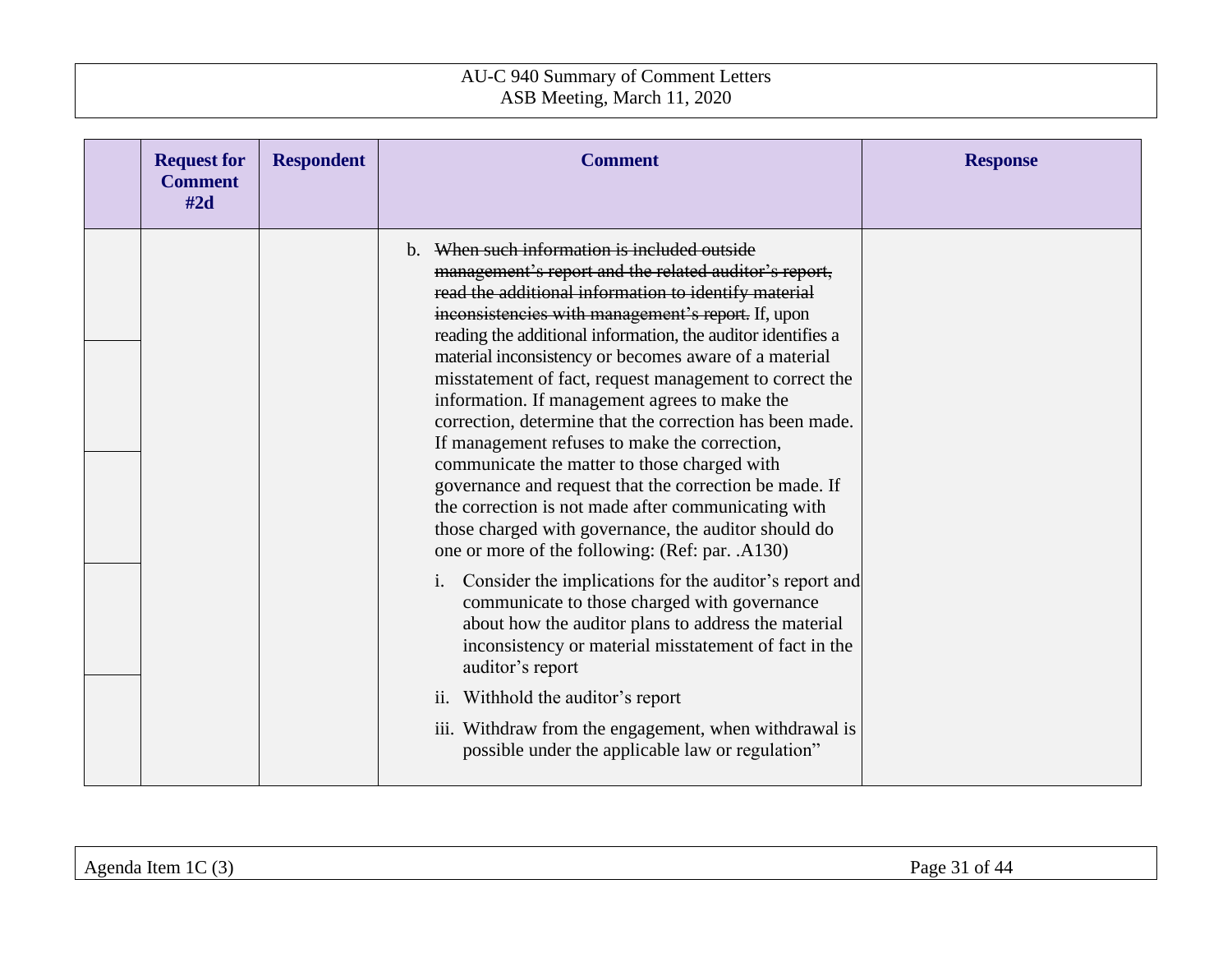|    | <b>Request for</b><br><b>Comment</b><br>#2d    | <b>Respondent</b>          | <b>Comment</b>                                                                                                                                                        | <b>Response</b>                        |
|----|------------------------------------------------|----------------------------|-----------------------------------------------------------------------------------------------------------------------------------------------------------------------|----------------------------------------|
| 66 | $Nodes \$ 940<br>Q2d\Agree<br>with<br>comments | 4 - TXCPA                  | Response:<br>We believe that either approach for reporting additional<br>information is satisfactory.                                                                 | Noted. No change made.                 |
|    | No Response                                    |                            |                                                                                                                                                                       |                                        |
| 67 | Nodes\\940<br>$Q2d\backslash No$<br>response   | 10 - George<br>$\mathbf R$ | Answers to Questions related to AU –C Section 935                                                                                                                     | No response specific to question<br>2d |
| 68 | $Nodes \$ 940<br>Q2d\No<br>response            | $11 - TR$                  | Comments on AU-C Section 935                                                                                                                                          | No response specific to question 2d    |
| 69 | $Nodes \$ 940<br>$Q2d\N$ o<br>response         | 7 - AICPA                  | We agree with the proposed changes to existing standards,<br>including the illustrative reports, and believe the changes are<br>consistent with SAS Nos. 134 and 137. | No response specific to question 2d    |
| 70 | $Nodes \$ 940<br>Q2d\No<br>response            | 9 - WA state               | Our Office does not perform audits of internal controls over<br>financial reporting and does not have comments regarding this<br>section.                             | No response specific to question 2d    |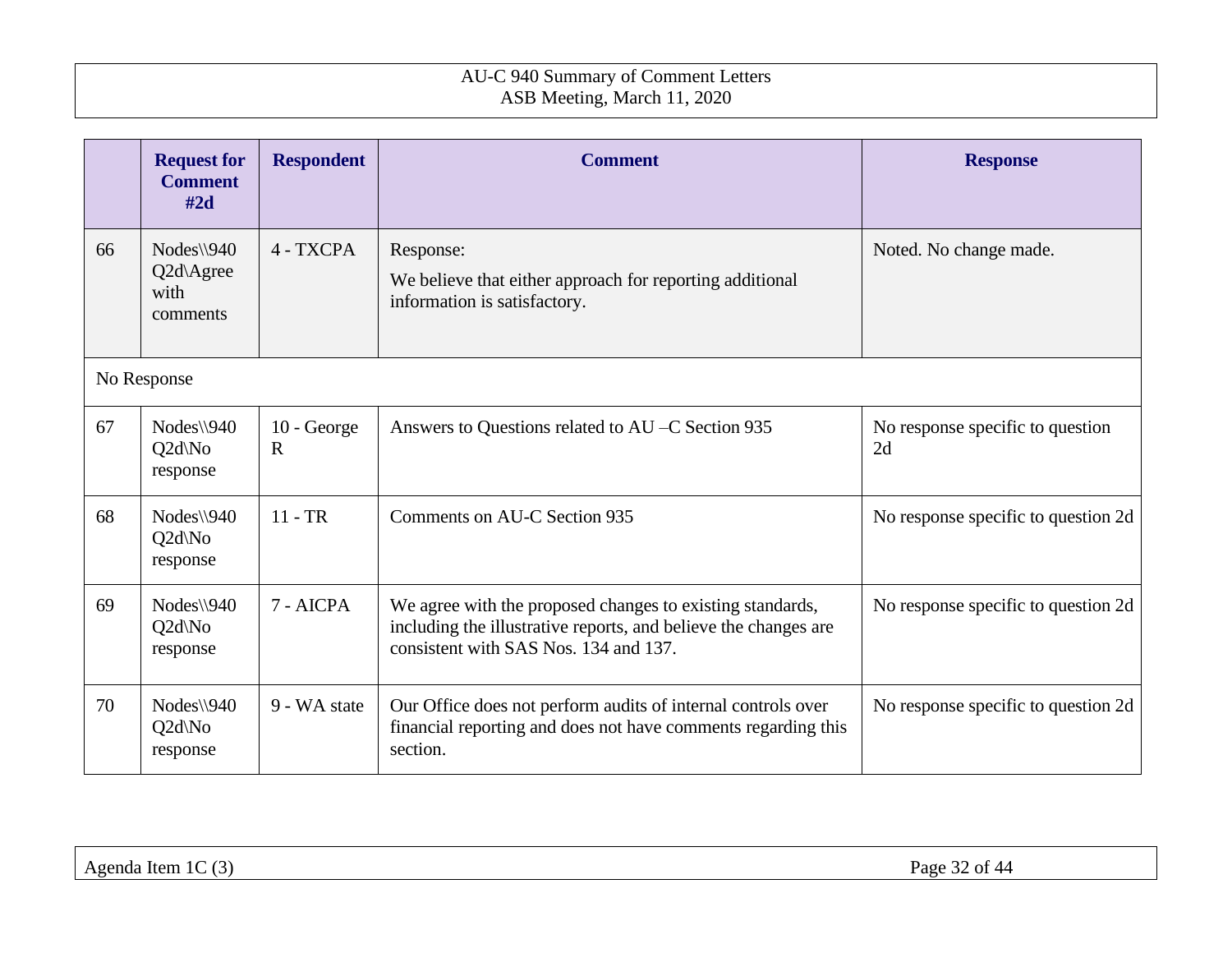<span id="page-32-0"></span>

|    | <b>Detailed Comments by Paragraph</b> |                            |                                                                                                                                                                                                                                                                                                                                                                                                                                                                                                                                                                                                                                                                                                                                                                                                                                                                                                                                                                 |                                                                                                                                                                                                                                                                                  |  |  |  |
|----|---------------------------------------|----------------------------|-----------------------------------------------------------------------------------------------------------------------------------------------------------------------------------------------------------------------------------------------------------------------------------------------------------------------------------------------------------------------------------------------------------------------------------------------------------------------------------------------------------------------------------------------------------------------------------------------------------------------------------------------------------------------------------------------------------------------------------------------------------------------------------------------------------------------------------------------------------------------------------------------------------------------------------------------------------------|----------------------------------------------------------------------------------------------------------------------------------------------------------------------------------------------------------------------------------------------------------------------------------|--|--|--|
|    | <b>Paragraph</b>                      | <b>Respondent</b>          | <b>Comment</b>                                                                                                                                                                                                                                                                                                                                                                                                                                                                                                                                                                                                                                                                                                                                                                                                                                                                                                                                                  | <b>Response</b>                                                                                                                                                                                                                                                                  |  |  |  |
| 71 | $Nodes \setminus 64 \setminus 64c$    | 8 - Deloitte<br>Touche LLP | Paragraph .64c of AU-C section 940 was amended to require a<br>heading of "Opinion on Internal Control Over Financial<br>Reporting." However, in AU-C section 700 for the audit of the<br>financial statements, the heading is just "Opinion." We would<br>recommend changing paragraph .64c and the illustrative<br>examples in AU-C section 940 to be consistent with AU-C<br>section 700. In addition, paragraph .64f requires the auditor to<br>state that the objectives of the auditor are to "issue an auditor's<br>report that includes the auditor's opinion on ICFR." However,<br>in paragraph .35a of AU-C section 700 for the audit of the<br>financial statements, there is similar language, but it reads<br>"issue an auditor's report that includes the auditor's opinion."<br>We would recommend deleting "on ICFR" from paragraph<br>.64f and the related illustrative reports in AU-C section 940 to<br>be consistent with AU-C section 700. | .64c - The distinction in the<br>paragraph heading was<br>intentional to distinguish<br>between an Opinion on the<br>financial statements and an<br>Opinion on Internal Control<br>Over Financial Reporting.<br>No change made.<br>See comment #74. No<br>.64f -<br>change made. |  |  |  |
| 72 | $Nodes \6464$                         | $14 - PWC$<br>Response     | We do not believe it is necessary to require the statement that<br>"internal control over financial reporting is not effective if a<br>material weakness exists" and suggest it be deleted for the<br>following reasons:                                                                                                                                                                                                                                                                                                                                                                                                                                                                                                                                                                                                                                                                                                                                        | See issue 1 in issues paper<br>(Agenda item $1C(1)$ )                                                                                                                                                                                                                            |  |  |  |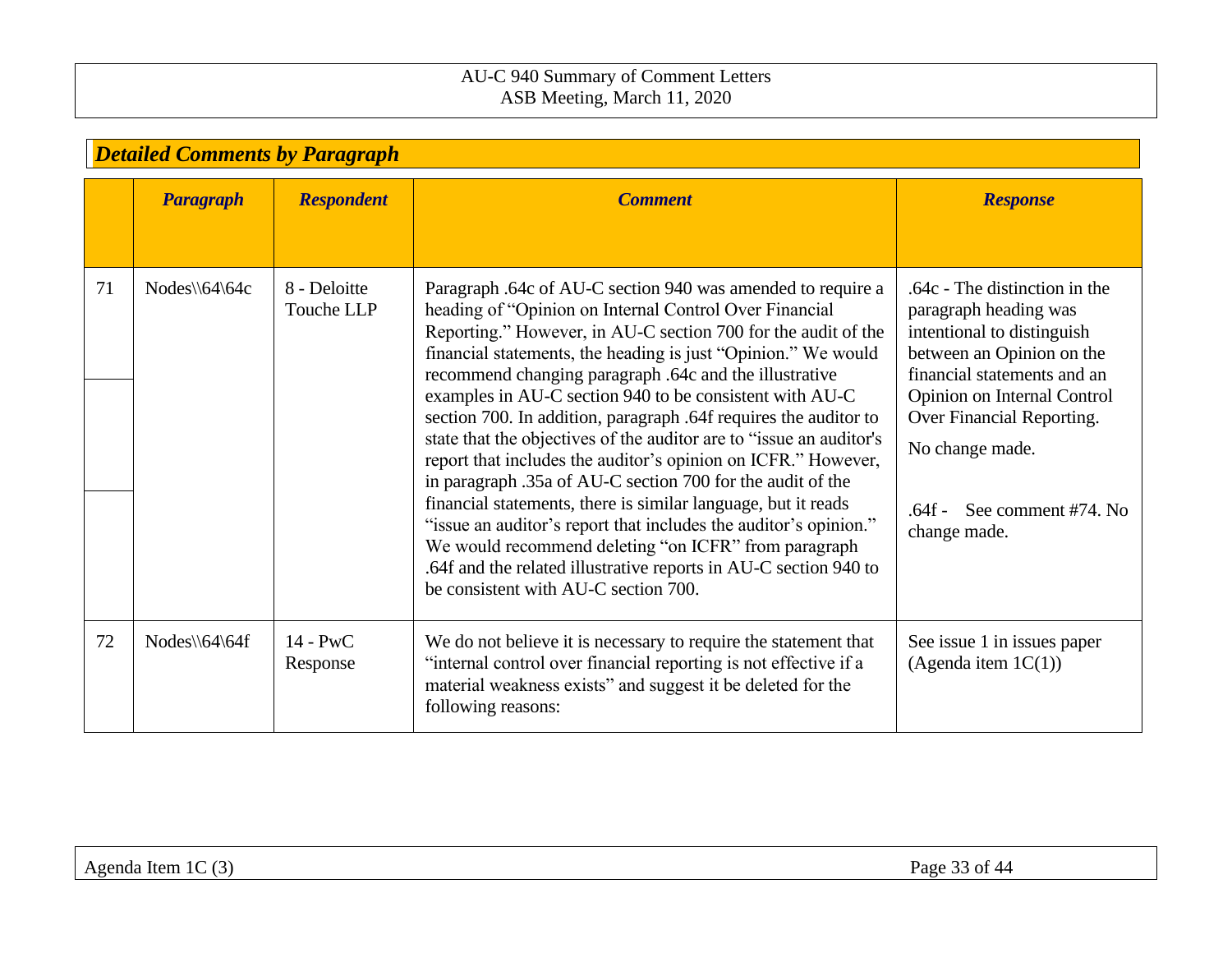|    | Paragraph     | <b>Respondent</b>          | <b>Comment</b>                                                                                                                                                                                                                                                                                                                                                               | <b>Response</b>                                                                                              |
|----|---------------|----------------------------|------------------------------------------------------------------------------------------------------------------------------------------------------------------------------------------------------------------------------------------------------------------------------------------------------------------------------------------------------------------------------|--------------------------------------------------------------------------------------------------------------|
|    |               |                            |                                                                                                                                                                                                                                                                                                                                                                              |                                                                                                              |
|    |               |                            | The auditor's opinion will expressly state that the company<br>has not maintained effective internal control over financial<br>reporting and describe any material weaknesses when they<br>exist, making this required statement redundant.                                                                                                                                  |                                                                                                              |
|    |               |                            | The auditor's report on the financial statements does not<br>explain when the financial statements are misstated, so this<br>change goes beyond the intent of conforming with AU-C<br>section 700.                                                                                                                                                                           |                                                                                                              |
|    |               |                            | Deleting this sentence also helps the paragraph flow better<br>given the new definition of reasonable assurance that has been<br>added to align with AU-C section 700.                                                                                                                                                                                                       |                                                                                                              |
| 73 | Nodes\\64\64f | $2 - GT$                   | As noted in the body of our letter, we propose the following<br>revisions to this paragraph:<br>ii. state that <i>an audit of</i> internal control over financial<br>reporting <i>involves performing procedures to obtain</i><br><i>audit evidence about whether</i> is not effective if a<br>material weakness exists                                                      | See issue 1 in issues paper<br>(Agenda item $1C(1)$ )                                                        |
| 74 | Nodes\\64\64f | 8 - Deloitte<br>Touche LLP | Paragraph .64c of AU-C section 940 was amended to require a<br>heading of "Opinion on Internal Control Over Financial<br>Reporting." However, in AU-C section 700 for the audit of the<br>financial statements, the heading is just "Opinion." We would<br>recommend changing paragraph .64c and the illustrative<br>examples in AU-C section 940 to be consistent with AU-C | $.64c$ – see comment #71<br>No change made.<br>.64f - It was intentional to<br>distinguish the report from a |

Agenda Item 1C (3) Page 34 of 44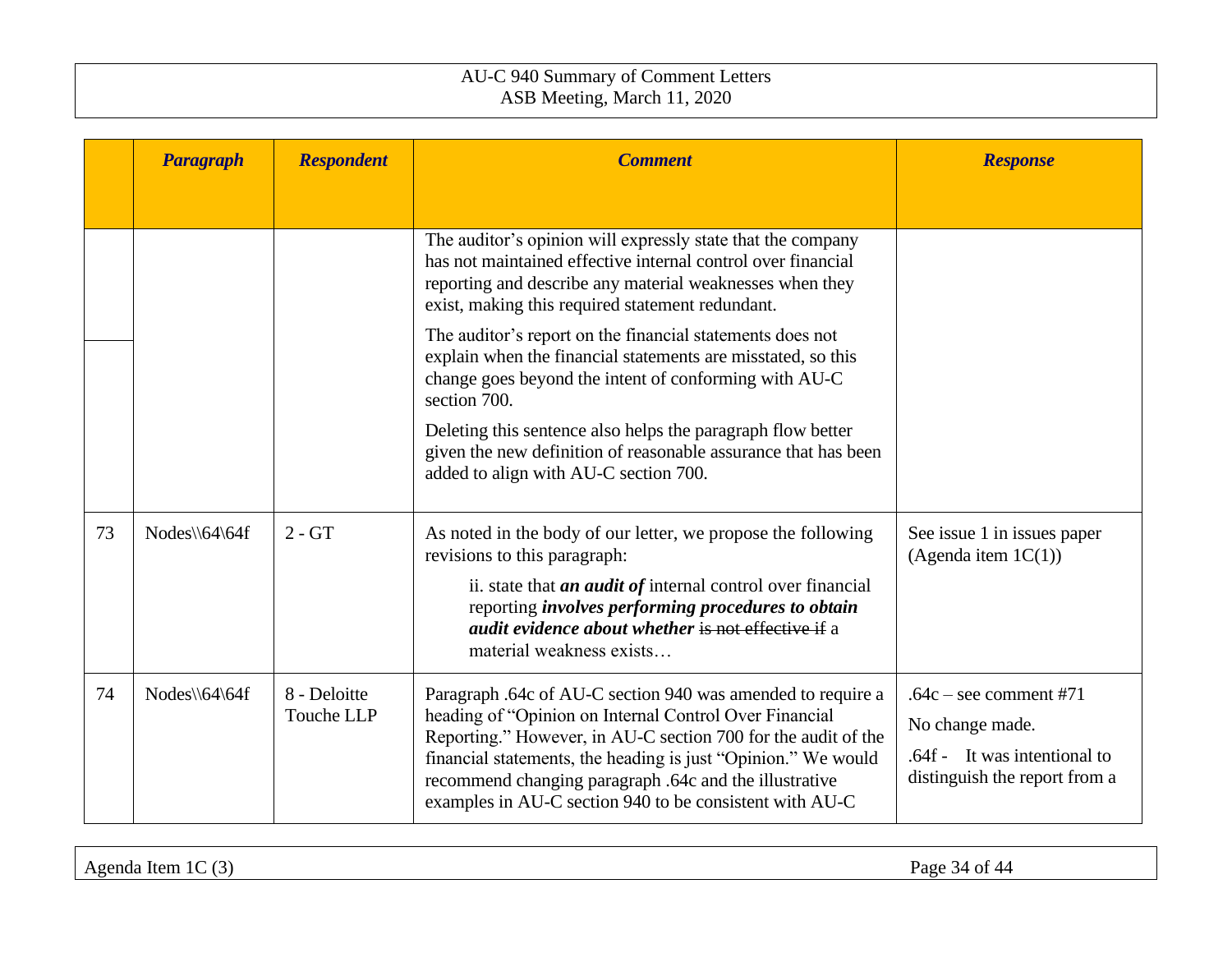|    | <b>Paragraph</b> | <b>Respondent</b>          | <b>Comment</b>                                                                                                                                                                                                                                                                                                                                                                                                                                                                                                                                                                                                                                                                                                                                                 | <b>Response</b>                                          |
|----|------------------|----------------------------|----------------------------------------------------------------------------------------------------------------------------------------------------------------------------------------------------------------------------------------------------------------------------------------------------------------------------------------------------------------------------------------------------------------------------------------------------------------------------------------------------------------------------------------------------------------------------------------------------------------------------------------------------------------------------------------------------------------------------------------------------------------|----------------------------------------------------------|
|    |                  |                            | section 700. In addition, paragraph .64f requires the auditor to<br>state that the objectives of the auditor are to "issue an auditor's<br>report that includes the auditor's opinion on ICFR." However,<br>in paragraph .35a of AU-C section 700 for the audit of the<br>financial statements, there is similar language, but it reads<br>"issue an auditor's report that includes the auditor's opinion."<br>We would recommend deleting "on ICFR" from paragraph<br>.64f and the related illustrative reports in AU-C section 940 to<br>be consistent with AU-C section 700.                                                                                                                                                                                | report on the f/s. No change<br>made.                    |
| 75 | $Nodes \$ 76     | 8 - Deloitte<br>Touche LLP | Paragraph .76 of AU-C section 940 was amended for<br>situations in which the auditor disclaims an opinion but has<br>concluded that one or more material weaknesses exist to<br>require the definition and description of the material weakness<br>to be included in the "Basis for Disclaimer of an Opinion on<br>Internal Control Over Financial Reporting" section of the<br>report. We believe it would be more appropriate to include a<br>separate section (with the heading "Material Weakness[es]")<br>after the "Definition and Limitations of Internal Control Over<br>Financial Reporting" section. Including in the basis for<br>disclaimer section may confuse users that the material<br>weakness and the reason for the disclaimer are related. | See issue 3 in the issue paper<br>in agenda item $1C(3)$ |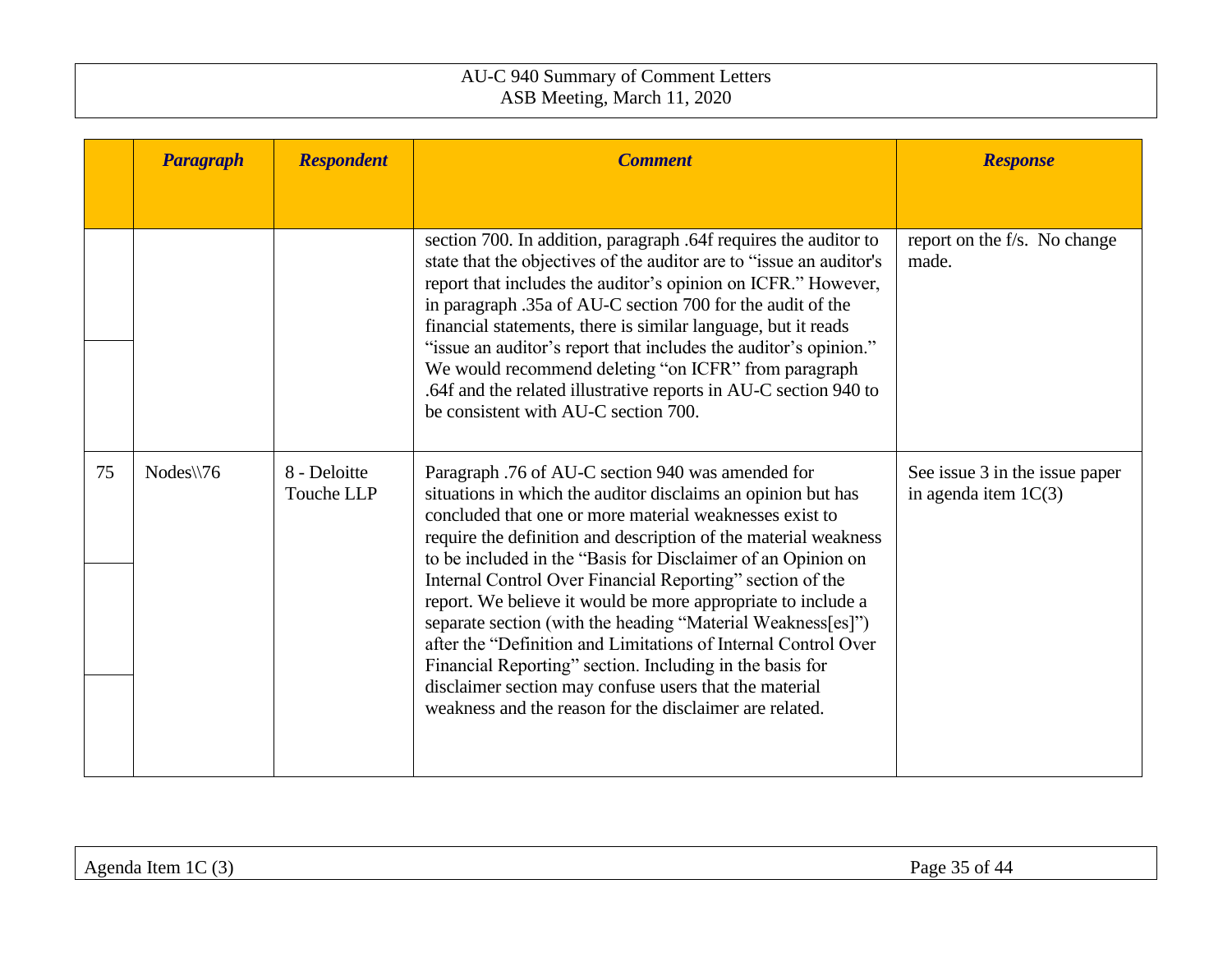|    | <b>Paragraph</b> | <b>Respondent</b> | <b>Comment</b>                                                                                                                                                                                                                                                                                                                                                                                                                                                                                                                                                                                                                                                                                                                                                                                                                                                              | <b>Response</b>                                                             |
|----|------------------|-------------------|-----------------------------------------------------------------------------------------------------------------------------------------------------------------------------------------------------------------------------------------------------------------------------------------------------------------------------------------------------------------------------------------------------------------------------------------------------------------------------------------------------------------------------------------------------------------------------------------------------------------------------------------------------------------------------------------------------------------------------------------------------------------------------------------------------------------------------------------------------------------------------|-----------------------------------------------------------------------------|
| 76 | Nodes\\80        | $14 - PWC$        | In circumstances where the auditor obtains other information<br>in an annual report before the date of the auditor's report in an<br>integrated audit, AU-C section 720 would require the<br>inclusion of an "Other Information" section identifying what<br>constitutes the other information and describing the auditor's<br>responsibilities for this information. We believe the ASB<br>should consider how the reporting requirements of AU-C<br>section 720 would interact with the requirement in paragraph<br>80 of AU-C section 940 when the auditor reports on both the<br>audit of ICFR and the financial statements in a combined<br>report and provide guidance for auditors. We note Illustration<br>5 is an example of a combined report on ICFR and the<br>financial statements, but does it not address the reporting<br>requirements in AU-C section 720. | Same as comment #63<br>See issue 2 in issue paper<br>(Agenda item $1C(1)$ ) |
| 77 | Nodes\\80        | $2 - GT$          | 940.80<br>We found this paragraph difficult to follow and believe it<br>could be clearer by splitting the requirement into multiple<br>paragraphs. Therefore, we ask the Board to consider replacing<br>proposed paragraph .80 with the following two paragraphs.<br>.80A When management includes, either within<br>management's report or in a document containing<br>management's report and the related auditor's report,<br>information in addition to the elements that are subject to                                                                                                                                                                                                                                                                                                                                                                                | See issue 2 in issue paper<br>(Agenda item $1C(1)$ )                        |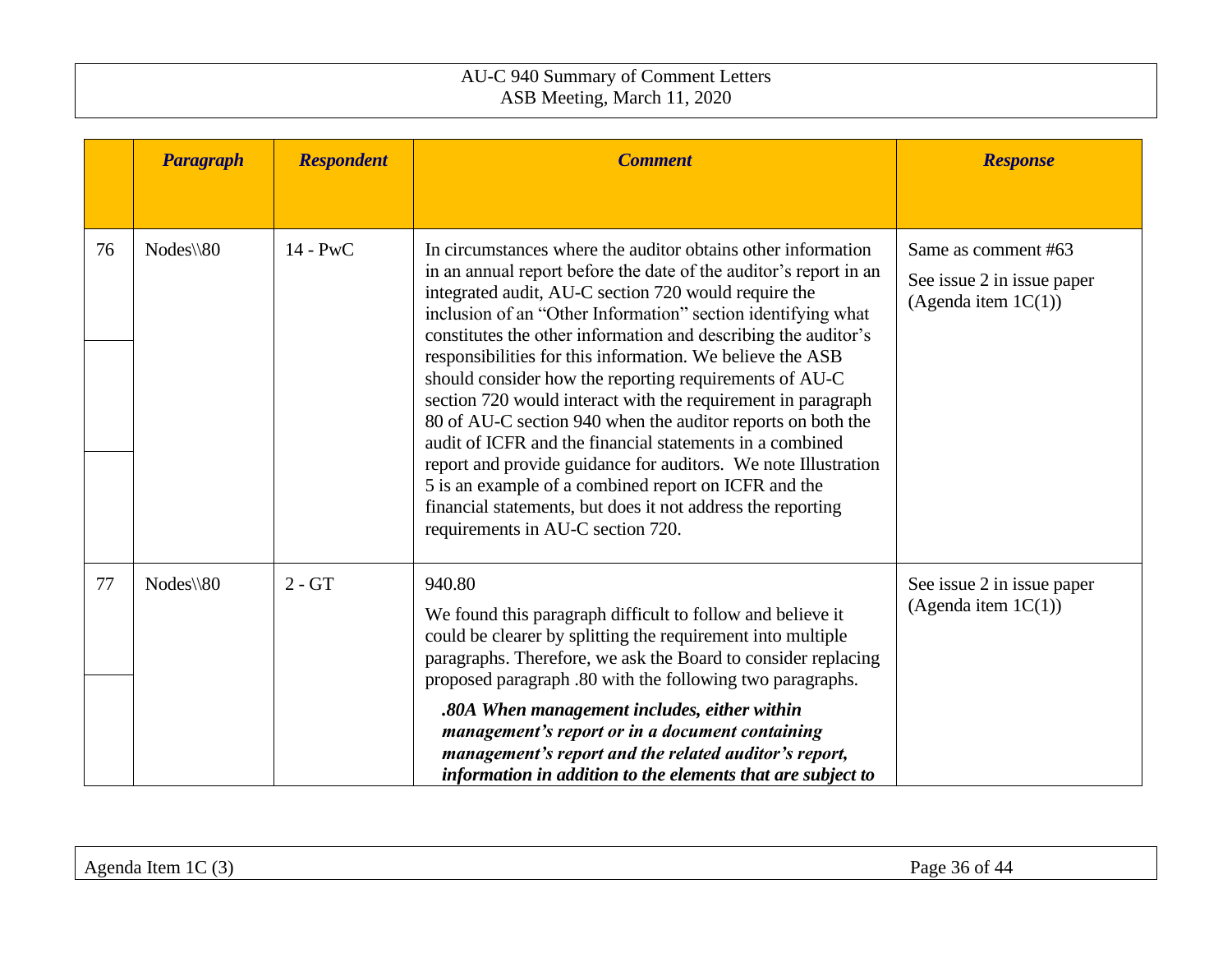| <b>Paragraph</b> | <b>Respondent</b> | <b>Comment</b>                                                                                                                                                                                                                                                                                                                                                                                             | <b>Response</b> |
|------------------|-------------------|------------------------------------------------------------------------------------------------------------------------------------------------------------------------------------------------------------------------------------------------------------------------------------------------------------------------------------------------------------------------------------------------------------|-----------------|
|                  |                   |                                                                                                                                                                                                                                                                                                                                                                                                            |                 |
|                  |                   | the auditor's evaluation as described in paragraph .55, the<br>auditor should do the following.                                                                                                                                                                                                                                                                                                            |                 |
|                  |                   | a. Read the additional information to identify material<br>inconsistencies with management's report and<br>remain alert for material misstatements of fact while<br>reading the additional information<br>b. If the auditor identifies a material inconsistency or                                                                                                                                         |                 |
|                  |                   | becomes aware of a material misstatement of fact,<br>request management to correct the information.<br>If management agrees to make the correction,<br>i.                                                                                                                                                                                                                                                  |                 |
|                  |                   | determine that the correction has been made.<br>ii.<br>If management refuses to make the<br>correction, communicate the matter to those<br>charged with governance and request the<br>correction be made.                                                                                                                                                                                                  |                 |
|                  |                   | c. If the correction is not made after communicating<br>with those charged with governance, the auditor<br>should do one or more of the following.<br><i>i.</i> Consider the implications for the auditor's<br>report and communicate to those charged with<br>governance about how the auditor plans to<br>address the material inconsistency or material<br>misstatement of fact in the auditor's report |                 |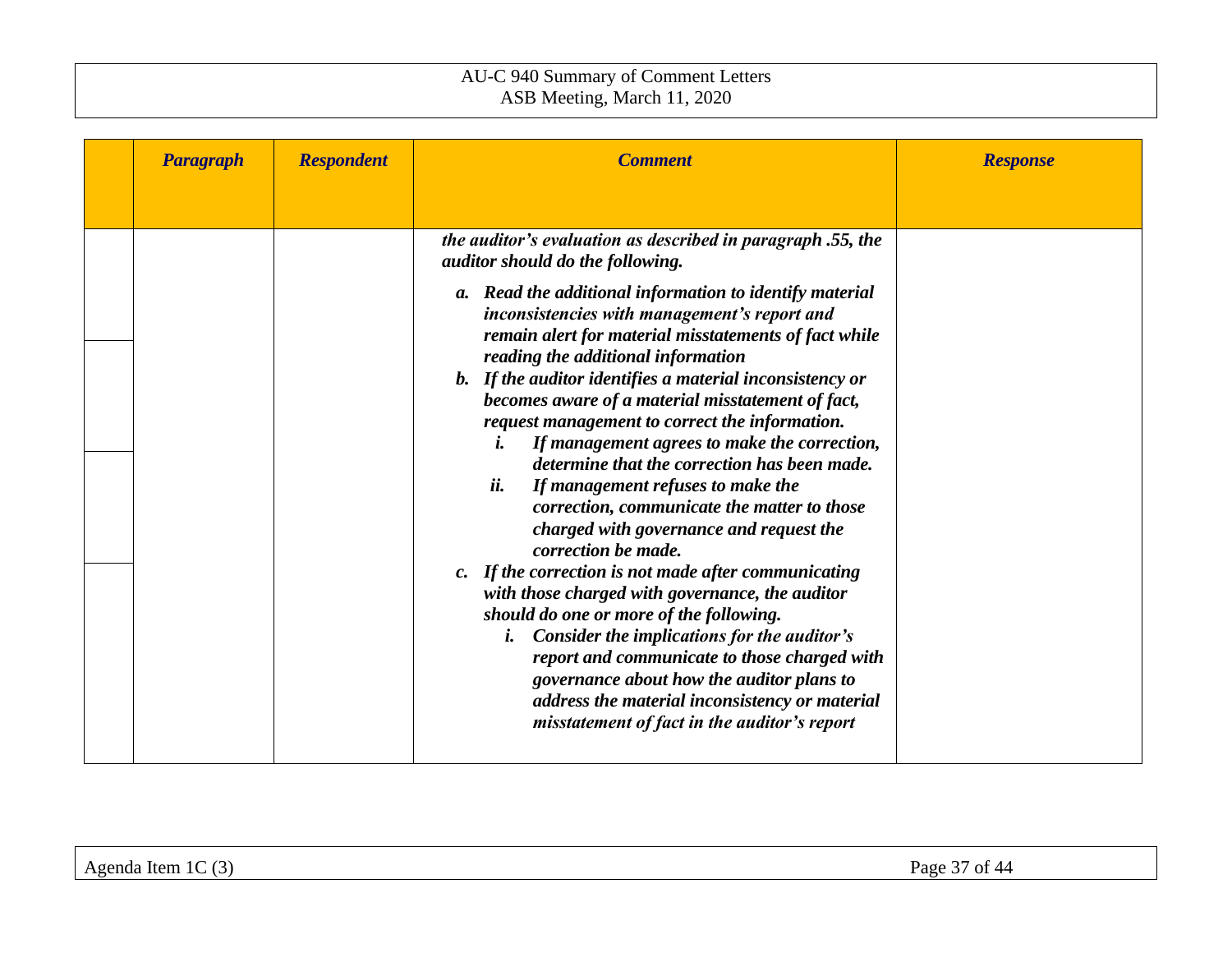|    | <b>Paragraph</b>     | <b>Respondent</b> | <b>Comment</b>                                                                                                                                                                                                                                                                                                                                                                                                                                                                                                                                                                                                                                                       | <b>Response</b>                                      |
|----|----------------------|-------------------|----------------------------------------------------------------------------------------------------------------------------------------------------------------------------------------------------------------------------------------------------------------------------------------------------------------------------------------------------------------------------------------------------------------------------------------------------------------------------------------------------------------------------------------------------------------------------------------------------------------------------------------------------------------------|------------------------------------------------------|
|    |                      |                   |                                                                                                                                                                                                                                                                                                                                                                                                                                                                                                                                                                                                                                                                      |                                                      |
|    |                      |                   | ii.<br>Withhold the auditor's report<br>iii.<br>Withdraw from the engagement, when<br>withdrawal is possible under the applicable<br>law or regulation<br>.80B When the additional information subject to the<br>requirements of .80A is included in management's report<br>and no material inconsistencies or material misstatements of<br>fact are identified, the auditor should disclaim an opinion, in<br>an other-matter paragraph, on the additional information.                                                                                                                                                                                             |                                                      |
| 78 | $Nodes \setminus 80$ | $3 - EY$          | We support the ASB's proposal to amend paragraph 80 of<br>AU-C section 940. However, we believe the phrase "and to<br>become aware of material misstatements of fact" in proposed<br>AU-C 940.80.a is confusing. We suggest replacing this phrase<br>with the words "or any material misstatements of fact."<br>Alternatively, we recommend that the ASB consider<br>combining the requirements described in proposed AU-C<br>940.80.a and 80.b in the following manner because they are<br>the same, except for the requirement to include an other-<br>matter paragraph on the additional information when this<br>information is included in management's report: | See issue 2 in issue paper<br>(Agenda item $1C(1)$ ) |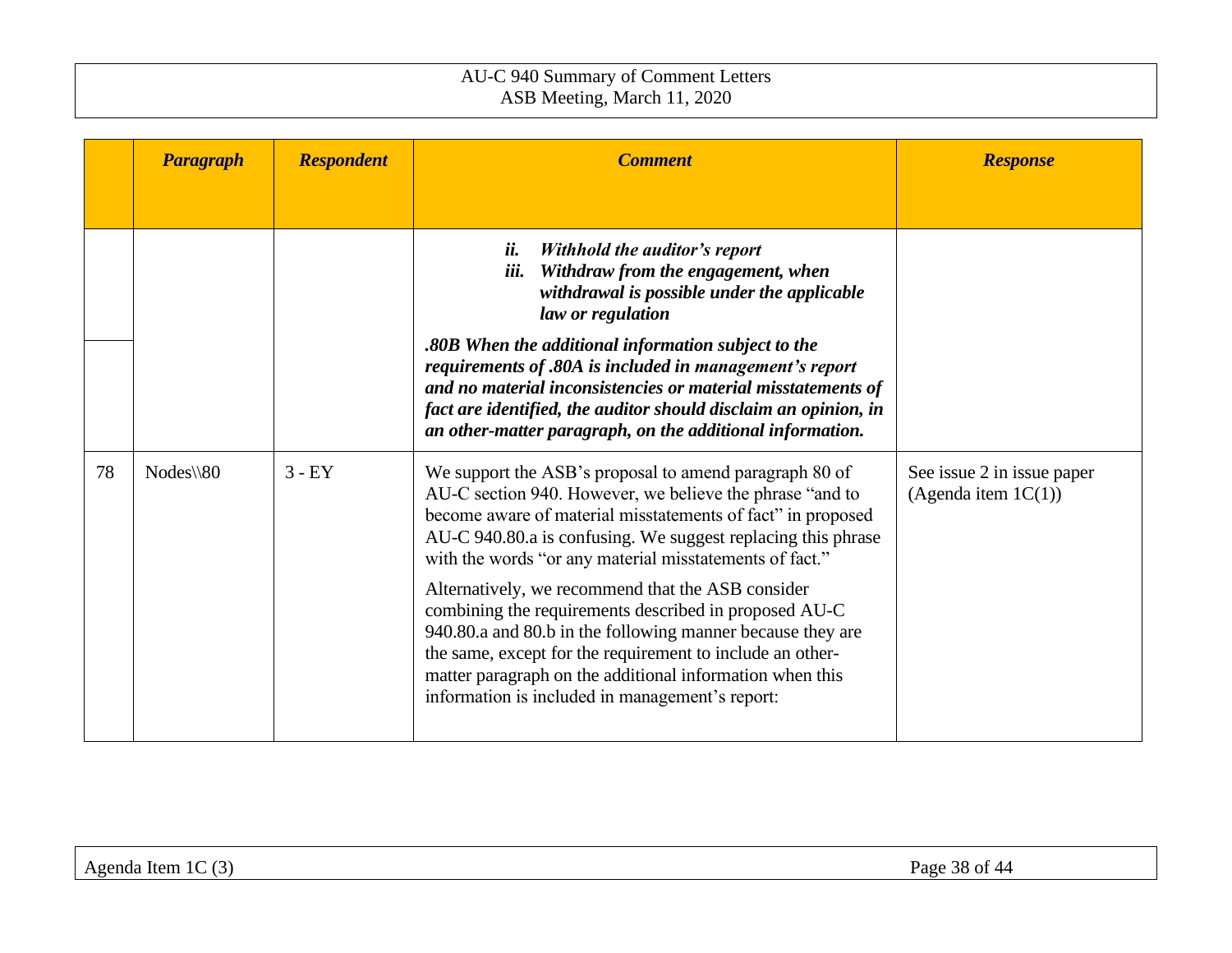| <b>Paragraph</b> | <b>Respondent</b> | <b>Comment</b>                                                                                                                                                                                                                                                                                                                                                                                                                                                                                                                                                                                                                                                                                                   | <b>Response</b> |
|------------------|-------------------|------------------------------------------------------------------------------------------------------------------------------------------------------------------------------------------------------------------------------------------------------------------------------------------------------------------------------------------------------------------------------------------------------------------------------------------------------------------------------------------------------------------------------------------------------------------------------------------------------------------------------------------------------------------------------------------------------------------|-----------------|
|                  |                   |                                                                                                                                                                                                                                                                                                                                                                                                                                                                                                                                                                                                                                                                                                                  |                 |
|                  |                   | ".80 When management includes, either within management's<br>report or in a document containing management's report and<br>the related auditor's report, information in addition to the<br>elements that are subject to the auditor's evaluation as<br>described in paragraph .55, the auditor should do the<br>following: read the additional information to identify<br>material inconsistencies with management's report or any<br>material misstatements of fact, and:                                                                                                                                                                                                                                       |                 |
|                  |                   | c. When such information is included in management's<br>report, read the additional information to identify<br>material inconsistencies with management's report and<br>to become aware of material misstatements of fact. If no<br>material inconsistencies or material misstatements of<br>fact are identified, disclaim an opinion, in an other-<br>matter paragraph, on the additional information when<br>such information is included in management's report.<br>If, upon reading the additional information the auditor<br>identifies a material inconsistency or becomes aware of<br>a material misstatement of fact, request management to<br>correct the information. If management agrees to make the |                 |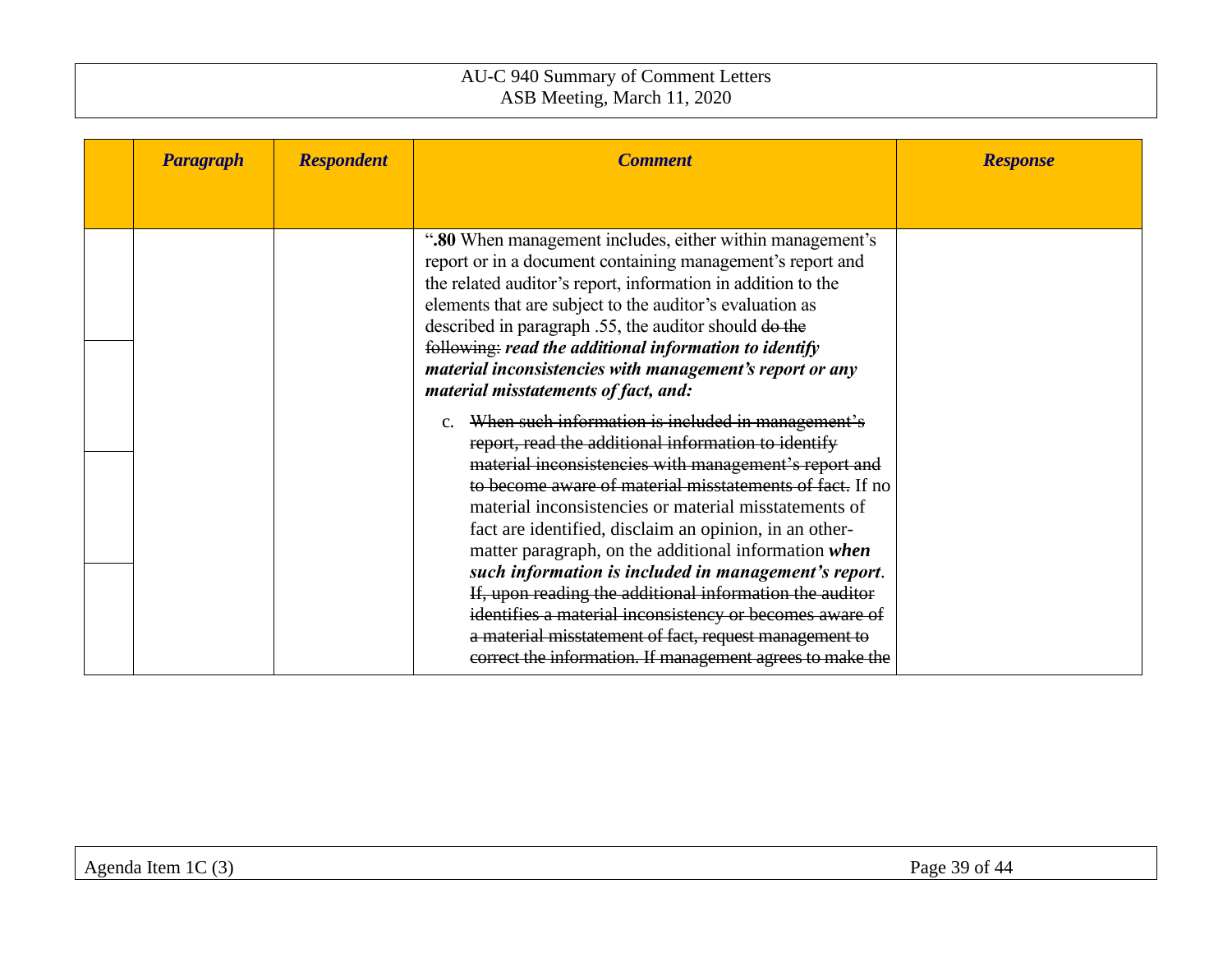| <b>Paragraph</b> | <b>Respondent</b> | <b>Comment</b>                                                                                                                                                                                                                                                                                                                                                                                                                                                                                                       | <b>Response</b> |
|------------------|-------------------|----------------------------------------------------------------------------------------------------------------------------------------------------------------------------------------------------------------------------------------------------------------------------------------------------------------------------------------------------------------------------------------------------------------------------------------------------------------------------------------------------------------------|-----------------|
|                  |                   |                                                                                                                                                                                                                                                                                                                                                                                                                                                                                                                      |                 |
|                  |                   | correction, determine that the correction has been made. If<br>management refuses to make the correction, communicate<br>the matter to those charged with governance and request<br>that the correction be made. If the correction is not made<br>after communicating with those charged with governance,<br>the auditor should do one or more of the following: (Ref:<br>par. .A129)                                                                                                                                |                 |
|                  |                   | iv. Consider the implications for the auditor's report and<br>communicate to those charged with governance<br>about how the auditor plans to address the material<br>inconsistency or material misstatement of fact in the<br>auditor's report                                                                                                                                                                                                                                                                       |                 |
|                  |                   | v. Withhold the auditor's report<br>vi. Withdraw from the engagement, when withdrawal is<br>possible under the applicable law or regulation                                                                                                                                                                                                                                                                                                                                                                          |                 |
|                  |                   | d. When such information is included outside<br>management's report and the related auditor's report,<br>read the additional information to identify material<br>inconsistencies with management's report. If, upon<br>reading the additional information, the auditor identifies a<br>material inconsistency or becomes aware of a material<br>misstatement of fact, request management to correct the<br>information. If management agrees to make the<br>correction, determine that the correction has been made. |                 |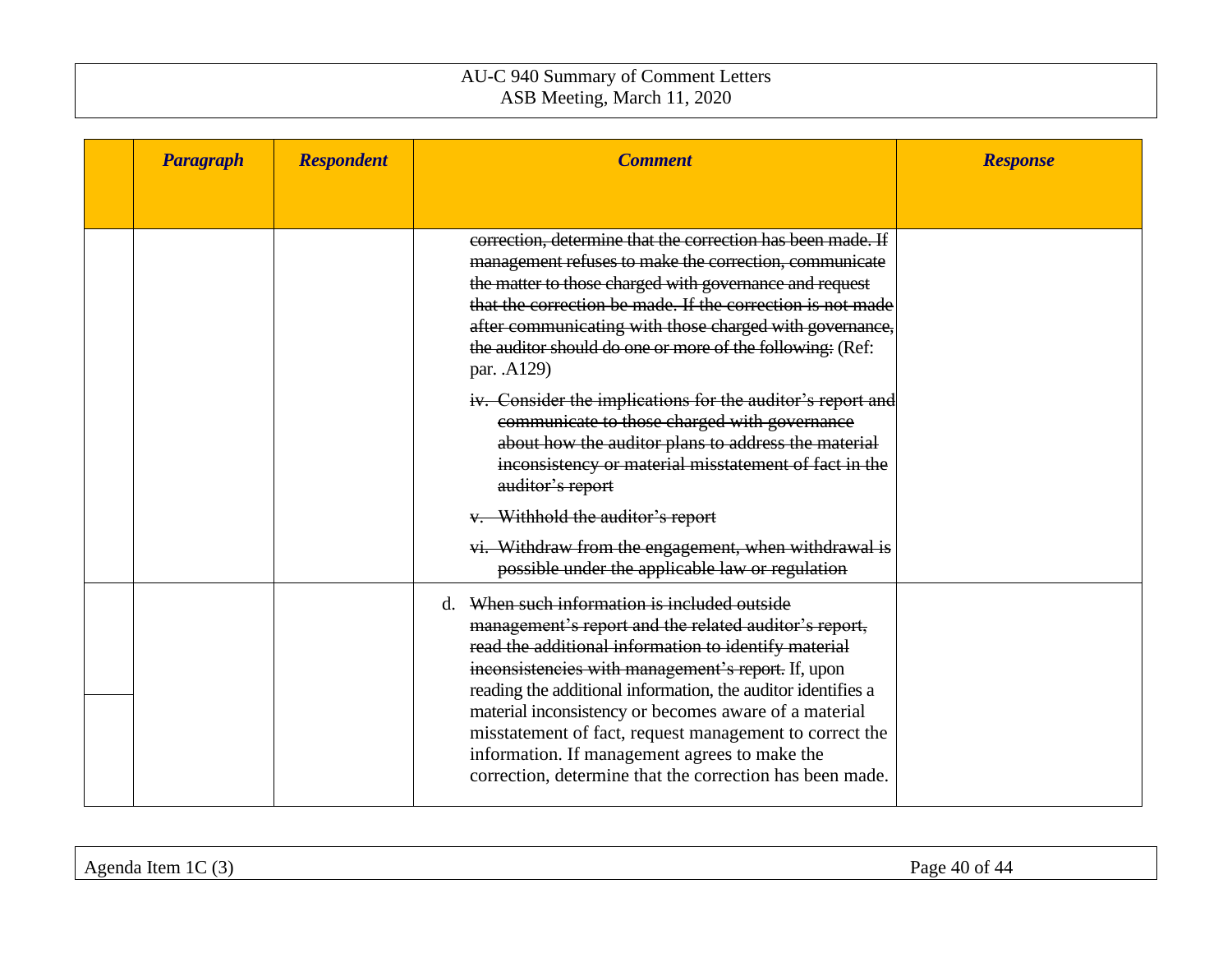|    | <b>Paragraph</b> | <b>Respondent</b>          | <b>Comment</b>                                                                                                                                                                                                                                                                                                                                  | <b>Response</b>                                      |
|----|------------------|----------------------------|-------------------------------------------------------------------------------------------------------------------------------------------------------------------------------------------------------------------------------------------------------------------------------------------------------------------------------------------------|------------------------------------------------------|
|    |                  |                            |                                                                                                                                                                                                                                                                                                                                                 |                                                      |
|    |                  |                            | If management refuses to make the correction,<br>communicate the matter to those charged with<br>governance and request that the correction be made. If<br>the correction is not made after communicating with<br>those charged with governance, the auditor should do<br>one or more of the following: (Ref: par. .A130)                       |                                                      |
|    |                  |                            | iv. Consider the implications for the auditor's report and<br>communicate to those charged with governance<br>about how the auditor plans to address the material<br>inconsistency or material misstatement of fact in the<br>auditor's report                                                                                                  |                                                      |
|    |                  |                            | v. Withhold the auditor's report                                                                                                                                                                                                                                                                                                                |                                                      |
|    |                  |                            | vi. Withdraw from the engagement, when withdrawal is<br>possible under the applicable law or regulation"                                                                                                                                                                                                                                        |                                                      |
| 79 | Nodes\\80\80b    | 8 - Deloitte<br>Touche LLP | Paragraph .80<br>D&T noted an inconsistency between the audit procedures to<br>be performed in paragraph .80a with those stated in paragraph<br>.80b. We recommend the following edits be made to<br>paragraph .80b to address this inconsistency related to<br>material misstatements of fact.<br>b. When such information is included outside | See issue 2 in issue paper<br>(Agenda item $1C(1)$ ) |
|    |                  |                            | management's report and the related auditor's report,                                                                                                                                                                                                                                                                                           |                                                      |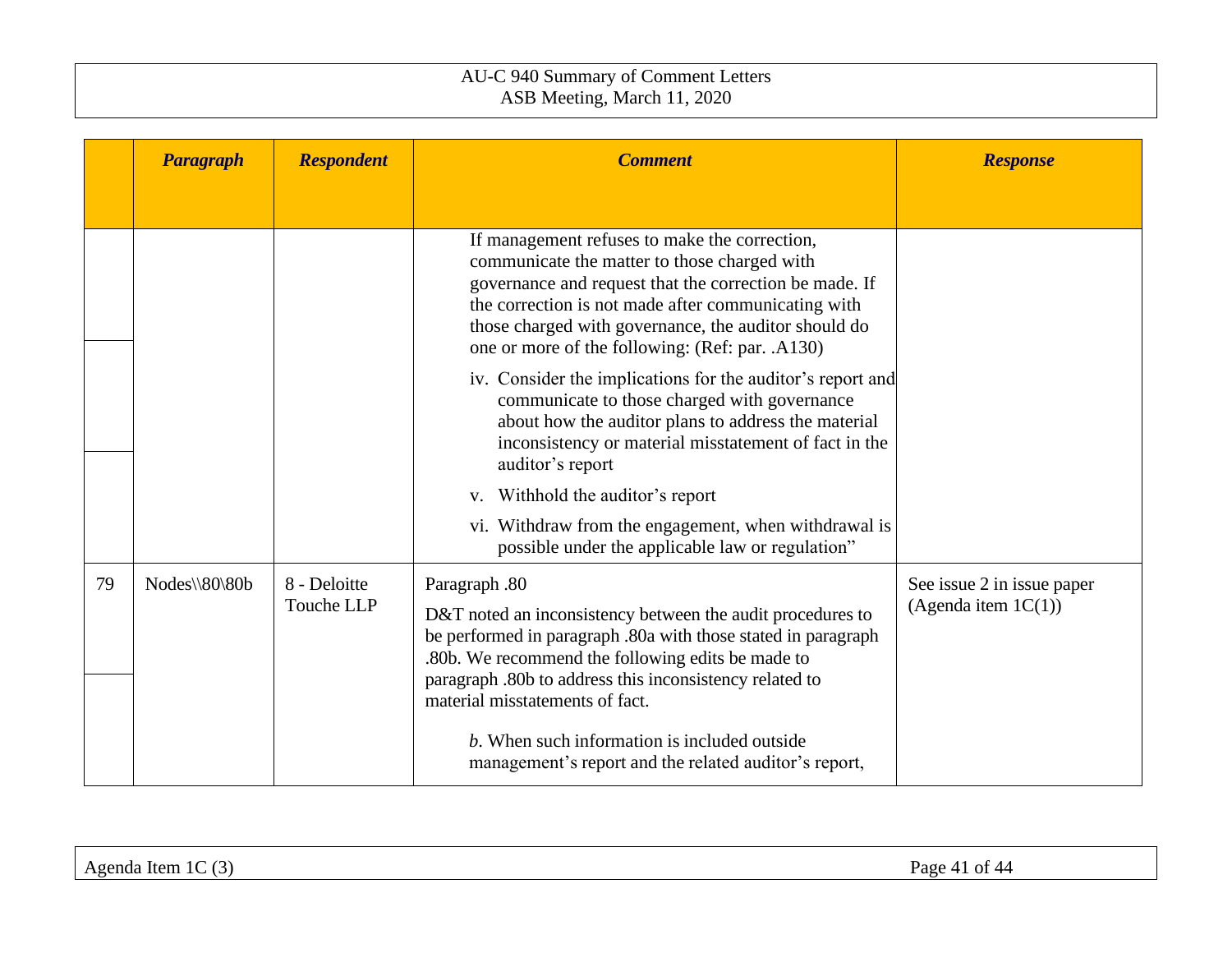|    | <b>Paragraph</b>     | <b>Respondent</b>          | <b>Comment</b>                                                                                                                                                                                                                                                                                                                                                                                                                                                                                                                                                                                                                                                                                                                                                                                                                                                            | <b>Response</b>                                               |
|----|----------------------|----------------------------|---------------------------------------------------------------------------------------------------------------------------------------------------------------------------------------------------------------------------------------------------------------------------------------------------------------------------------------------------------------------------------------------------------------------------------------------------------------------------------------------------------------------------------------------------------------------------------------------------------------------------------------------------------------------------------------------------------------------------------------------------------------------------------------------------------------------------------------------------------------------------|---------------------------------------------------------------|
|    |                      |                            | read the additional information to identify material<br>inconsistencies with management's report and to<br>become aware of material misstatements of fact. If,<br>upon reading the additional information, the auditor<br>identifies a material inconsistency or becomes aware of a<br>material misstatement of fact, request management to<br>correct the information                                                                                                                                                                                                                                                                                                                                                                                                                                                                                                    |                                                               |
| 80 | $Nodes \setminus 86$ | 8 - Deloitte<br>Touche LLP | Paragraph .86 of AU-C section 940 was amended for<br>situations in which management elects to limit its assessment<br>by excluding certain entities to require the auditor to include a<br>disclosure in the "Basis for Opinion" section of the report. We<br>believe the requirement should allow flexibility in where the<br>auditor includes this disclosure and be amended as follows:<br>In situations in which management elects to limit its<br>assessment by excluding certain entities, the auditor<br>should evaluate whether it is appropriate, in the auditor's<br>judgment, to do so. If the auditor concludes that it is<br>appropriate, in applying the requirement in paragraph<br>.64d, the auditor should include in either the "Opinion"<br>on Internal Control Over Financial Reporting" or<br>"Basis for Opinion" section of the report a disclosure | Change made.<br>See change proposed in<br>agenda item $1C(2)$ |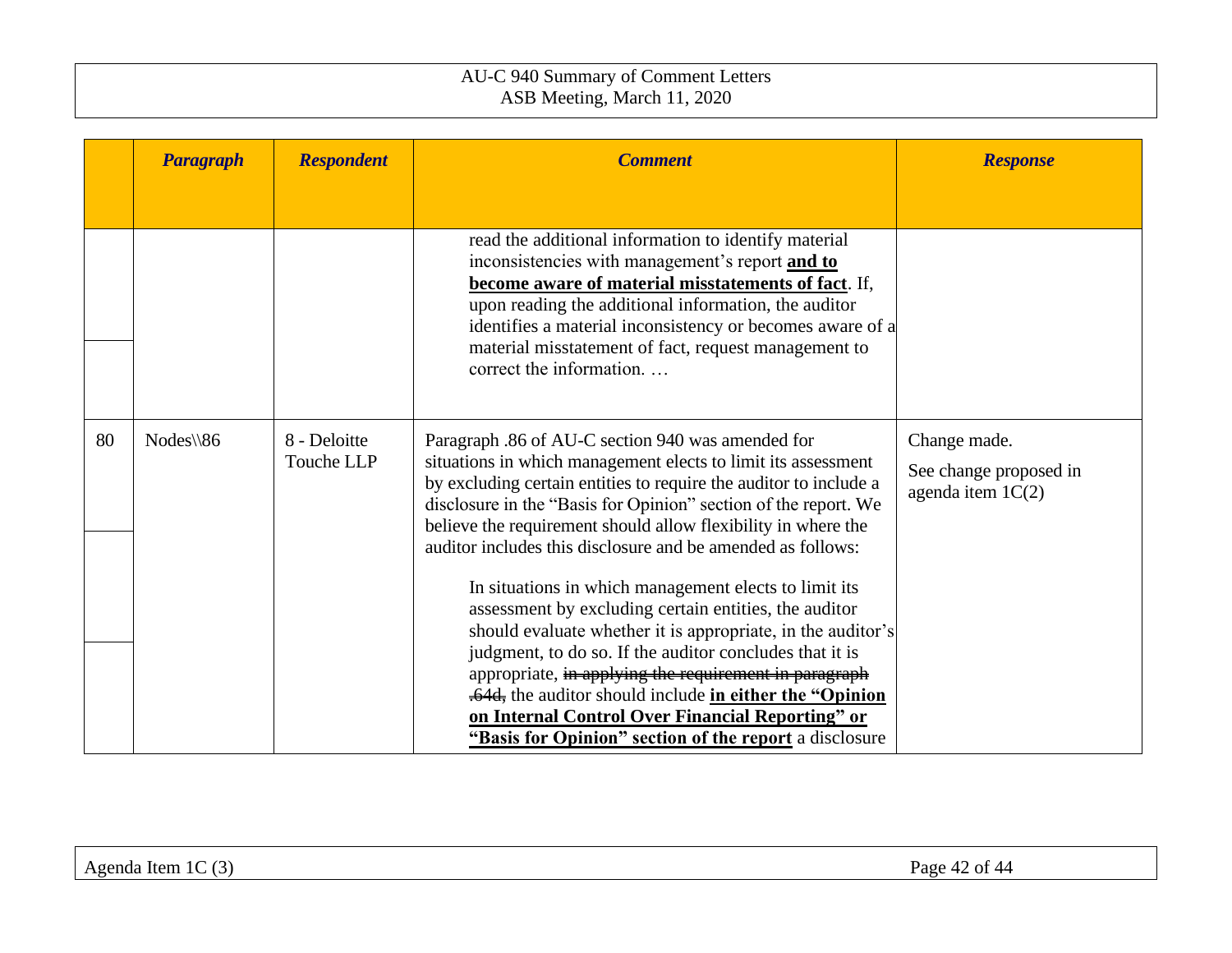|    | <b>Paragraph</b>               | <b>Respondent</b> | <b>Comment</b>                                                                                                                                                                                                                                                                                                                                                                                                                                                                                                                                                      | <b>Response</b>      |
|----|--------------------------------|-------------------|---------------------------------------------------------------------------------------------------------------------------------------------------------------------------------------------------------------------------------------------------------------------------------------------------------------------------------------------------------------------------------------------------------------------------------------------------------------------------------------------------------------------------------------------------------------------|----------------------|
|    |                                |                   |                                                                                                                                                                                                                                                                                                                                                                                                                                                                                                                                                                     |                      |
|    |                                |                   | similar to management's regarding the exclusion of an<br>entity from the scope of both management's assessment<br>about ICFR and the auditor's audit of ICFR.<br>Additionally, the auditor should evaluate the<br>appropriateness of management's disclosure related to<br>such a limitation.                                                                                                                                                                                                                                                                       |                      |
| 81 | $Nodes\A154$<br>illustration 5 | $14 - PWC$        | Paragraph A154 - Illustration #5 - There is a typographical<br>error in the paragraph of the Auditor's Responsibility section<br>describing fraud - "my" should be changed to "may" to align<br>with AU-C section 700.                                                                                                                                                                                                                                                                                                                                              | Agreed. Change made. |
| 82 | $Nodes\A154$<br>illustration 5 | 4 - TXCPA         | Additionally, we would like to point out a typographical error<br>noted on p.85 in the proposed amendments:<br>"Reasonable assurance is a high level of assurance but is not<br>absolute assurance and therefore is not a guarantee that an<br>audit of financial statements or an audit of internal control<br>over financial reporting conducted in accordance with GAAS<br>will always detect a material misstatement or a material<br>weakness when it exists. The risk of not detecting a material<br>misstatement resulting from fraud is higher than for one | Corrected            |